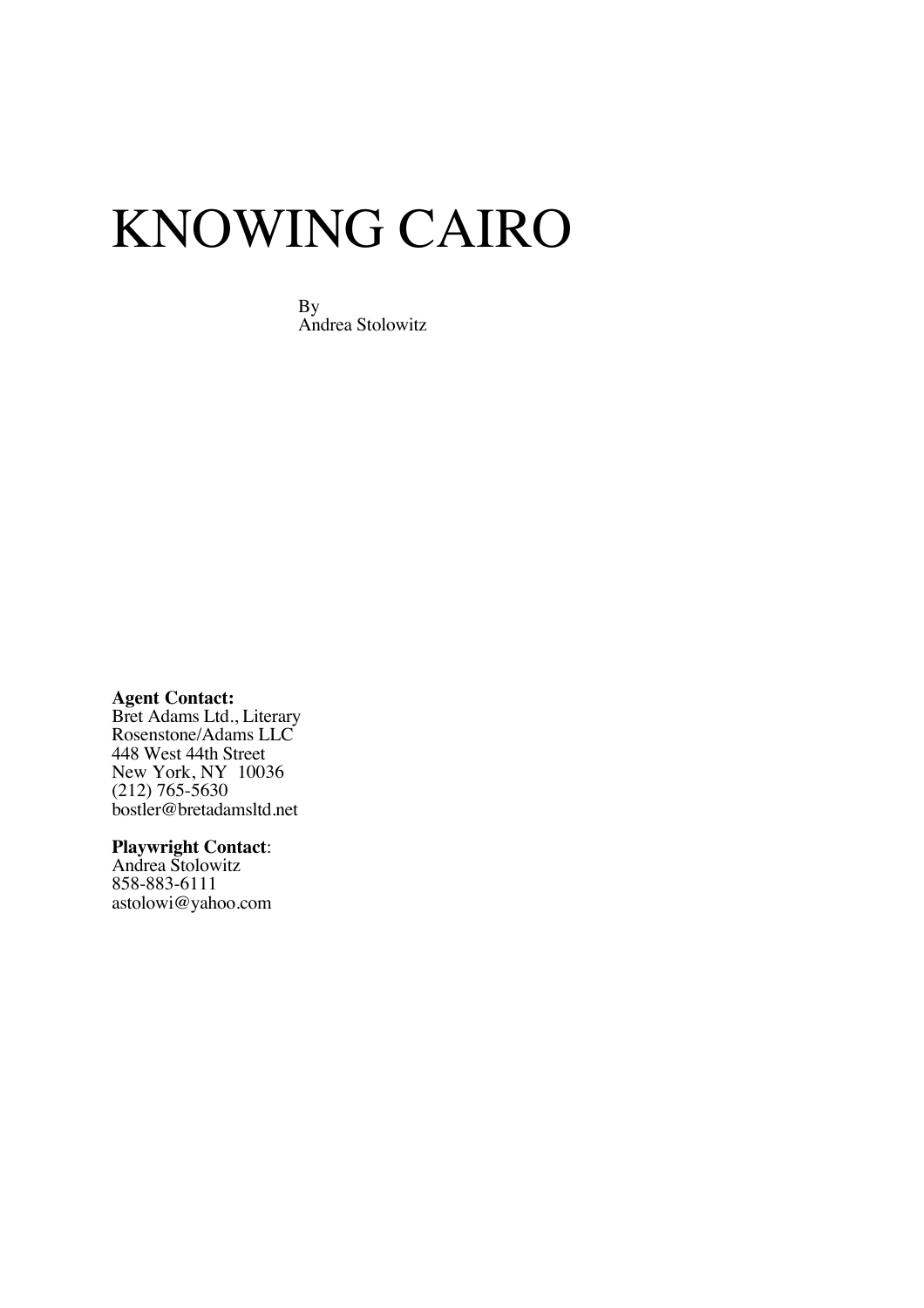# **Characters:**

| Rose: | An elderly German-Jewish New Yorker.           |
|-------|------------------------------------------------|
|       | Lydia: Her middle-aged daughter.               |
|       | Winsome: An African-American home care worker. |

# **Setting**:

Rose's NYC Upper West Side Apartment.

# **Time**:

Present.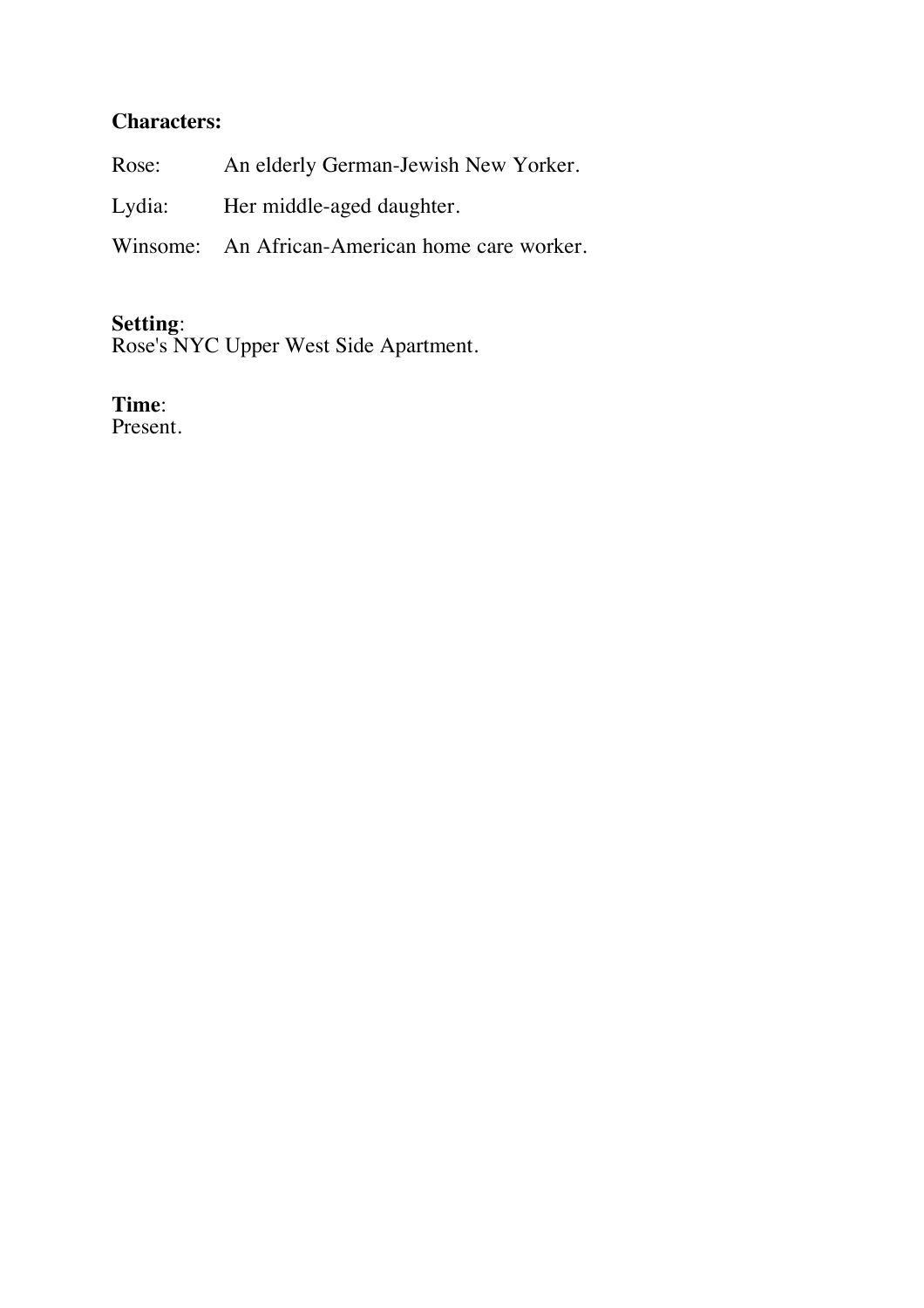*Rose sits at a nicely set table. She has a huge napkin tied around her neck and her plate is full. Offstage we hear pots being shuffled around by Lydia. Rose cringes each time. Finally all the pots crash down. Rose waits a beat and then calls off stage--*

#### ROSE

I don't like pudding.

#### LYDIA

Mom-

#### *another pot bangs down*

ROSE

I don't like pudding Lydia.

#### LYDIA

He said you should eat more.

ROSE I paid him \$200 for the visit. He had to say something, didn't he?

> *Rose presses the meat on her plate with her finger and makes a face. More pans bang and Lydia enters.*

### LYDIA

Eat it. Please.

ROSE

I don't care for pork chops.

LYDIA You said you wanted pork chops.

#### ROSE

I meant the other ones.

LYDIA

What?

ROSE You know, those other chops. Lamb chops.

#### LYDIA

Eat the pork chop Mom.

#### ROSE

I'm not hungry.

#### LYDIA

I'm going to count to three and then you are going to take a bite. OK One. Two. Three.

*Rose doesn't move.*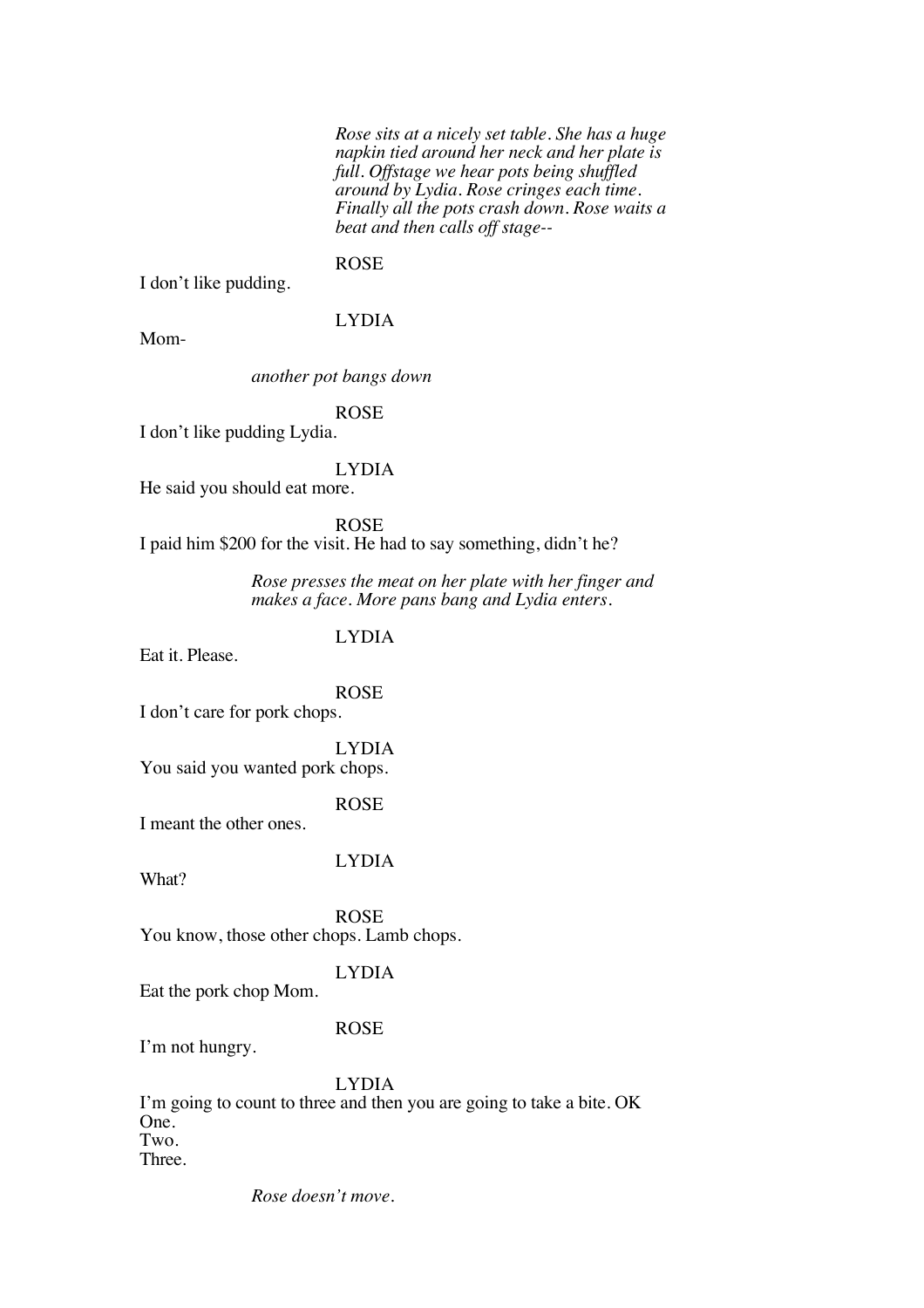Fine. I don't care. You know I cancelled all of my patients for today.

I was sick.

ROSE

LYDIA And we went to the doctor.

ROSE That I should eat more? That's a solution?

LYDIA Nobody can find anything wrong with you.

ROSE I know what you're thinking.

LYDIA

It's true isn't it?

ROSE

Don't start that with me.

*Lydia looks hard at Rose.*

#### ROSE (CONT'D)

Somebody has so much pain that it causes them to scream out in the middle of the night and you think it's psychological. Well one day I hope you have pain like I do.

### LYDIA

Three hours.

ROSE

What three hours?

LYDIA You screamed for three hours, Ma.

ROSE

I had pain.

LYDIA You had pain that nobody can find.

> *Lydia begins to eat pork chop. Rose moves plate towards her. Lydia ads ketchup.*

ROSE You shouldn't eat ketchup with that.

#### LYDIA

I like it.

ROSE You cooked it too long. Now it's dry.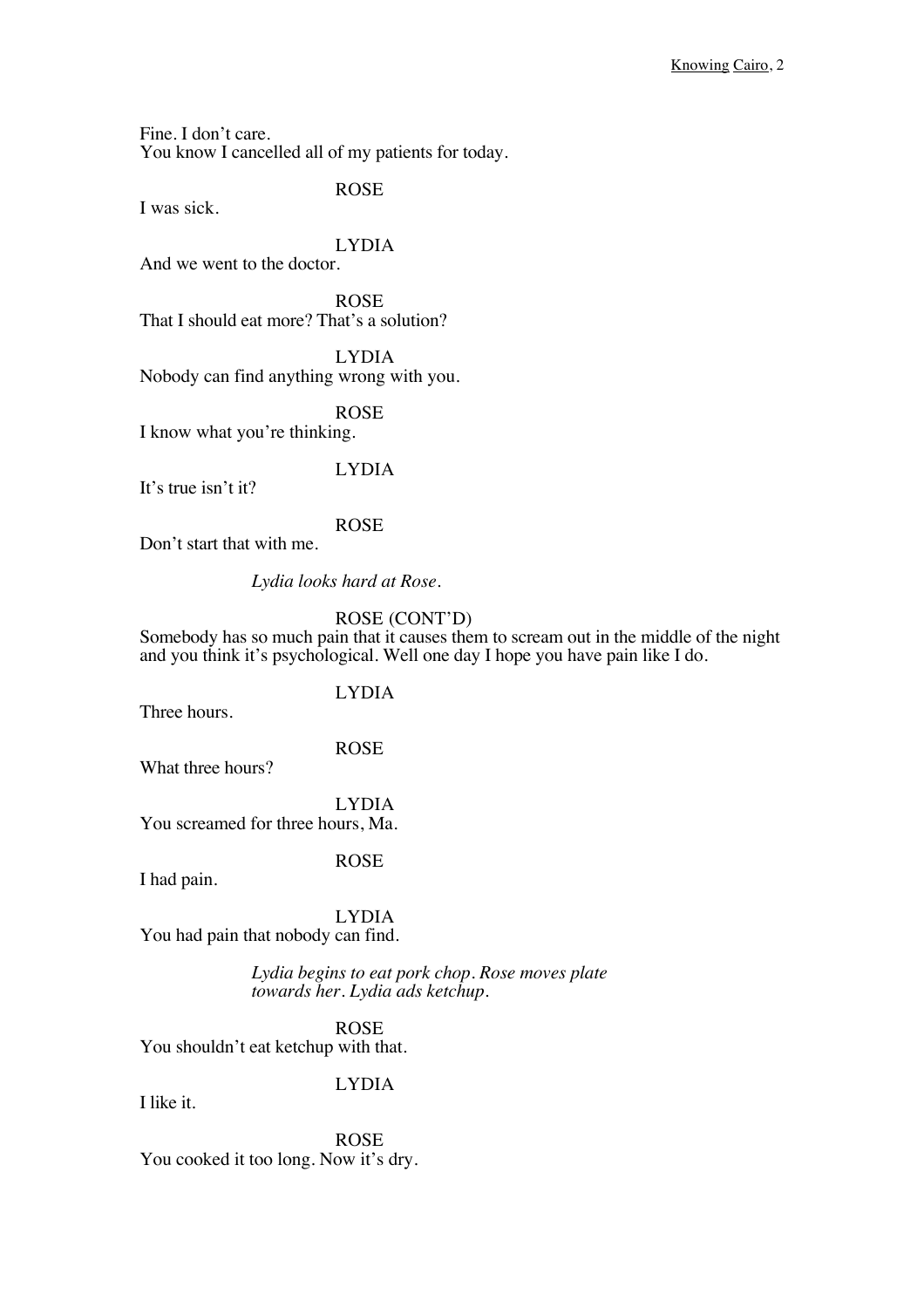LYDIA You haven't even tried it. ROSE Are you staying tonight? LYDIA Ma-ROSE The night before this I have such pain that I scream for three hours and you won't stay. LYDIA You just want to get rid of them, don't you? ROSE I don't know what you're talking about. LYDIA This is the fourth one. ROSE They want to be nurses and they can't handle an old lady screaming? LYDIA They can't sleep. ROSE I had pain. LYDIA Life is much worse at a permanent care facility-*Rose stares at her.* ROSE Something's burning. LYDIA What? ROSE In the kitchen. *Lydia jumps up and runs off stage. We hear her banging around in the kitchen.* LYDIA (offstage)

Oh damn it. Damn it. Damn it.

*Rose sits and waits. A pot crashes. She winces. Lydia reenters and sits down again.*

LYDIA (CONT'D) Well. You didn't want it anyway.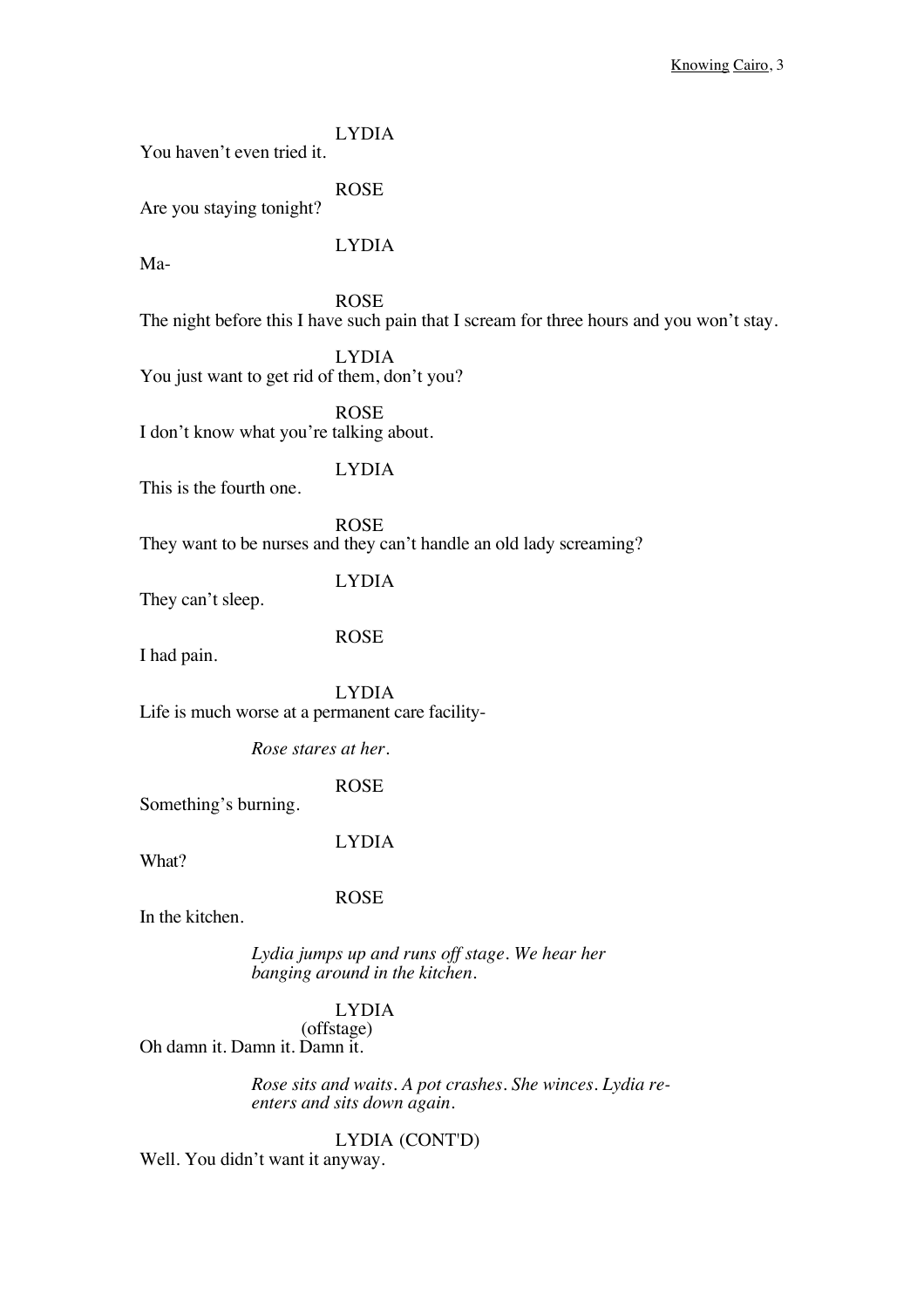#### ROSE

What do you do with those people when they come in to your office?

LYDIA Why? Are you interested in coming?

ROSE

Don't start that with me. Who are they that they are so unhappy?

LYDIA

Just people.

ROSE It's a shame they are so unhappy. Your father was a depressive you know.

LYDIA

I know Ma. I grew up with him, remember?

ROSE

I could never understand. He would tell me he was depressed and I would think what does he mean? The man escaped death in Europe and he's depressed in Westchester?

#### LYDIA

I'm sure that helped.

ROSE

Ach-What did we know about things like that. Back then only homos went to shrinks.

LYDIA

Ma-

ROSE It's true. Homos went to shrinks.

Stop it-

#### LYDIA

ROSE Ach. We can't even have a conversation anymore.

*Rose stands up.* 

LYDIA

You're not going to bed yet.

ROSE

Why not?

LYDIA

It's  $6:30$ .

ROSE

I didn't sleep well last night.

*Doorbell rings.*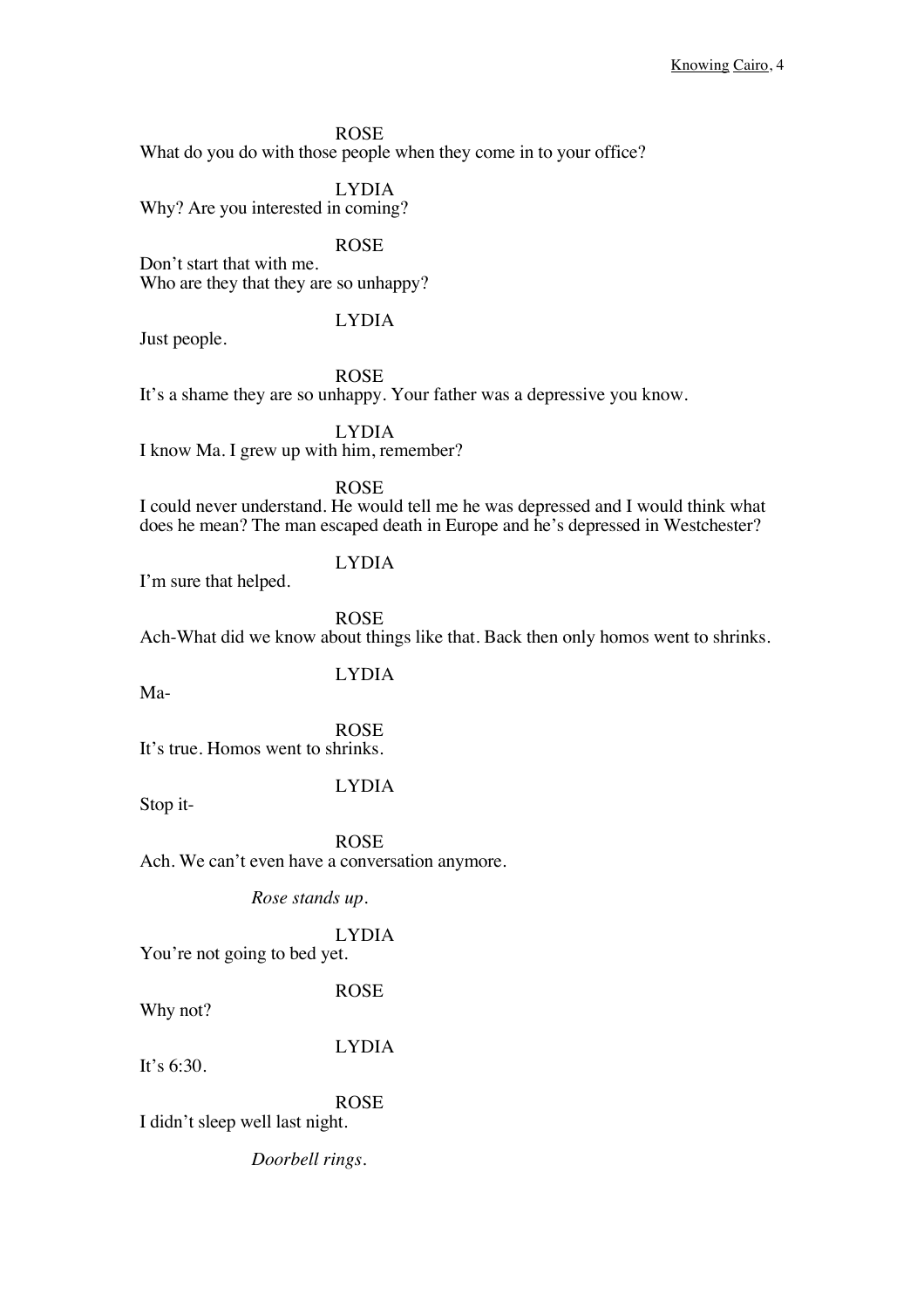ROSE (CONT'D)

Don't answer it. It's the religious nuts.

#### LYDIA

Ma, listen-

ROSE I always tell them that I'm a Jewish lady but they don't go away.

*Doorbell rings again.*

For this we have religious freedom?

*Lydia goes to open the door. Winsome is there. Rose can't see her.*

#### LYDIA

Come in please.

*Winsome enters.*

ROSE

No Lydia. This is not fair.

LYDIA (CONT'D) (to Winsome)

Have a seat.

*Winsome remains standing, looking at Rose.*

ROSE Does this one speak English? That other Schwarze had such an accent that-

LYDIA

Can I get you something to drink?

ROSE

You think this one will stay? They don't want sick old screaming ladies with pain. These people aren't caretakers, they're bloodsuckers. She'll be gone in two days Lydia.

LYDIA (to Winsome) Please, sit down, make yourself comfortable.

ROSE Vampires, vampires. Both of you.

> *Rose exits in a huff. Lydia looks at Winsome apologetically. Winsome is nonplussed.*

LYDIA I'm so sorry. She didn't mean that...She's just...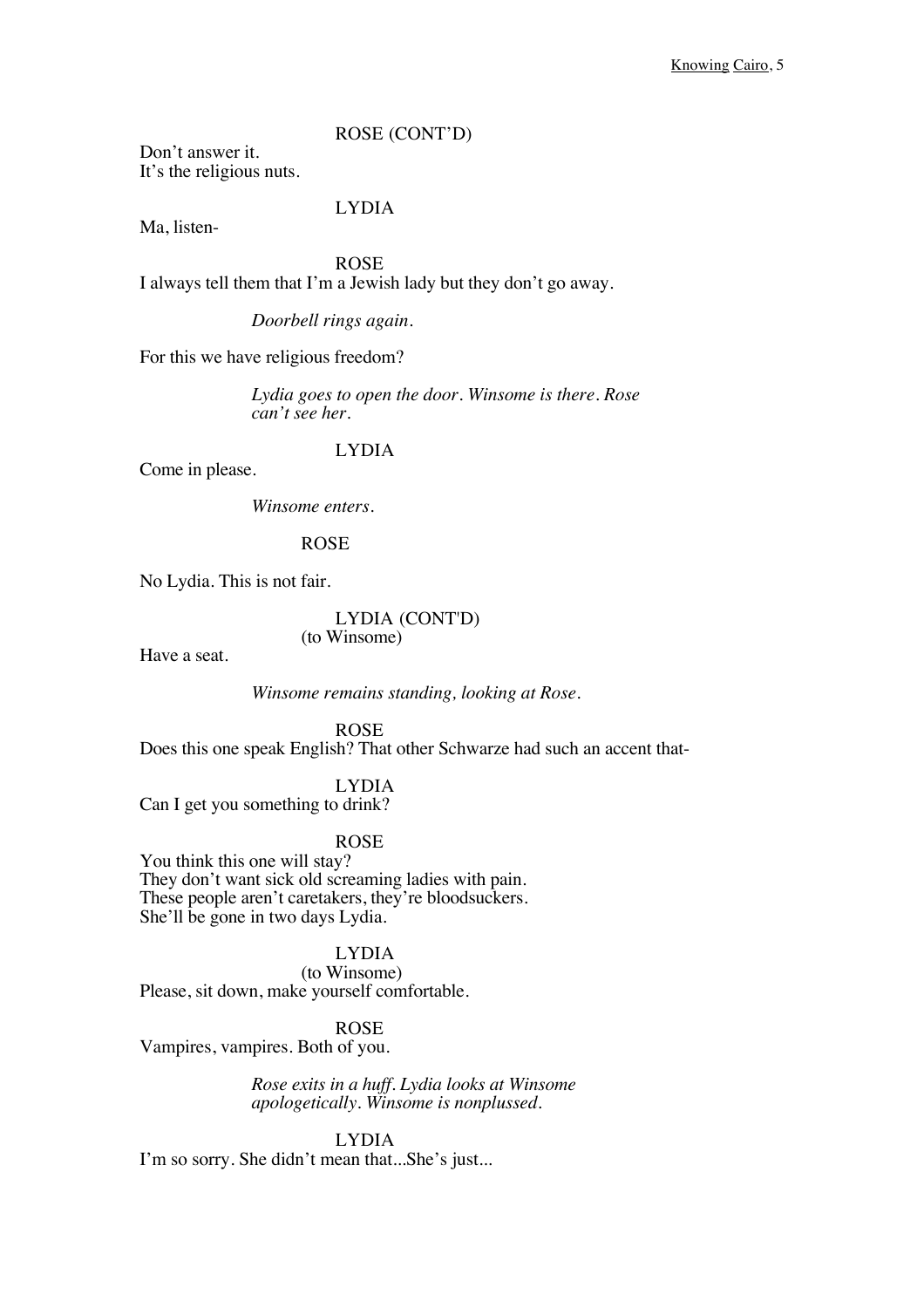I understand.

LYDIA

Well, thank you for coming.

#### WINSOME

The agency sent me.

LYDIA

Well still, on such short notice, it was very nice--

#### WINSOME

That's how the agencies work. Someone gets fired and then it's a big rush to get someone new. I'm used to it.

LYDIA

Right. Well you know in this case nobody got fired.

*Winsome looks at her.*

#### LYDIA (CONT'D)

Please, sit down. I'm sorry if I'm a little edgy. I've spent all day with my mother. She can be a challenge.

*Winsome sits.* I don't know if you know very much about her case but--

WINSOME She's class 1. The agency told me.

LYDIA

Class 1?

WINSOME It's what they call the really difficult ones. Pays the most.

Oh. I see.

### LYDIA

WINSOME I've handled screamers before.

Screamers?

Oh.

LYDIA

WINSOME

That's what they told me. Screamer-Class 1.

*Lydia stares.*

#### LYDIA

So you can spend the night and stay through tomorrow evening?

WINSOME

The agency gave me your instructions.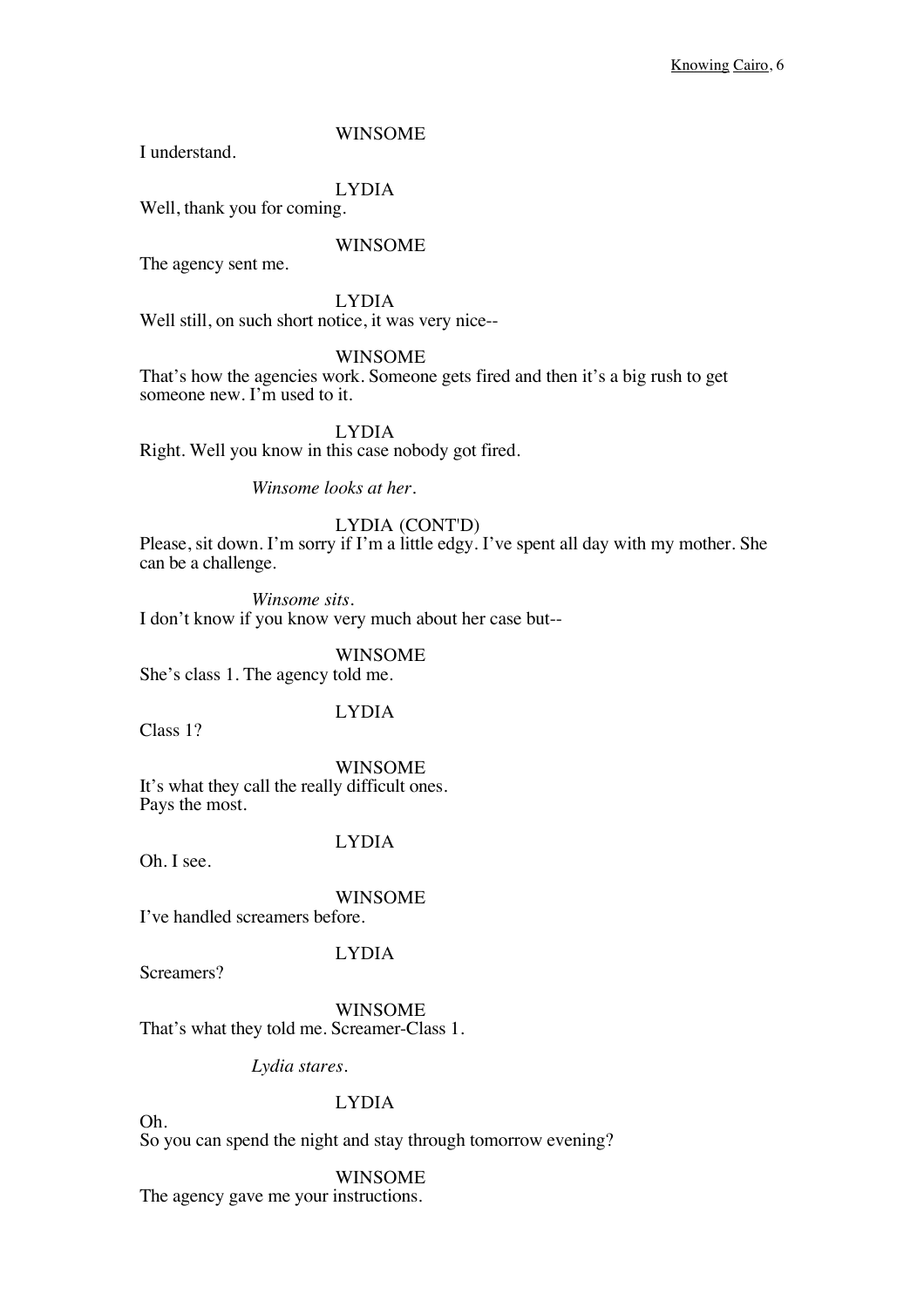We're looking for a more permanent person for her, but well-

#### WINSOME

They told me if I wanted, I could have the job.

They did?

LYDIA

WINSOME Hard to find permanent situations for class ones.

LYDIA

Well, I'd still have to interview you...Take a look at your references.

#### WINSOME

Of course.

LYDIA I mean I'm sure everything's just fine. It's just that these days you can't be too careful.

> *Lydia sighs and looks around the apartment. She sighs again. Winsome looks around as Lydia does.*

#### WINSOME

I've gotta tell you, I don't clean.

#### LYDIA

Sorry?

#### WINSOME

Dust is bad for old people. Exacerbates respiratory illnesses. If I were you I'd get somebody in here to clean.

LYDIA

Uh. Oh. OK. I'll call around tomorrow.

#### WINSOME

Yep. Dust is terrible for the old folks. You live in Westchester?

Yes. Yes, I do.

# LYDIA

Uh-huh.

### WINSOME

#### LYDIA

Do you know the area?

### WINSOME

No. Last screamer's daughter lived there too though.

#### LYDIA

Oh--I, I see.

*Lydia stands there but doesn't move.*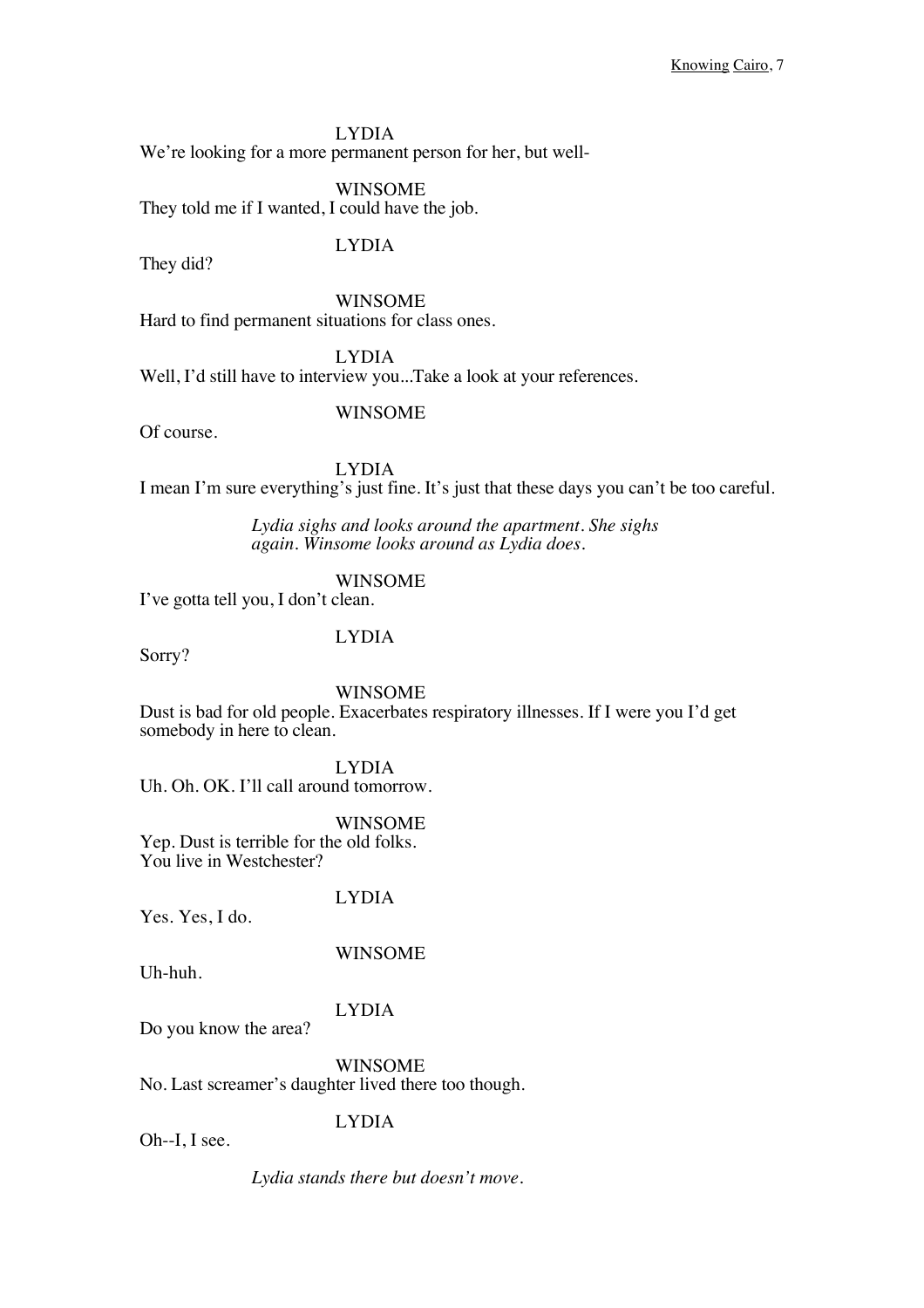Anyway, I should let you go. And don't worry. Your mother and I will get along famously.

LYDIA Good. Good. Uh--I'll just go and say goodbye to her.

> *Scene 2. Lydia is sorting through her mother's old wooden desk and trying to clean up. Papers are everywhere.*

> > LYDIA (CONT'D)

We'll store them.

ROSE I know you. You'll throw them away.

LYDIA Well where do you want to put all this stuff?

ROSE I like it fine where it is.

We've been through this.

ROSE

LYDIA

I like the desk.

LYDIA

You never use it.

ROSE

It's my furniture.

LYDIA It's taking up too much space in here.

ROSE I don't believe you're listening to her.

LYDIA

Who?

ROSE

You know who. Her who.

#### LYDIA

She has a name.

ROSE All the others slept on it just fine. No complaints, but her--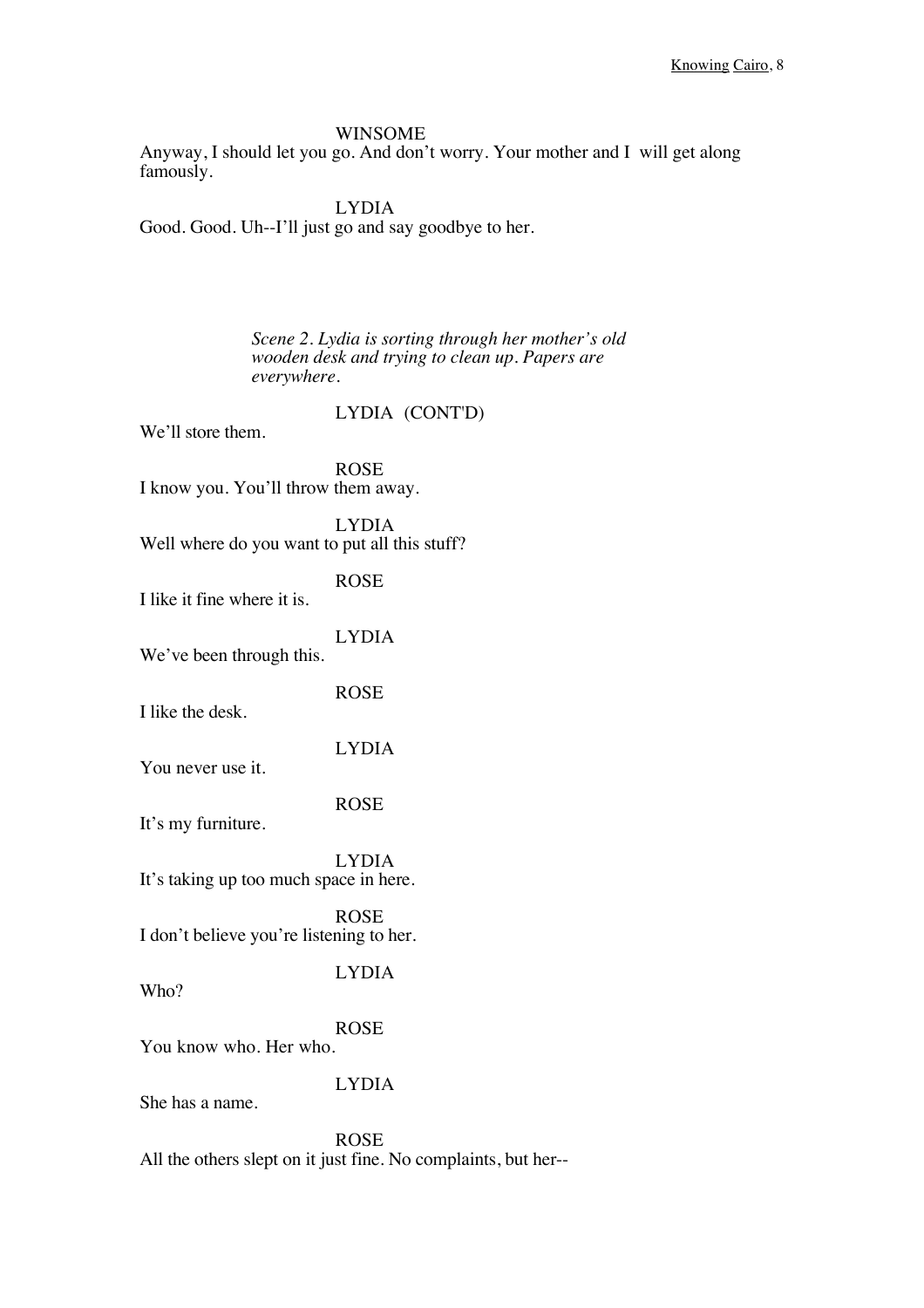She's good for you.

ROSE How would you know? You're never here.

LYDIA What am I doing now?

ROSE Ruining my furniture. Changing my apartment so she can have a sofa bed. You know when I first came to-

### LYDIA

Yes Ma. I know.

*Lydia adds more to the throw-out pile.*

ROSE Just throw everything away why don't you?

LYDIA You said you didn't want to pay for storage.

ROSE

My own daughter, with a basement the size of the Hindenburg can't even store my things.

LYDIA We're taking the desk.

ROSE You always wanted my desk.

#### LYDIA

It's his desk.

ROSE What was his is mine. That's how marriage works you know.

*Lydia looks at more papers.*

LYDIA You never use it and the sofa bed needs the room to open up.

*Lydia looks at papers*

My god mother. This is the receipt for when you sold the house in 1982.

#### ROSE

I'm tired.

#### LYDIA

His check ledger from 1979.

ROSE

Well where were you when he died to help me clean it all out? You were saving the world doing some peace work in Africa. You didn't even make it to his funeral.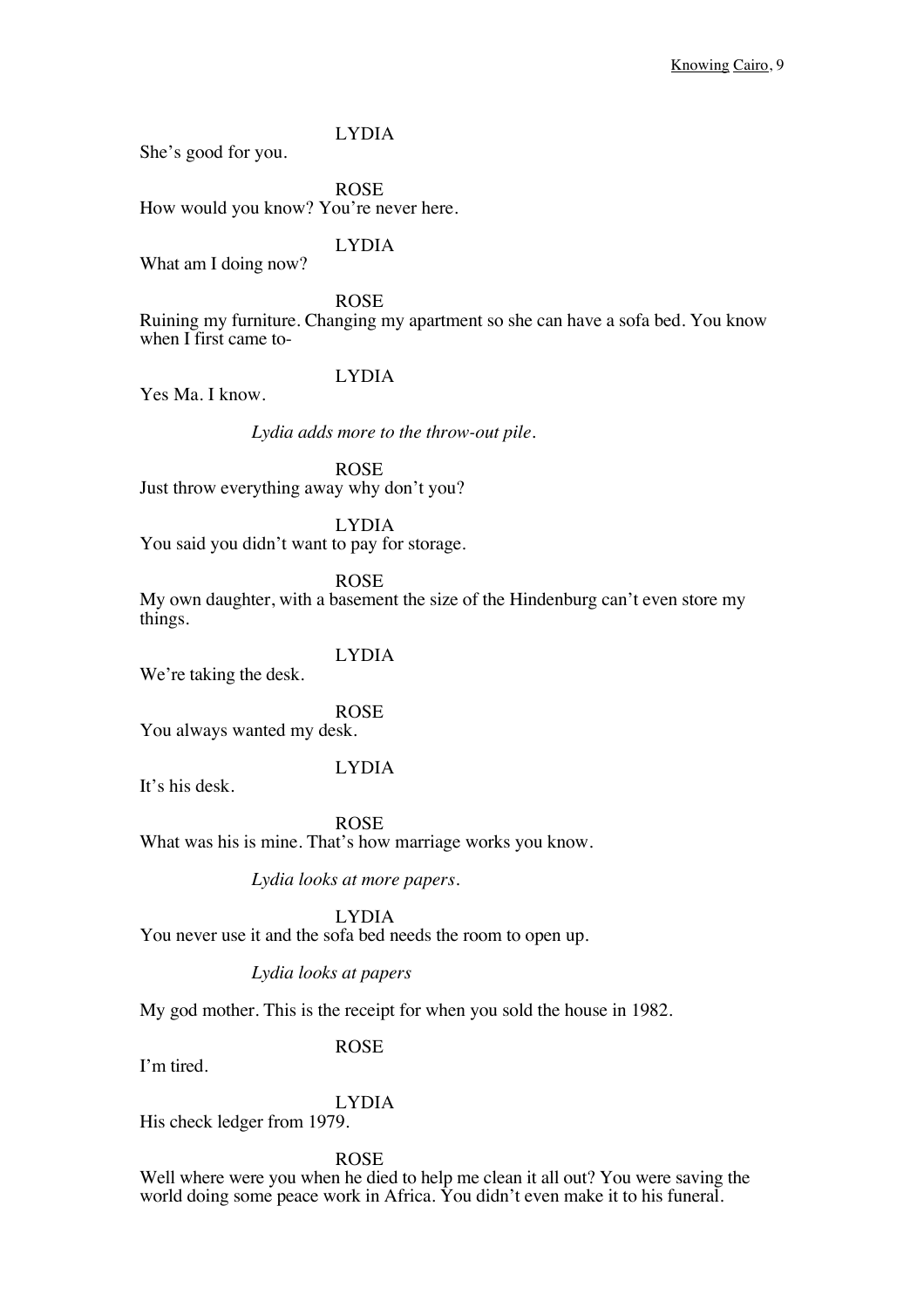That's because you insisted that it be done within 24 hours of his death.

Jewish law.

ROSE

LYDIA

You've never followed Jewish law in your life. You let Justin sit around for days while I tried to find a rabbi who--

#### ROSE

That was different.

#### LYDIA

How was that different? He was dead, wasn't he?

#### ROSE

Your father was forced to leave his home because of his religion. I should ignore that at his funeral?

That divan you're throwing away to replace with a sofa bed was his mother's. He had it shipped all the way here at great expense just to make her happy. He wanted his mother to be happy.

#### LYDIA

Please. And it's a sofa Ma. Freud had a divan.

ROSE

And you can just throw it out. Throw your history on the curb like that, so some hired help can have a better night's sleep.

#### LYDIA

If that's what she needs to rest-

ROSE She rests well enough through my screams.

#### LYDIA

Mother--

ROSE

That's right. I screamed until my throat hurt and she didn't even come check on me.

*Lydia grins.* What are you grinning at?

#### LYDIA

You've met your match.

#### ROSE

Wipe that smile off your face.

#### LYDIA

Let's finish these papers.

#### ROSE

When you were in Africa, missing your father's funeral, who stored your things in her basement?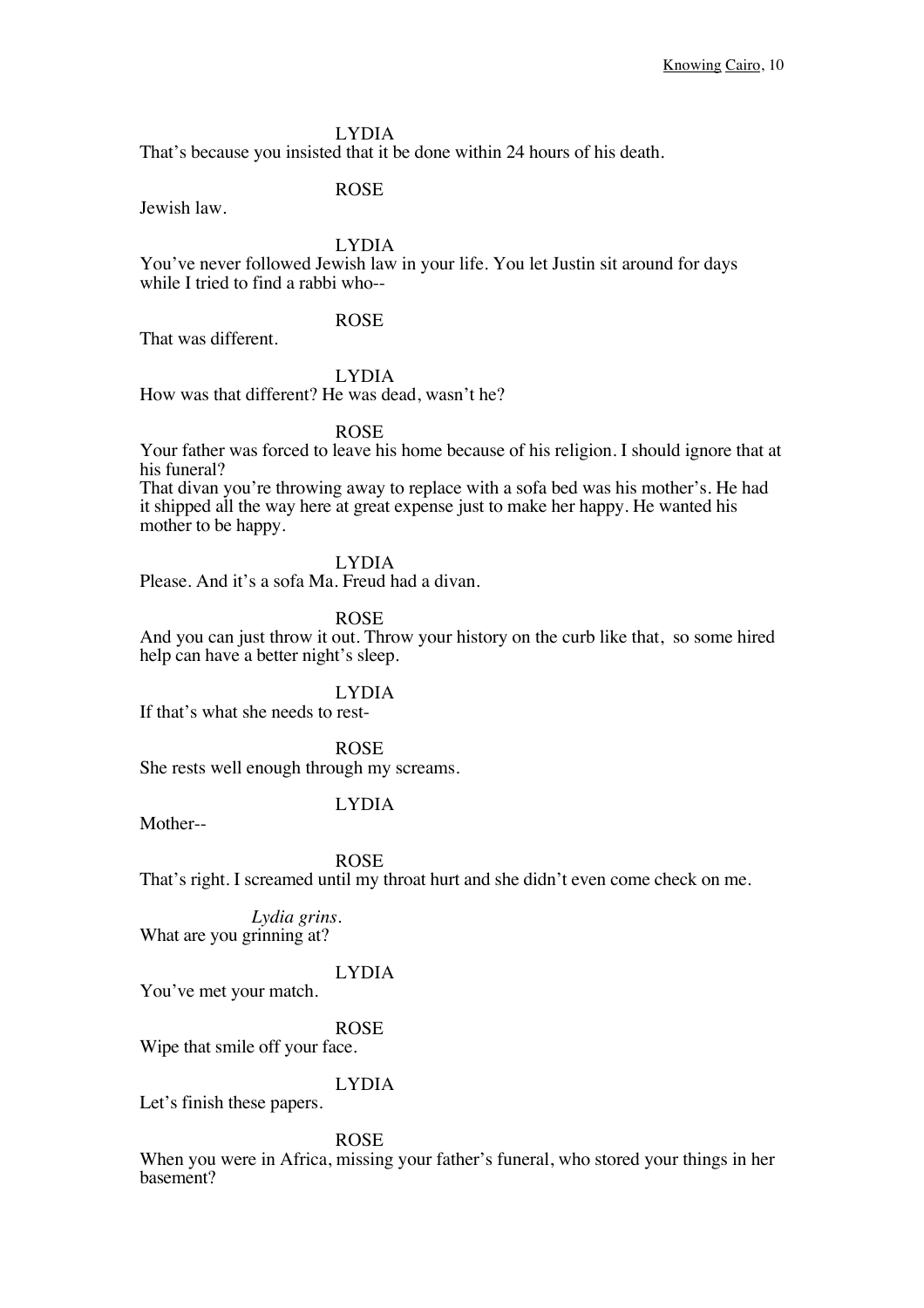I was 21 Ma.

ROSE

When I was that age I had already been thrown out of my country, learned a new language, supported my parents--your grandfather, owner of this desk. I worked to marry your father, to have a house that had a basement to store your things so you could help some people in Africa and come back to a home which I gave you.

*Lydia is reading papers.*

LYDIA

This you should file.

ROSE

Oh. I figured that would interest you.

LYDIA

It's good to know you have one.

ROSE What did you think? I was gonna leave it to the state?

LYDIA

(reading) You want to be buried in Baden Württenberg?

ROSE That's old. Your father and I once talked about it.

#### LYDIA

You should change that.

ROSE

Why? Are you gonna ship me off to Baden Württenberg with all the money I leave you?

LYDIA

Do you want me to take care of this?

ROSE

You're interested in being helpful all of a sudden. Leave it. I'll take care of it.

*Lydia pulls out an old wooden box that contains chips for card playing. The chips are made of painted and dyed ivory . Lydia spills out the chips and presses down on a big chip with a small one, causing it to spring forward. Rose holds the box.*

#### LYDIA

Look how far that one went. Do you remember?

The headaches.

ROSE

LYDIA

Yeah.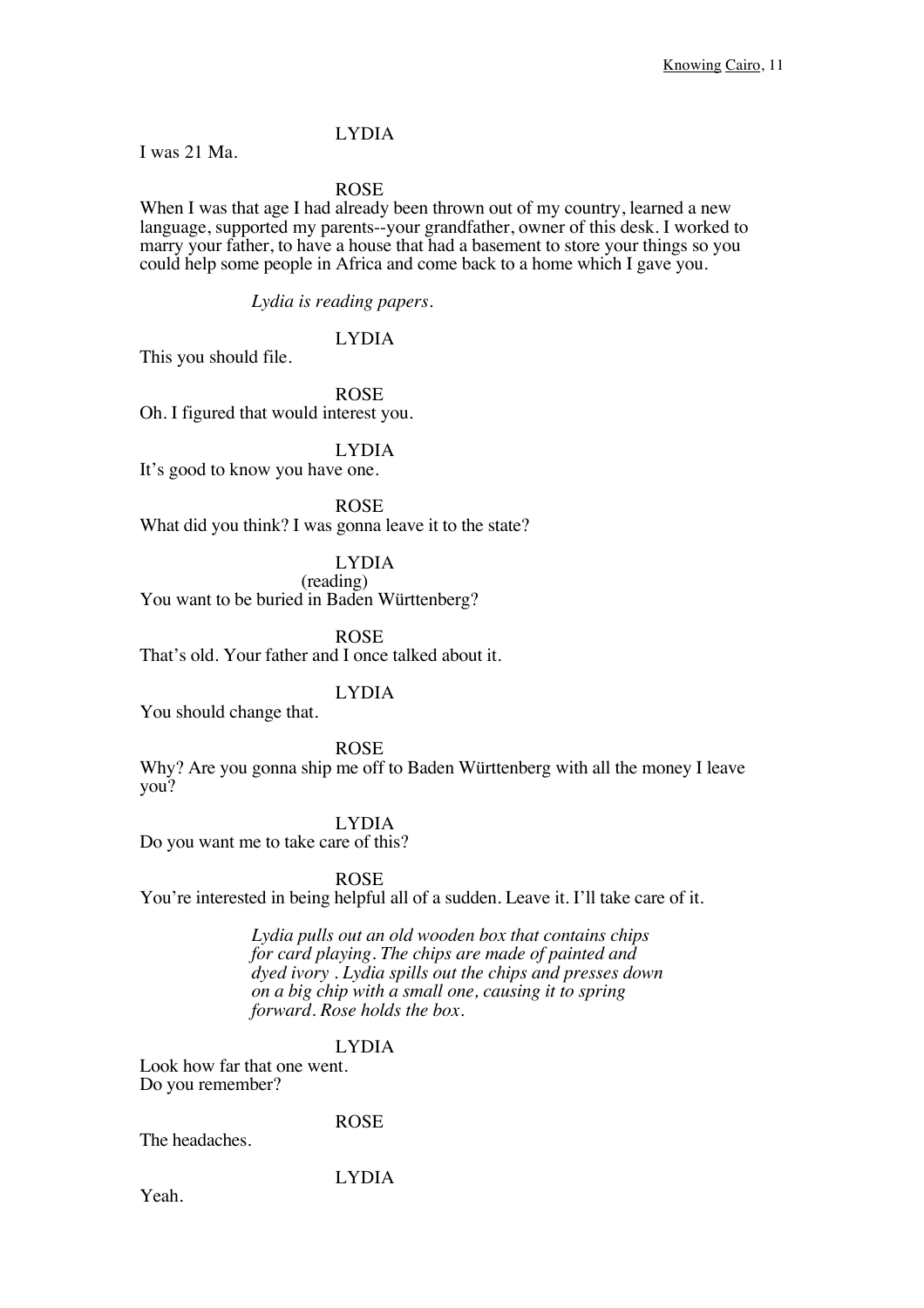#### ROSE

He would put them on your eyes. You said the purple ones cured your headaches.

*Lydia puts the chips on her eyes and lies back on the carpet. She massages her head. Rose watches and then collects the chips and puts them away. Rose takes the chips off of Lydia's eyes last.*

ROSE (CONT'D) Don't get things made like this anymore. Ivory, not plastic.

LYDIA Let's finish up. They'll be here at two.

ROSE

LYDIA

Jennifer's Convertibles.

ROSE

Who's Jennifer?

*Lydia takes the box of chips and puts it on her bag, with her things.*

What are you doing?

ROSE (CONT'D)

LYDIA

What?

Who?

ROSE

The box of chips.

LYDIA

ROSE

I wanted to bring it home for the kids. Billy loves marbles and I thought--

He'll swallow them.

LYDIA He's eight Ma. He doesn't do that anymore.

ROSE That's what you said about my platinum ring.

LYDIA You got it back eventually, didn't you?

ROSE

That's not funny Lydia.

LYDIA It's a game for kids.

ROSE And for the moment it is still mine.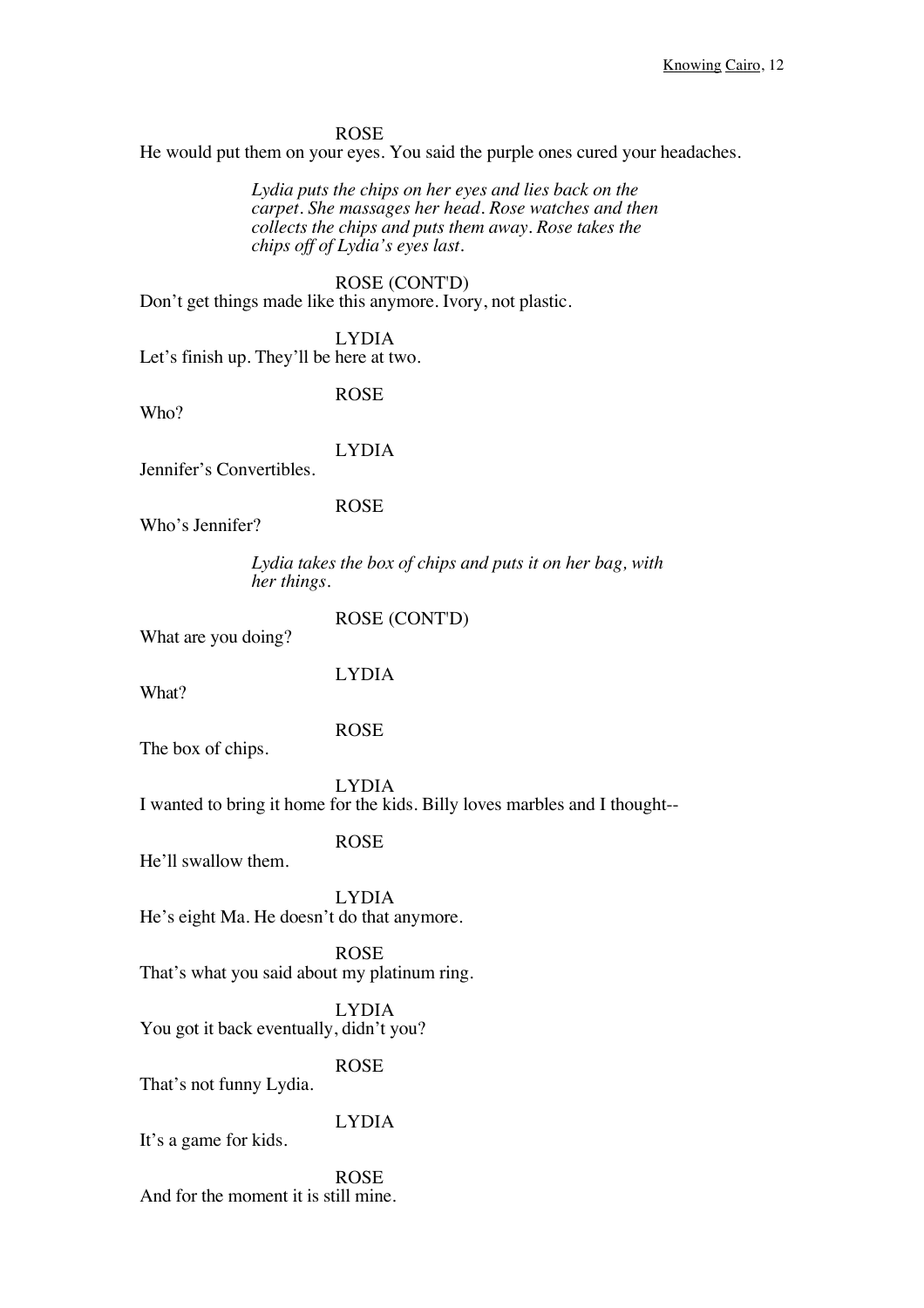Mother--

ROSE

You can throw away the divan, claim the desk, force me to get a sofa bed of all things, leave me with the Queen-of-Sheba-sleeping-beauty-of-the-Bronx as my only companion, but you can't have everything your way.

> *The doorbell rings. Mother and daughter stare at each other. Rose puts out her hand for the box. Lydia doesn't give it. Rose takes it out of Lydia's hands.*

> > ROSE

You can have them when I'm dead.

*She exits with box and chips.* 

*Scene 3: Winsome sits on the new sofa reading. Rose enters, looks around, and coughs. Winsome doesn't look up. She coughs again. Winsome reads.* 

#### ROSE (CONT'D)

Where's my coffee?

*Winsome ignores this. Rose stands.*

I don't know if Lydia told you, but I like to have half a cup of decaf mixed with half a cup of regular with two tablespoons of 2% milk first thing every morning. The coffee beans come from Zabar's.

*Winsome reads.*

Excuse me? Hello?

*Winsome doesn't move.*

Hey! HEY!

*Winsome ignores her; Rose walks over.*

You wait until I tell Lydia. I'll count to three and then you are fired. One. Two. Three.

*Rose moves closer to Winsome.*

You listen to me. Lydia's going to file a complaint with the agency and you won't get a job anywhere ever again. You'll be gone by tomorrow. It was nice meeting you and I'm terribly sorry we won't have time to get to know each other.

*Rose walks to breakfast table and sits down alone.*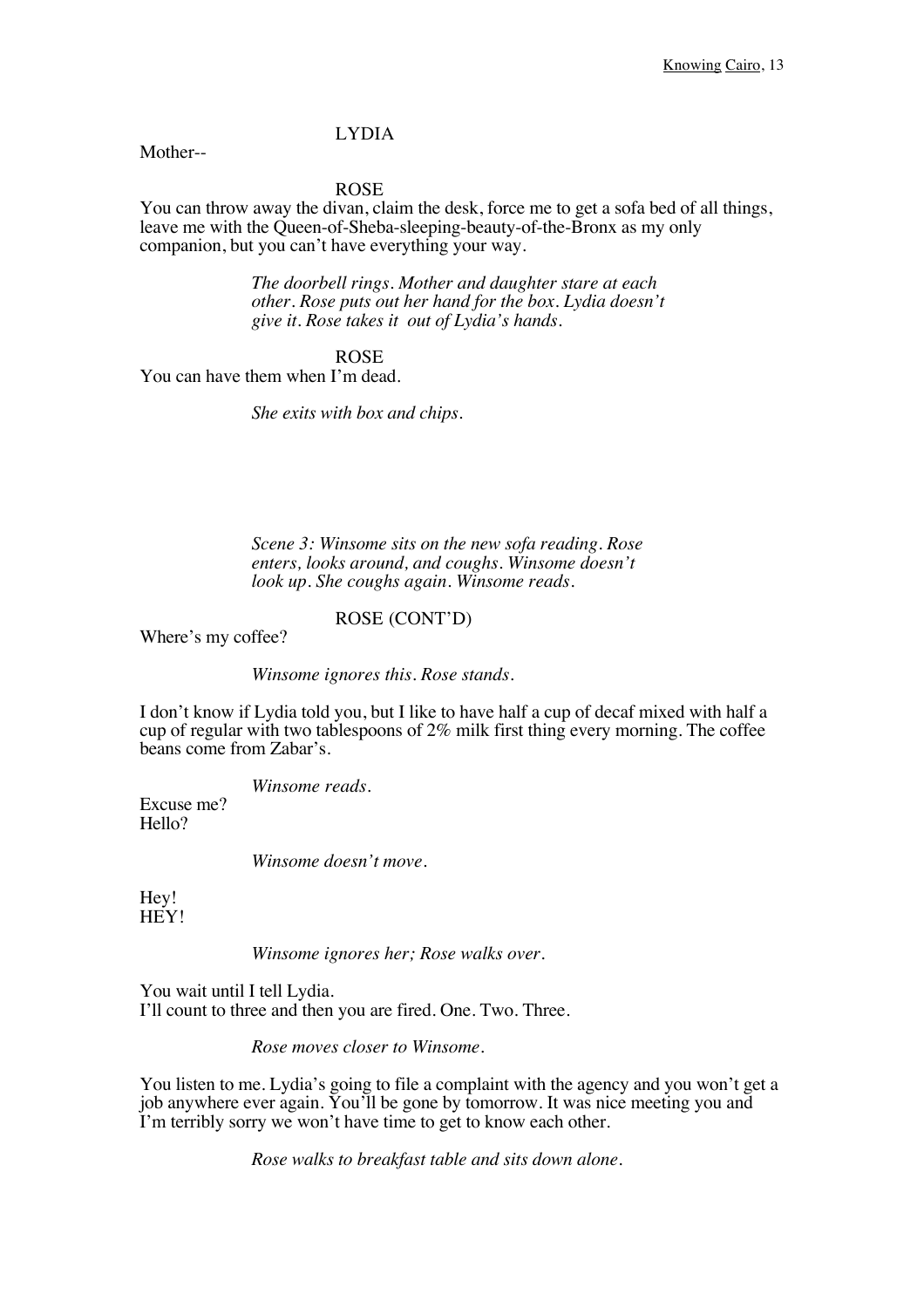She'll just get someone else.

What?

ROSE

WINSOME

Don't fool yourself. That daughter of yours got plenty a things to do all day and I can bet you that not one of them includes taking care of you.

ROSE

Well--that's just not true. You're wrong about that. What would you know about it anyway?

WINSOME

Some things are just obvious.

*Winsome continues reading her book. Rose sits at table.*

*Scene 4. Rose stands at the table while Lydia sets it.*

ROSE Listen. You're not listening. I don't like her.

LYDIA Shh. Ma, please. She'll hear you.

ROSE

Fire her.

LYDIA

Shh.

ROSE She ignores me. The other day I asked her for coffee in a civil manner--

LYDIA

Yeah right.

(to Winsome in kitchen)

Do you need any help in there?

WINSOME

Just finishing up the chicken.

She ignores me--

ROSE

LYDIA If you make her quit mother, so help me God I'll move you to a home.

*Lydia looks at Rose.*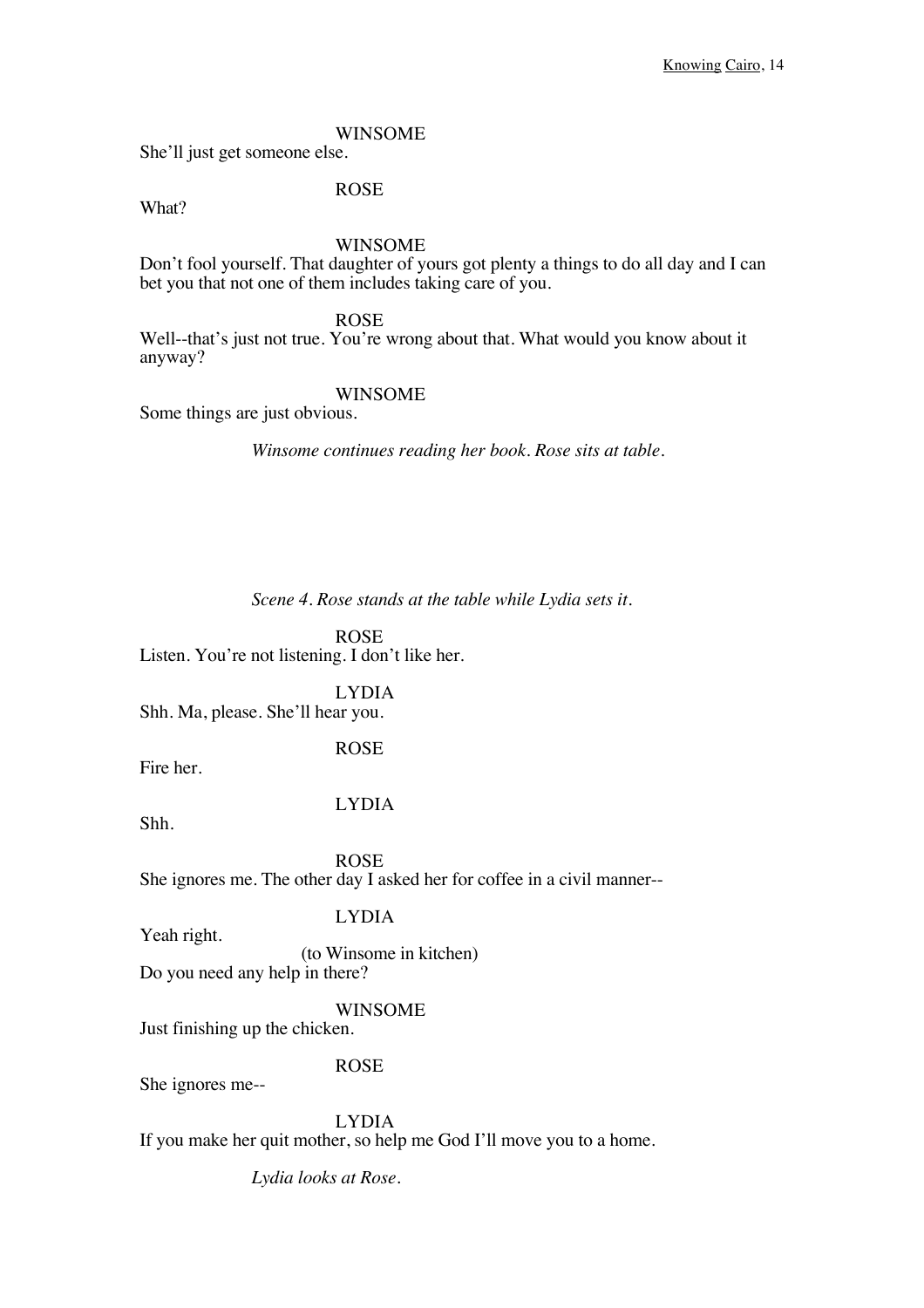You did it again, didn't you? You told her I was going to fire her, didn't you? Mother?

*Rose gets a bit tearful.*

ROSE

She doesn't even answer when I speak. Doesn't even acknowledge that I'm there. Please Lydia. Please don't make me stay with her. Please Lydia. I would never do this to you.

*Winsome enters with chicken carved on a platter.*

LYDIA Winsome. How lovely. Thank you so much. Look Ma, how nice.

ROSE

I'm not hungry.

LYDIA

Good then. More for us.

*They sit. Winsome serves food. Winsome and Lydia eat. Rose stares.*

LYDIA (CONT'D)

So. Winsome. How was your day?

WINSOME

Fine I guess. You?

LYDIA Well, today was not such a good day.

ROSE (to Winsome) That means she lost more patients.

LYDIA

But thank you for asking. It's not often I have the opportunity to talk about my day in this apartment. In fact, I can't remember the last time.

*Rose starts to exit.*

Ma, wait until dinner is finished.

ROSE

Can't an old lady decide when she has to go to the toilet? After that performance you gave I think I want to vomit.

*She exits. Winsome doesn't look up.*

LYDIA

This chicken is fantastic. My mother's lucky to have someone who can cook as well as you can.

*Lydia pauses. Silence.*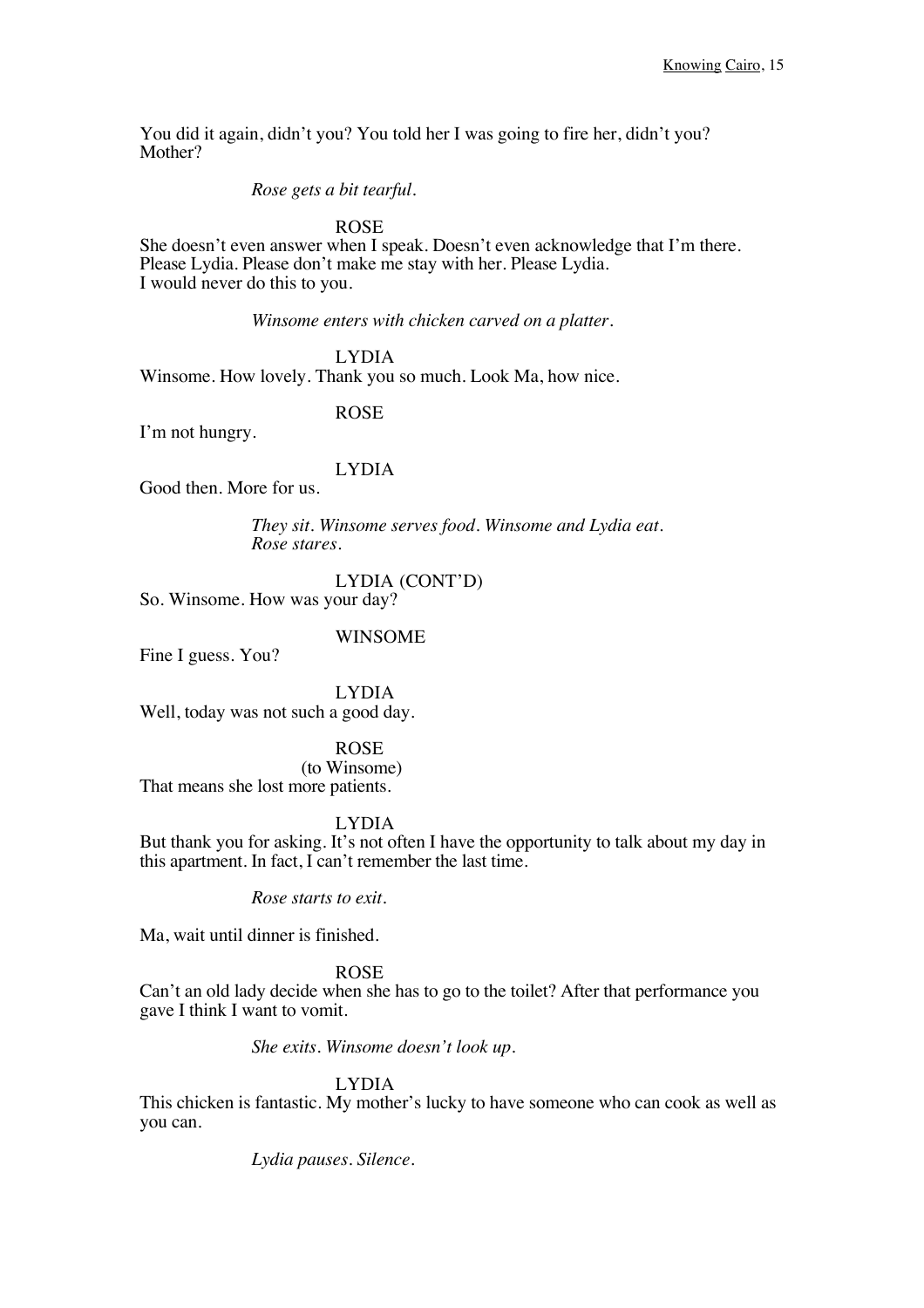#### LYDIA (CONT'D)

I just want to say, first off, I don't know what my mother might have said, but I am not going to fire you. She likes to make idle threats.

#### WINSOME

Oh I know that--last screamer did it too. Threatened to fire me at least twice every day. It makes 'em feel like they got some kind a power. I don't let it get to me. I'd be no good at my job if I let them folks get to me.

LYDIA

Oh. I see. Well, I know my mother is a difficult lady. But still, I do want her to be happy.

I mean, my mother says you ignore her. Now I am sure it is simply her perception and that you are in fact not ignoring her. But maybe if you just, I don't know, tried harder to give her the feeling that you were paying attention to her, maybe she would, I don't know, maybe she would be happier.

*Winsome slowly looks up and meets Lydia's gaze.*

#### WINSOME

Yes Ma'am.

*Winsome stands up and clears her place.*

#### LYDIA

Winsome, call me Lydia. Look-I didn't mean to...I'm sorry. I've upset you haven't I?

WINSOME

I should be getting to that kitchen. You have a good night now, Miss Lydia.

*Winsome exits. Lydia stares.*

#### LYDIA

Winsome-

*Lydia clears her place and follows Winsome out.*

*Scene 5. Very early morning. The room is dark and the sofa bed is opened. Rose is offstage in kitchen, light is on. We see the outline of Winsome in the bed. There is water running in the kitchen. Suddenly a loud crash, sound of broken glass. Winsome wakes up and turn on the light.*

#### WINSOME

Rose?

*There's no answer.* 

Rose? Are you OK?

*Winsome gets out of bed just as Rose enters. Rose is holding her hand out and whining.*

What happened, Rose? Sit down. Are You OK? Let me see your hand.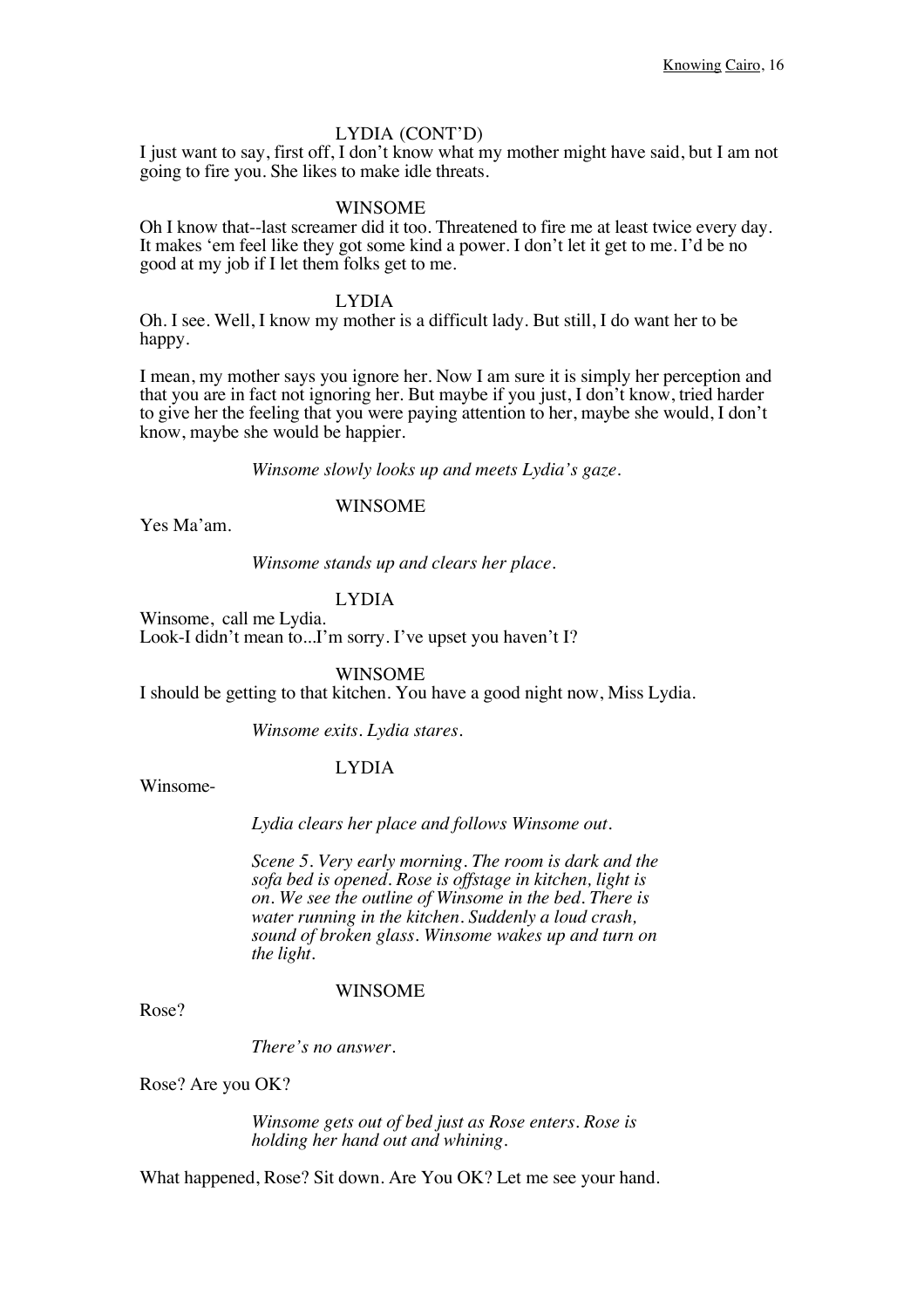*Winsome supports Rose as she walks to a chair by the table. Winsome takes out the first aid kit.*

#### WINSOME (CONT'D)

Now we'll just hold your hand up high and put some pressure on it. Come on Rose. I need you to talk to me so I know you're not going into shock or something, cuz then I'd have to rush you right to the hospital and I know you wouldn't like being wheeled through the hospital in your nightie. Right?

#### ROSE

I dropped it. I tried to pick up the big pieces.

#### WINSOME

Glass is sharp.

ROSE

It wasn't glass.

*Winsome holds Rose's hand up and applies a piece of gauze.* 

#### WINSOME

You hold this on your hand now.

#### *Winsom looks through first aid kit.*

ROSE

Glass doesn't shatter like that. Crystal shatters like that. Long shards. Has to do with the molecules or something.

 Winsome And what were you doing up in the kitchen at four in the morning?

#### ROSE (CONT'D)

I couldn't sleep.

#### WINSOME

I see.

#### ROSE

And I couldn't get any stupid radio reception. I like to listen to the BBC at night. But this time there was no good reception. Stupid radio. So I got up to get some water.

#### WINSOME

And?

ROSE

I wanted to have a look at the bowl.

WINSOME

The bowl?

#### ROSE

The one all over the floor.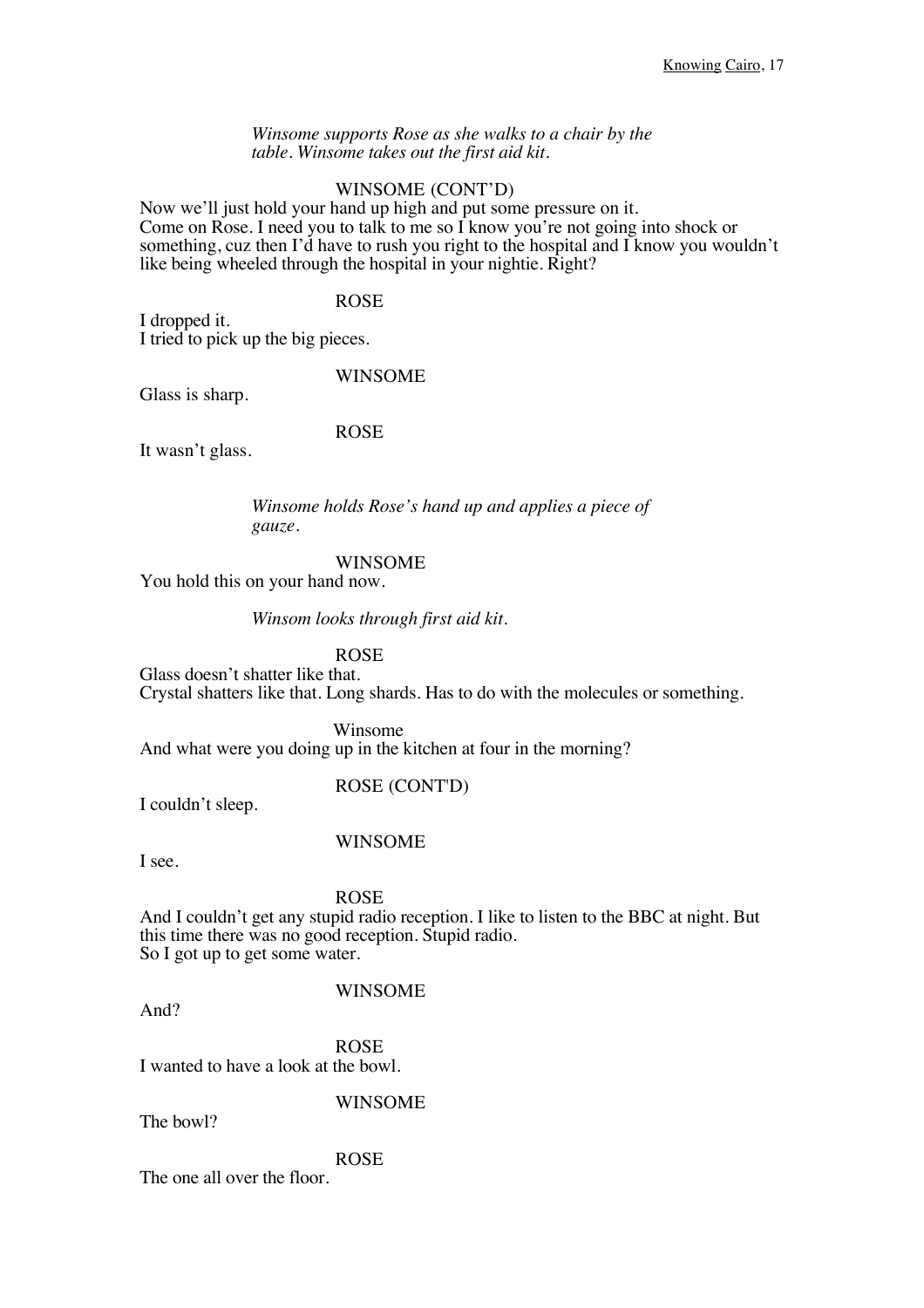I see.

ROSE

It was all dusty, so I thought I should clean it. It's not good to treat valuable things with such little respect.

#### *Winsome checks Rose's hand*

It was from my grandmother.

WINSOME Stopped bleeding. Won't need stitches. Just a lot of blood.

*She pulls out the spray antiseptic.*

| No.                             | <b>ROSE</b>                                                                                               |
|---------------------------------|-----------------------------------------------------------------------------------------------------------|
| No what?                        | <b>WINSOME</b>                                                                                            |
| I don't want that stuff.        | <b>ROSE</b>                                                                                               |
| Why not?                        | <b>WINSOME</b>                                                                                            |
| It stings.                      | <b>ROSE</b>                                                                                               |
| It won't sting.                 | <b>WINSOME</b>                                                                                            |
| Yes it will.                    | <b>ROSE</b>                                                                                               |
| It'll sting for only a second.  | <b>WINSOME</b>                                                                                            |
| See, I told you it would sting. | <b>ROSE</b>                                                                                               |
| You're having it.               | <b>WINSOME</b>                                                                                            |
| No.                             | <b>ROSE</b>                                                                                               |
| not. Now, give me your hand.    | <b>WINSOME</b><br>Listen to me, I am paid to take care of you and I will do my job whether you like it or |

*Rose stares at her and finally does. Winsome inspects her hand for glass shards. She pulls up the antiseptic. Rose closes her eyes and cringes. Winsome sprays it. Rose screams. Winsome blows on the hand. Rose calms down. Winsome dresses the cut.*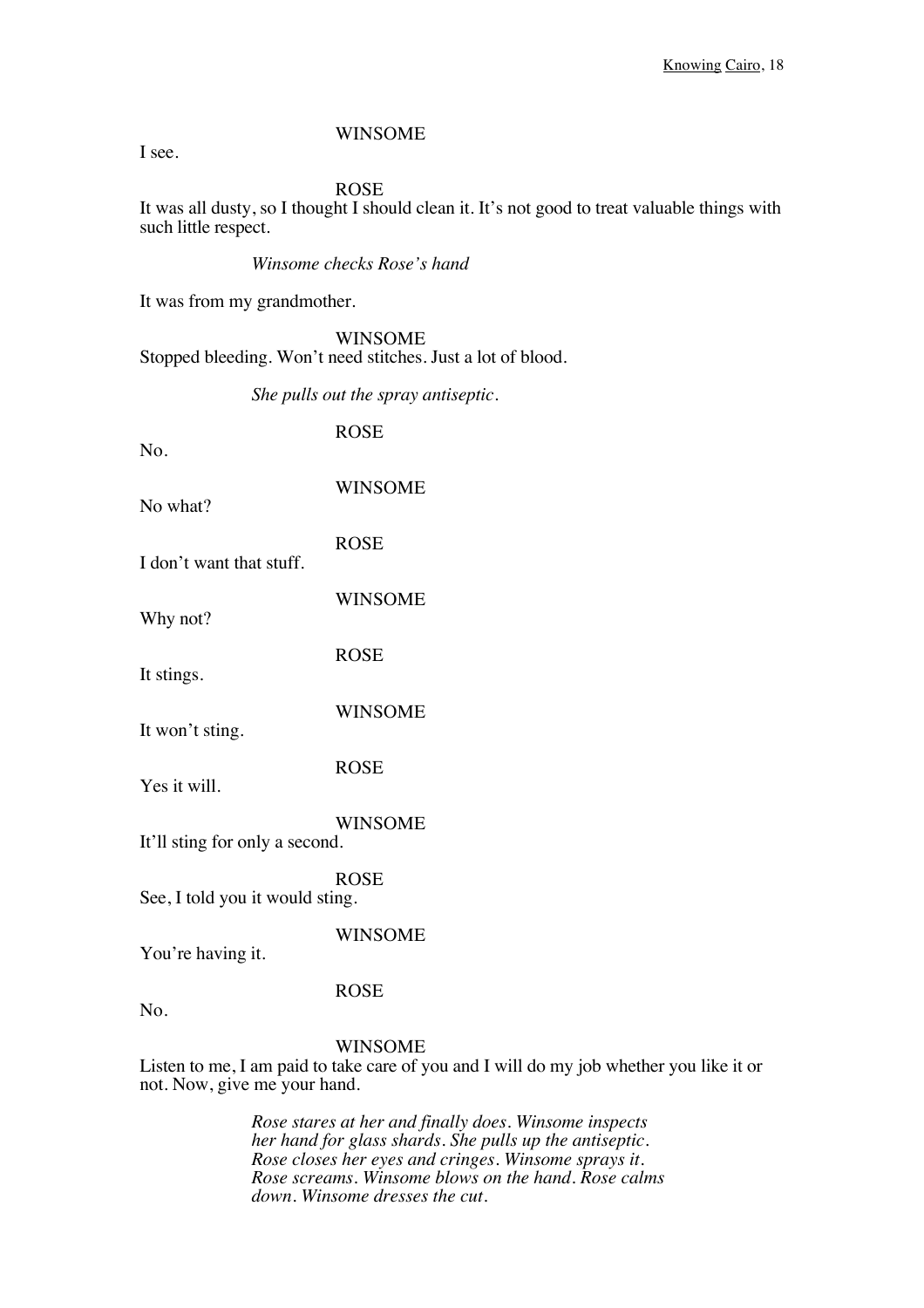#### WINSOME (CONT'D)

There. That wasn't so bad.

ROSE

From your perspective I suppose it wasn't.

WINSOME

Ready to go back to bed?

ROSE

No.

*Winsome looks at her.*

#### ROSE (CONT'D)

I'm not tired.

#### WINSOME

Well I am and it's the middle of the night and I got to clean up that mess you made in there.

ROSE

Don't throw away the pieces. We'll get it fixed. If we were in Germany they could fix it. The workmanship is much better over there. People are actually trained to do a job and then know how to do it.

#### WINSOME

Rose, I'm gonna go in there and clean up the floor now. And you are going to bed, OK?

*Rose looks at her, deciding.*

ROSE Will you turn on the radio in here?

WINSOME

And you'll stay in bed?

Yes.

WINSOME

ROSE

OK then.

ROSE You're going tomorrow?

WINSOME Yes. Tomorrow night.

ROSE And you come back when?

WINSOME

Sunday night.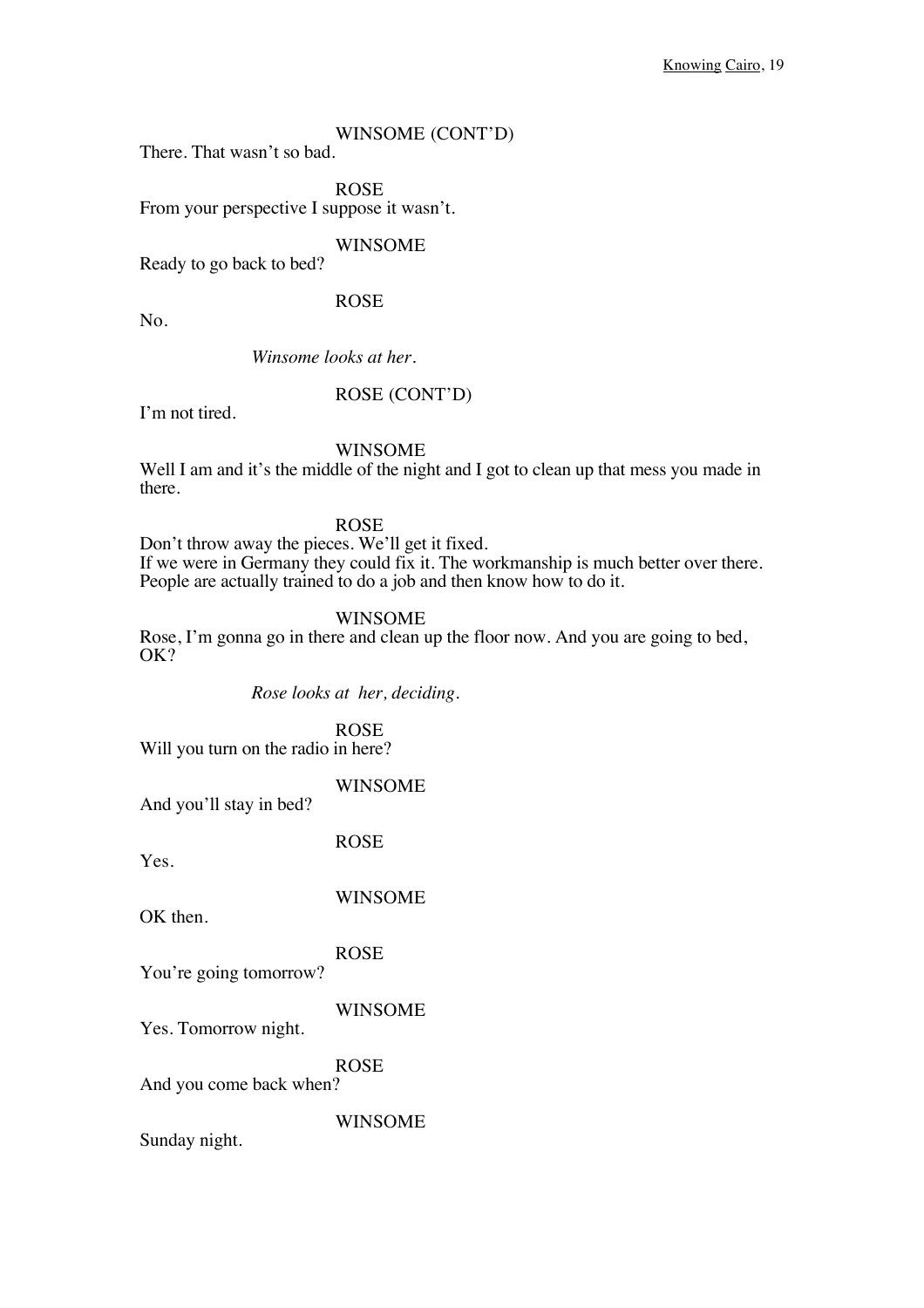*Winsome turns the radio on. It is set to the BBC. Rose closes her eyes.*

*Scene 6: Monday morning. Rose enters and walks to the breakfast table. Her cup of coffee is there. Winsome sits on the sofa and reads.* 

### ROSE

What are you reading?

*Winsome looks up and pauses.*

#### WINSOME

Anna Karenina.

#### ROSE

By Tolstoy?

# WINSOME

You know another Anna Karenina?

ROSE

You're reading that?

#### WINSOME

Yes Rose. I like to read.

ROSE

She gets run over by a train in the end.

*Pause.*

ROSE (CONT'D)

Aren't you hungry?

WINSOME

I already ate.

Oh.

#### ROSE

I stopped screaming. In the night I mean.

#### WINSOME

That's true.

Oh.

#### ROSE

Lydia thinks I do it to get rid of the nurses. That it's on purpose so that she'll have to stay with me.

Is it?

#### WINSOME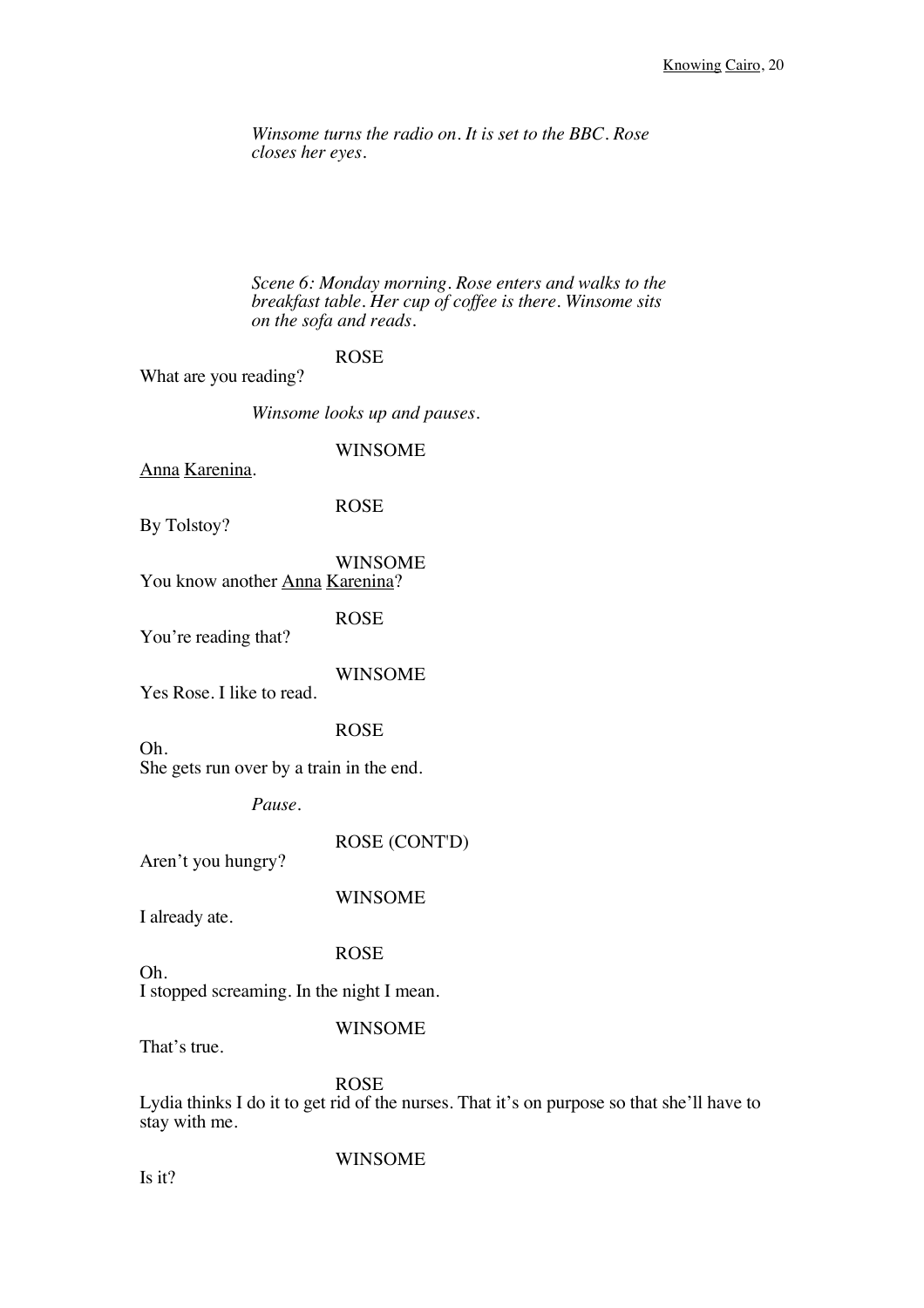ROSE

I don't know. Did you sleep well?

Yes.

### WINSOME

ROSE The new pull-out sofa is comfortable?

WINSOME

Very.

ROSE Lydia threw away the divan.

I know.

WINSOME

ROSE When I first came to this country I slept on hard wood floors.

WINSOME When my ancestors first came to this country they were shackled to them.

ROSE

You're smart.

# WINSOME

Not smart enough to have a better job.

ROSE

It could be worse. I could wet the bed like some old people.

WINSOME

You could also sleep all day and be friendly when you are awake, like some old people.

ROSE

How long do you think I'll live?

#### WINSOME

You're chatty today.

ROSE

Last week was a bad week.

WINSOME

Lydia tell you to be nice to me so I don't quit and she has to find someone new?

No.

ROSE

WINSOME You apologizing for last week?

ROSE How was your weekend?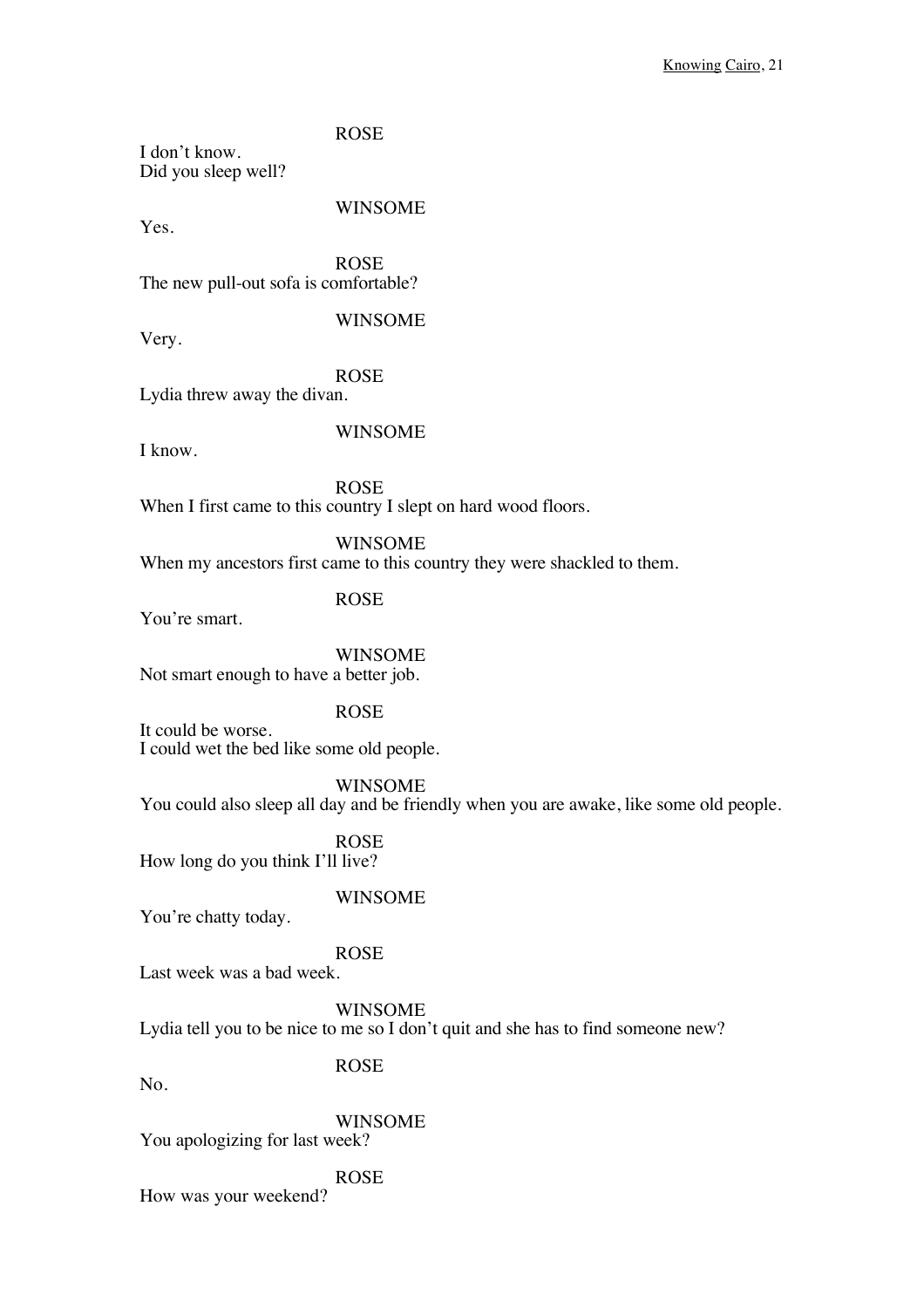Saw my kids.

WINSOME

ROSE Oh. You have kids. Where are they?

WINSOME

The Bronx.

ROSE Oh. You miss them during the week?

WINSOME Silly question. 'Course I do.

ROSE

Oh. How many?

WINSOME

Two.

ROSE That's a good number. I had two. Do you want to know how my weekend was?

WINSOME

Not really.

ROSE

Boring.

WINSOME Boring because you didn't have me to torture.

ROSE The one Lydia got for weekends watches TV all day long.

WINSOME I see. And I suppose you sit there telling her how bad it is with me.

ROSE

No.

WINSOME

Why not?

ROSE

Well it's not so bad with you.

**WINSOME** That's not what you thought last week.

ROSE I think we should declare a cease-fire.

WINSOME I can't do that until I have a sign of good faith from you.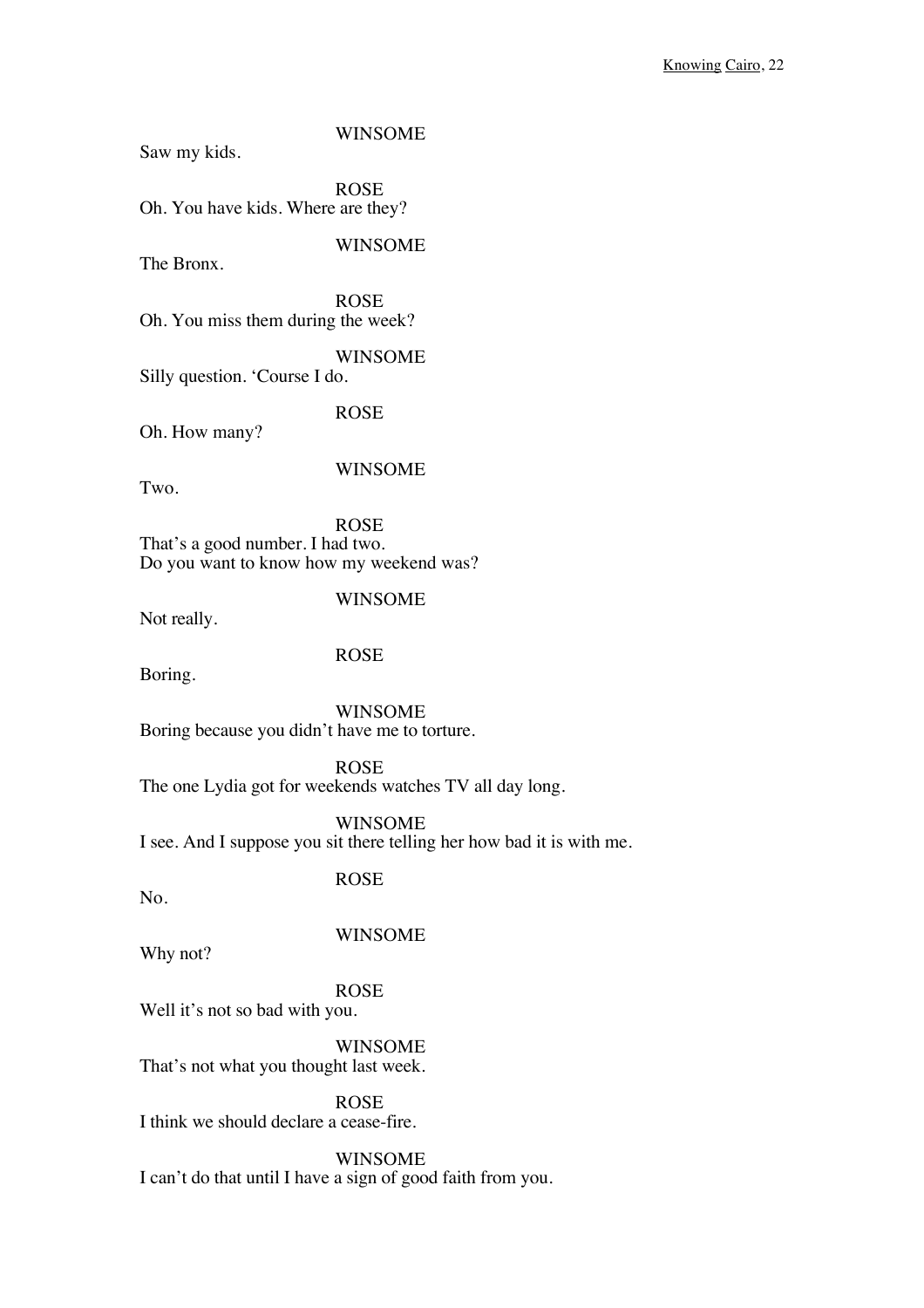| What?                                            | <b>ROSE</b>    |
|--------------------------------------------------|----------------|
| You hollered at me every day.                    | <b>WINSOME</b> |
| You ignored me.                                  | <b>ROSE</b>    |
| You told me to get my lazy ass into the kitchen. | WINSOME        |
| The others just quit.                            | <b>ROSE</b>    |
| I'm not a quitter.<br>Anyways, I need the money. | <b>WINSOME</b> |
| Well. I said sorry.                              | <b>ROSE</b>    |
| No. You didn't.                                  | <b>WINSOME</b> |
| Well you know I meant it.                        | <b>ROSE</b>    |

*Winsome returns to reading and Rose looks at her from the table.*

ROSE (CONT'D) Do you want some breakfast?

WINSOME

No.

ROSE I don't like sitting at the table alone. That's what lonely people do. People with no friends have to eat alone.

I'm right here.

WINSOME

*Winsome reads, Rose stares.*

#### ROSE

You could read here.

WINSOME I want to make good use of the sofa you bought me.

ROSE

Ok. Ok. You win.

*Rose picks up her coffee and sits down in a chair near the couch.*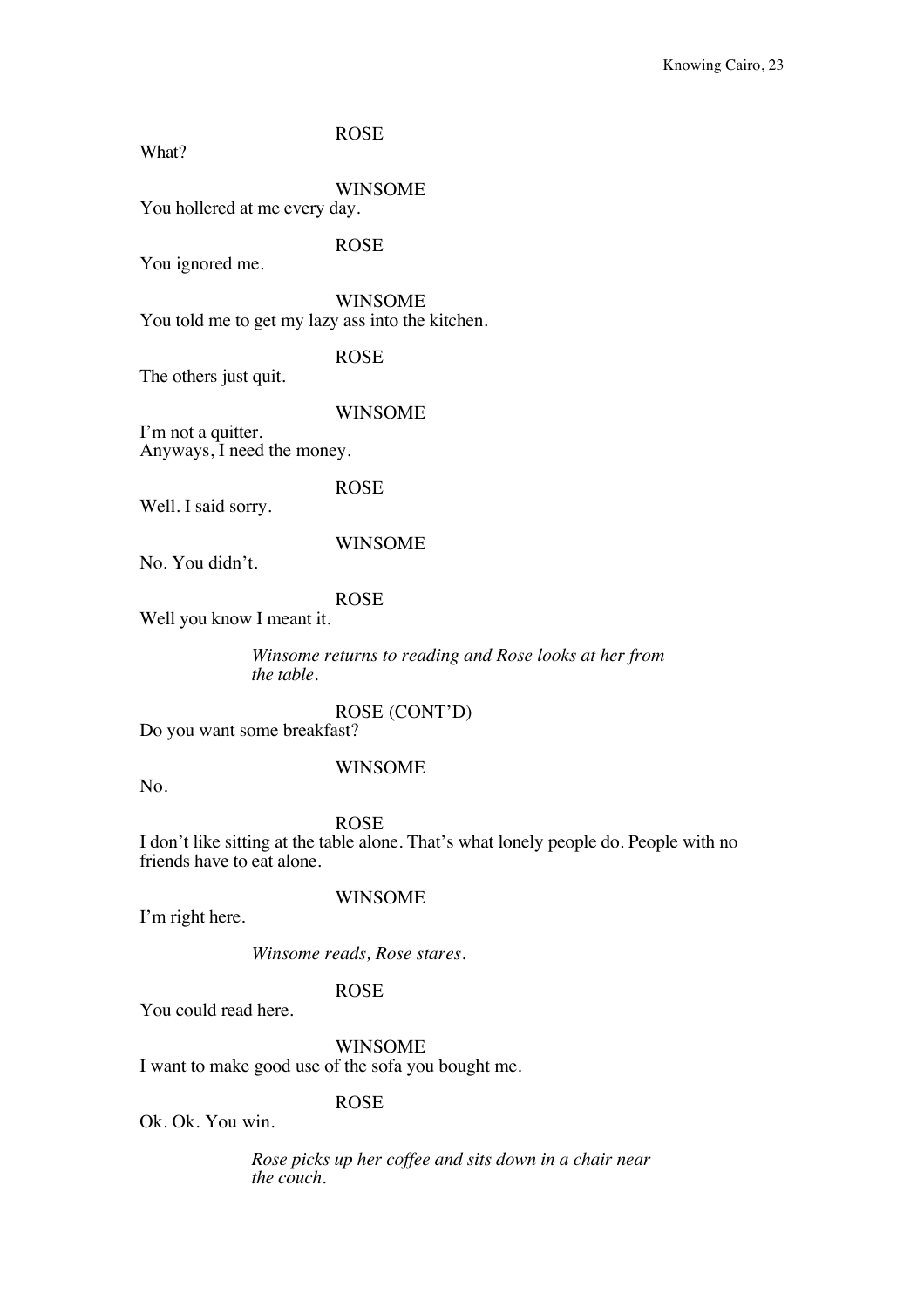#### Oh.

#### ROSE

I really don't like eating alone. We could just sit together. We don't even have to talk.

*Winsome considers and then puts the book down.* 

*Scene 7: Rose is playing with her food. Winsome sits with her.*

#### WINSOME

Eat it.

*Rose pushes the food around the plate.*

I mean it Rose. You can't hide the peas under your mashed potatoes.

ROSE

What are we doing today?

*Rose takes a bite. She talks with her mouth full. It's hard to understand.*

WINSOME

Swallow, then talk Rose.

*Rose swallows a huge bite.*

ROSE

It's sunny out.

#### WINSOME

Yes...

ROSE

Do you know I haven't been out since November. None of the others wanted to take me out. Too much work in case I got tired.

WINSOME What? You want to go to the park?

ROSE

Old people go to the park.

WINSOME

 $\overline{OK}$ 

ROSE

You have a magazine?

WINSOME

A magazine?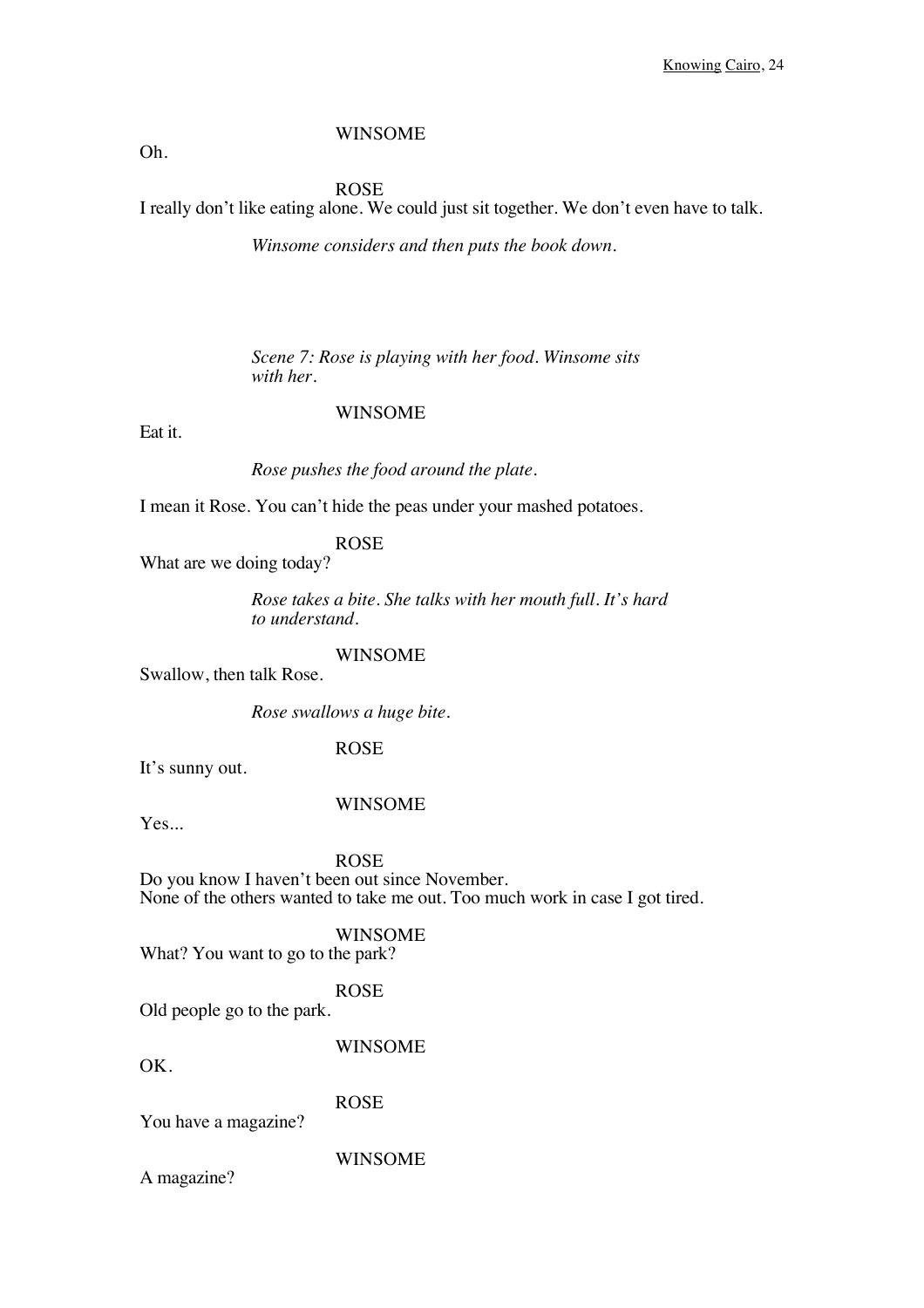ROSE

New Yorker.

WINSOME

No.

ROSE

We could, well, I mean if you wanted...We could go to a show.

#### WINSOME

A show?

#### ROSE

A matinee. On Broadway. A real play, nothing with singing animals. I used to go with my husband Joe. And then with Lydia. But no one, I mean the other nurses, ever wanted to go. They preferred TV they said. But I thought--I mean since you are reading Anna Karenina, I thought you might be interested. We could see whatever you wanted. If you go downstairs and get a magazine we can pick.

*Winsome looks at Rose.*

I would like to go. And it's so sunny out. We can even take a taxi. Do you want to? It'll be fun. Really it will.

*Winsome thinks.*

I'm sorry about last week. I apologize. I really do. I won't act like that again.

#### WINSOME

Clean your plate. And then we can go.

*Rose starts to eat.* 

#### *Scene 8. Lights up on Lydia and Rose.*

#### LYDIA I'm sorry I couldn't visit last week.

ROSE It's OK.

LYDIA Don't be like that.

ROSE

What?

LYDIA Say it's OK and then be upset.

ROSE I'm really not upset, I've been busy.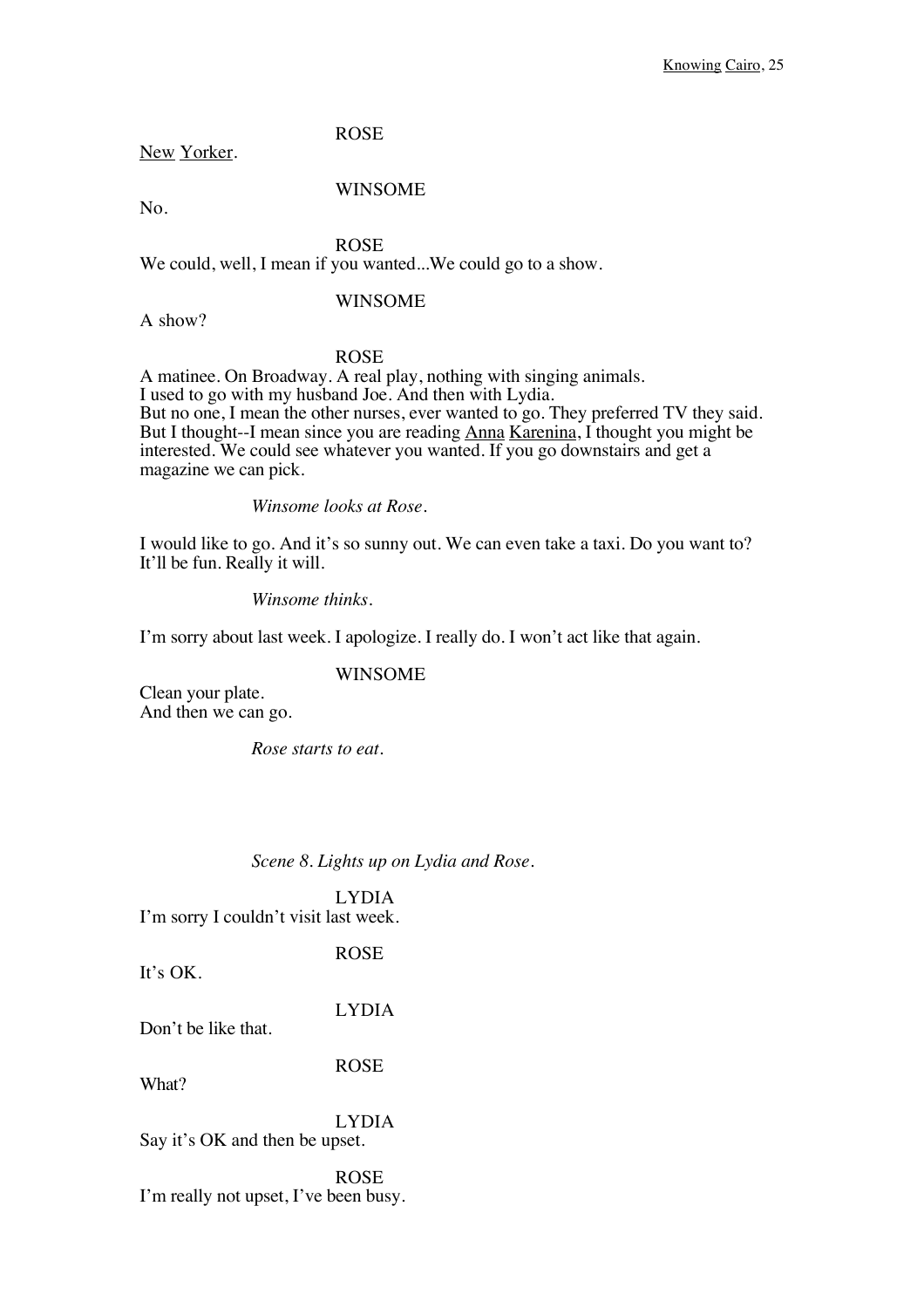| What have you been doing?                         | <b>LYDIA</b>                                                                                          |  |
|---------------------------------------------------|-------------------------------------------------------------------------------------------------------|--|
| We go out everyday.                               | <b>ROSE</b>                                                                                           |  |
| You do?                                           | <b>LYDIA</b>                                                                                          |  |
|                                                   | <b>ROSE</b><br>Yes. We've gone all over the city. And to a Broadway play.                             |  |
| Really?                                           | <b>LYDIA</b>                                                                                          |  |
| Yes.                                              | <b>ROSE</b>                                                                                           |  |
| I knew you'd get used to Winsome!                 | <b>LYDIA</b>                                                                                          |  |
| Oh, I like her.                                   | <b>ROSE</b>                                                                                           |  |
| You do? But just last week you were               | <b>LYDIA</b>                                                                                          |  |
| I was wrong.                                      | <b>ROSE</b>                                                                                           |  |
|                                                   | <b>LYDIA</b><br>Well that's a change of heart. So she doesn't ignore you anymore?                     |  |
|                                                   | <b>ROSE</b><br>No. I like her. And I like seeing all these parts of the city. I even like the subway. |  |
| Well, that's great.                               | <b>LYDIA</b>                                                                                          |  |
| Yes.                                              | <b>ROSE</b>                                                                                           |  |
| I honestly thought this wasn't going to work out. | <b>LYDIA</b>                                                                                          |  |
| patients are diving off of buildings.             | <b>ROSE</b><br>Well, perhaps you shouldn't be such a negative minded person. No wonder your           |  |
| Pause.                                            |                                                                                                       |  |
| Have you ever been to Williamsburg?               |                                                                                                       |  |
|                                                   | <b>LYDIA</b>                                                                                          |  |

No.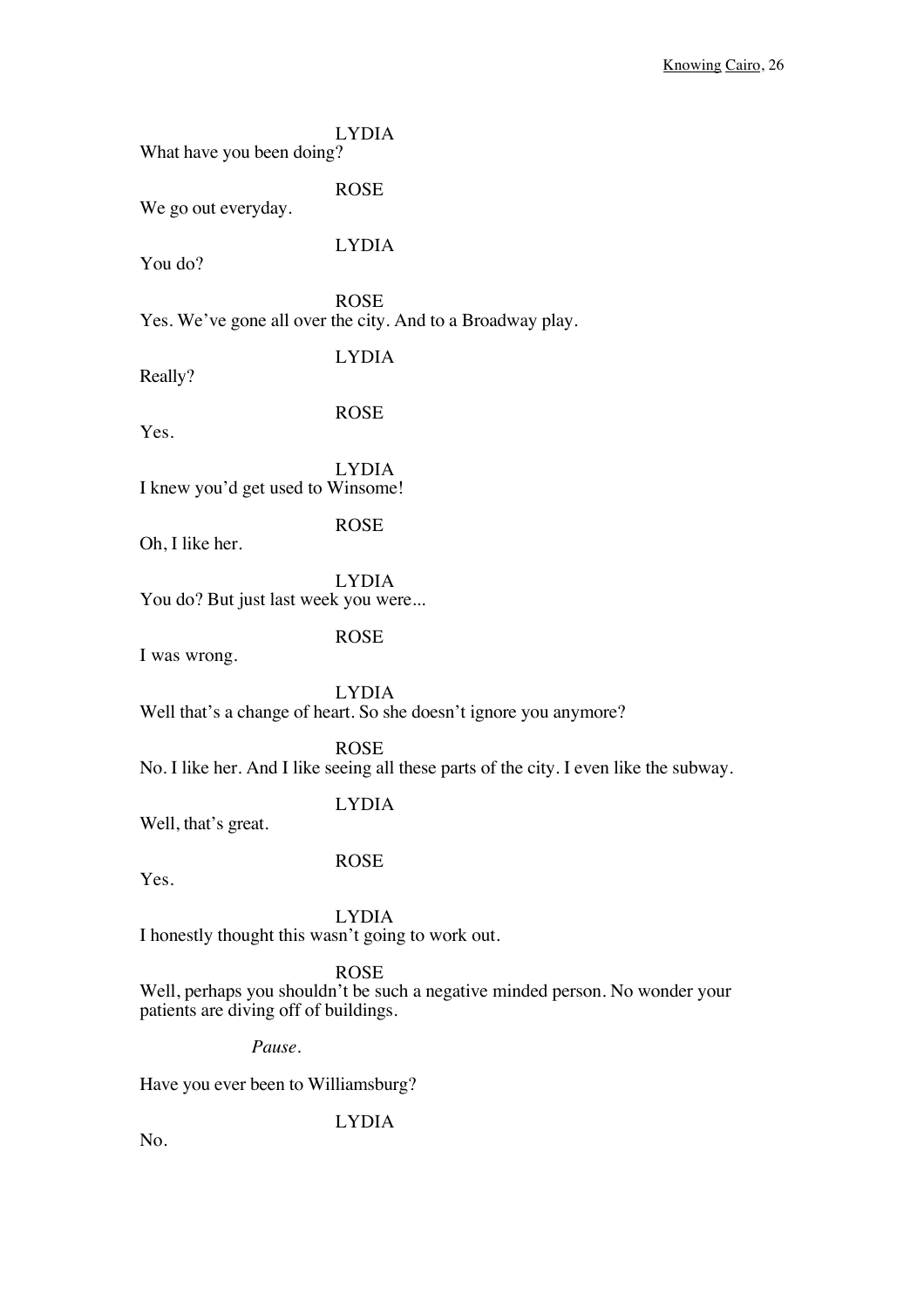ROSE

We went on Thursday. We took the subway. It's much cleaner these days and there were some funny Koreans selling battery operated dogs that bark. I bought one. It didn't work. Then we went to an art gallery. The people who run it are lesbians. Tomorrow we're going to the Cloisters, and the day after to the Bronx Zoo.

LYDIA

Listen Ma. Don't get carried away. I wouldn't want you to wear her out.

ROSE Oh butt out, would you. We're having fun.

LYDIA

Excuse me. For years you had no interest in this stuff.

ROSE

Not true.

LYDIA

When the kids were younger we invited you to come with us every weekend somewhere. We even went to the Cloisters once.

ROSE Do you want some chicken? Winsome made it. It's delicious.

ROSE

LYDIA I had a big lunch.

Fine.

*She reaches over and takes some off Lydia's plate.* More for me then.

LYDIA

You know, Ma, you could come up to us this weekend. I could pick you up after work, say 3:30 or so. I know everyone would love to see you.

*Pause.*

#### ROSE

I like to sleep in my own bed.

*Pause.*

#### ROSE (CONT'D)

You could come down here with Steve and the boys. For the day I mean. We could do whatever they wanted.

LYDIA

They have basketball Saturday and Sunday. Steve's coaching.

Oh.

ROSE

LYDIA

Maybe another time.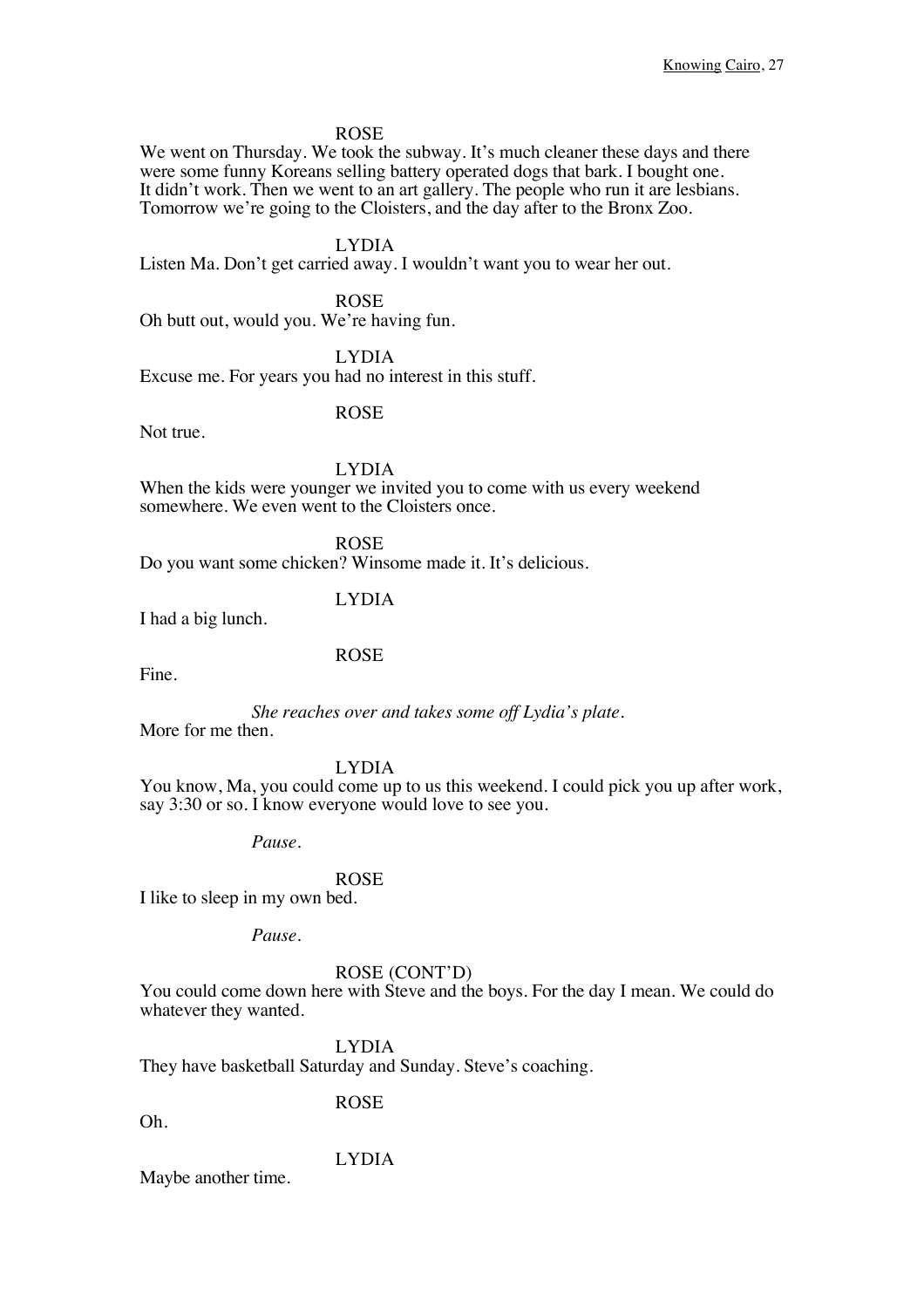ROSE Well tell them I say hello.

I will.

LYDIA

*Lydia looks around*

LYDIA (CONT'D)

I need to get going.

ROSE

Ok.

LYDIA Well I wanted to wait until Winsome got back.

ROSE

She's food shopping.

LYDIA The supermarket's just down the-

ROSE

The other one's better.

LYDIA

It's twice as expensive.

ROSE What? You afraid I'm spending your inheritance on overpriced zucchini?

LYDIA Mother, you can shop wherever you like. It's just that she's been out for a while.

So?

OK.

ROSE

LYDIA Well, what if something happens to you while she's out?

What could happen?

ROSE

LYDIA I don't know, if you fall or something.

ROSE

If you're so worried maybe you should come over whenever she goes out.

LYDIA

Just let me know in advance and I'll-

ROSE

Don't be absurd.

Do you want to lose all your patients? Besides, I've got Winsome with me most of the day. Don't worry about me.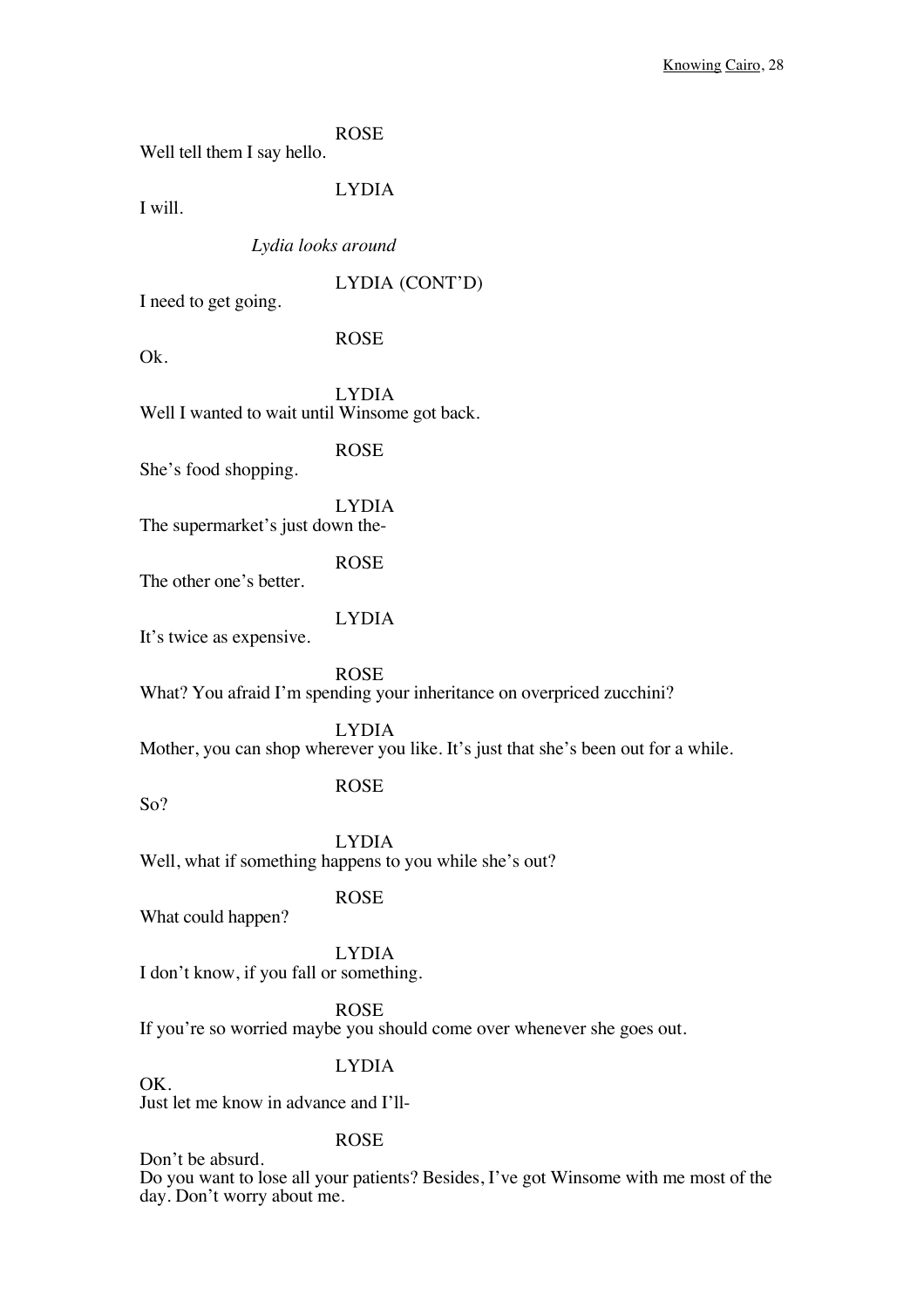#### *The sound of the front door opening is heard*

LYDIA

Mother--I just think that maybe it would be good for us to spend some time together.

# ROSE

(yells to Winsome)

Lydia's here.

*Winsome enters, wearing a matching coat and hat.* 

WINSOME

Hello Lydia.

#### LYDIA

Hello.

#### *They all stare at each other. Silence.*

Where are the groceries?

ROSE I told her to have them delivered. No use wearing her out, right Lydia?

> *Winsome takes off her coat. They all watch. Rose points to the coat.*

#### ROSE (CONT'D)

(to Lydia) Four hundred and twenty dollars with the hat. A steal.

WINSOME

Rose-

ROSE Look at that trim. That's quality. She didn't have one warm enough. Now she's plenty warm.

LYDIA

I have lots of nice coats, all you had to do was tell me and I could have--

#### ROSE

The poor dear was freezing. How can I go out if she's not comfortable? And you said you didn't want her to get sick.

*Doorbell rings.* Agh good. That must be the food delivery. Let him in would you, Lydia dear.

*Scene 9. Lights up on Winsome and Rose.* 

ROSE I hate being cooped up like this.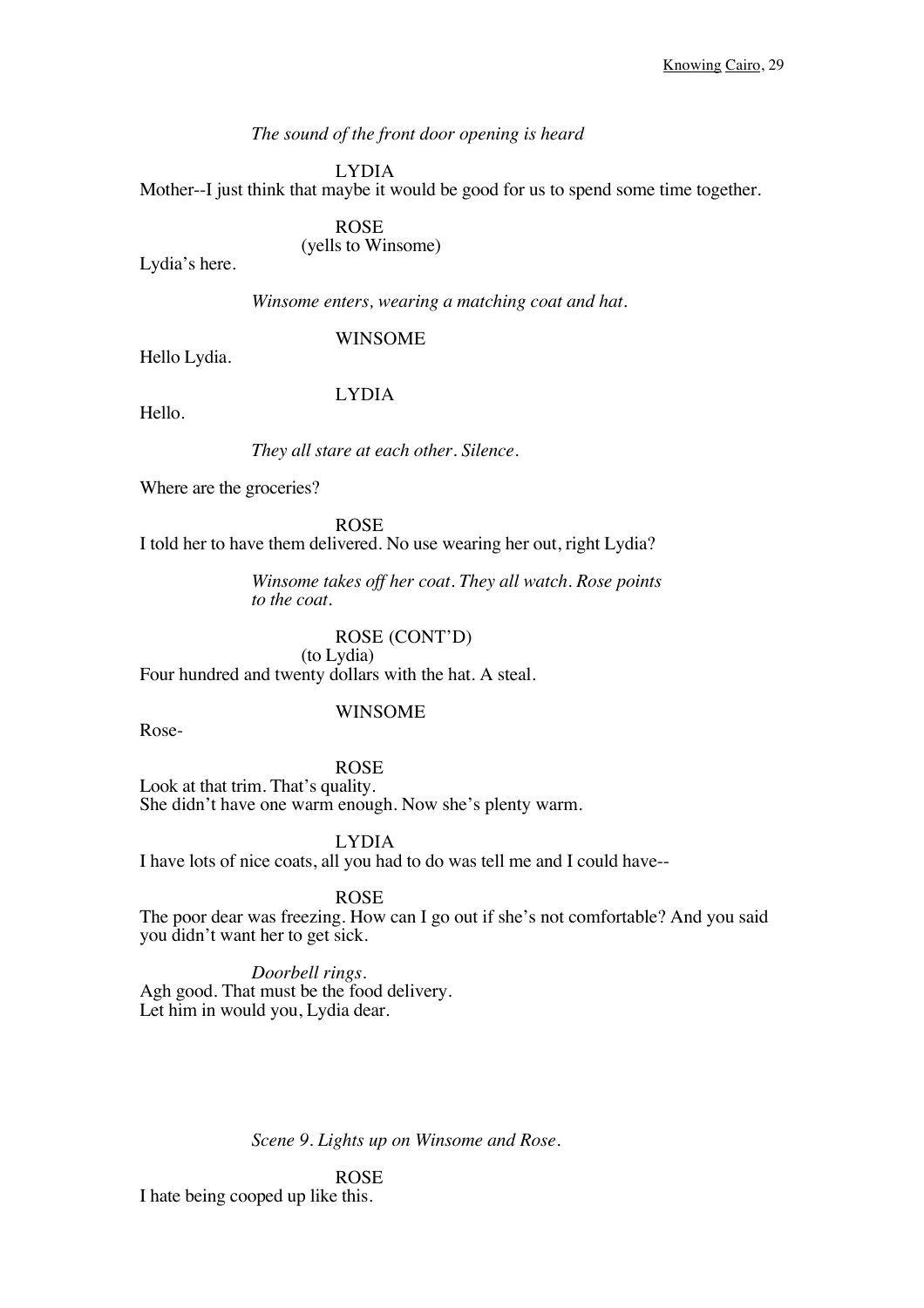| You'll get sicker if you go out now.               | <b>WINSOME</b> |
|----------------------------------------------------|----------------|
| I'm not sick; I've got a slight cold.              | <b>ROSE</b>    |
| We're not going out.                               | <b>WINSOME</b> |
| So what do you want to do?                         | <b>ROSE</b>    |
| We could read.                                     | <b>WINSOME</b> |
| What are you reading?                              | <b>ROSE</b>    |
| War and Peace.                                     | <b>WINSOME</b> |
| The Russians depress me.                           | <b>ROSE</b>    |
| You wanna watch TV?                                | <b>WINSOME</b> |
| God no.                                            | <b>ROSE</b>    |
| OK. I'll read until you decide.                    | <b>WINSOME</b> |
| Winsome reads.                                     |                |
| You're different than most.                        | <b>ROSE</b>    |
| Uh-huh                                             | <b>WINSOME</b> |
| You're smart. That's not a typical characteristic. | <b>ROSE</b>    |
| What, for my people?                               | <b>WINSOME</b> |
| For any people.                                    | <b>ROSE</b>    |
| I'm trained to care for people.                    | <b>WINSOME</b> |
| Why not be a doctor?                               | <b>ROSE</b>    |
|                                                    |                |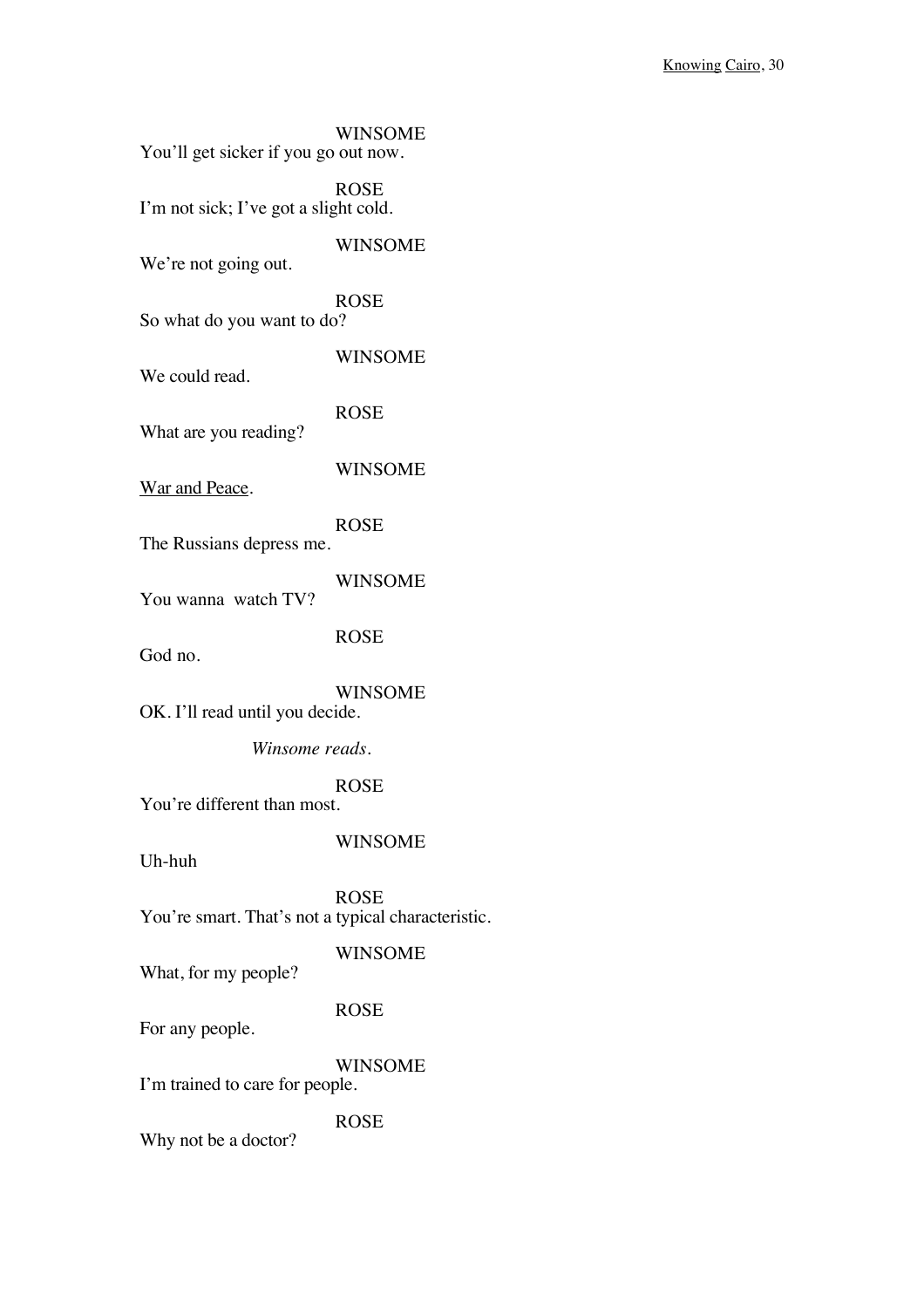It takes years. There are courses I should have taken when I was in high school. There's a huge entrance test.

ROSE

So?

#### WINSOME

I got my kids. Who's gonna pay for everything while I spend eight years in school?

*Rose is silent.*

You people think we're lazy, but maybe my priorities are just different.

ROSE

You mean white people when you say you people?

WINSOME

You would go to medical school in my shoes?

ROSE I would. Or I would have told Lydia to.

#### WINSOME

You people are funny.

#### ROSE

Why? And stop saying you people. I don't know if you mean Jewish or white.

#### WINSOME

You've got all sorts of skills and education but you have people like me taking care of the old folks and the babies all day long. I don't get it. My mother takes care of my kids all week and she knows when she gets old I'll take care of her. I would never leave her all day with some stranger.

#### ROSE

You can't judge everyone by me and Lydia. We have troubles.

#### WINSOME

I worked other places you know. I worked in a nursing home. Those were some messed up people. I felt sorry for them. There was this one woman, Anna. She stank to high heaven and wouldn't let anyone but her daughter wash her. But her daughter didn't like coming more than once a month so we had to sedate her just to wash her off. Washing her took an hour. And the smell. Mildew and urine. And when the daughter came she'd bring a plant for her mother, stay an hour and tell her mother to bathe once a day. Then the taxi would come and she would leave. The plant always died because the room didn't have enough light or something. And all of us nurses, mostly black except for some Indian ones who didn't want nothing to do with nobody, well we'd just shake our heads.

#### ROSE

That's going to be me.

WINSOME Rose--I'm sorry. I didn't mean...Well...Lydia loves you.

#### ROSE

No.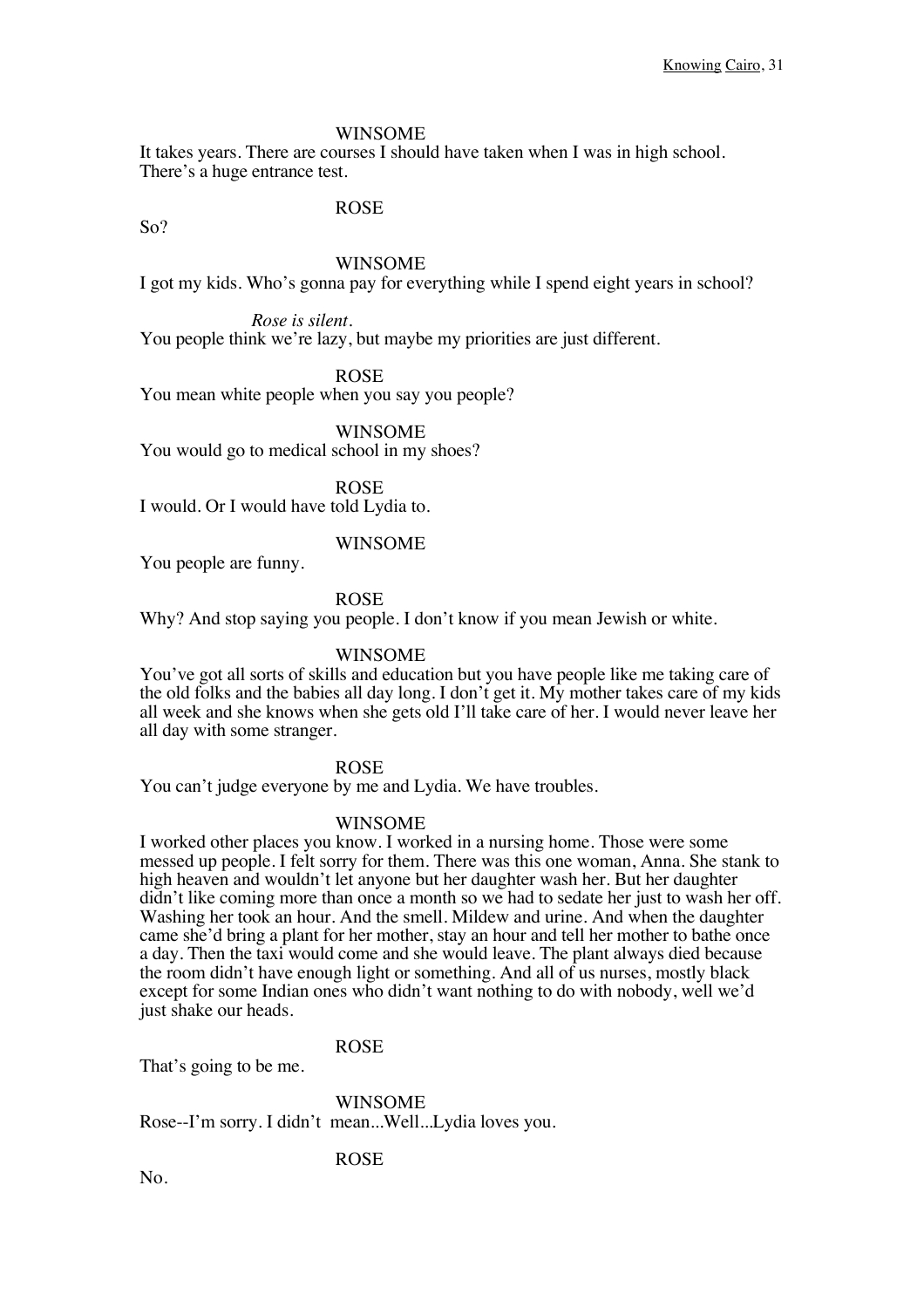WINSOME Come on. Let's put you to bed for a little rest.

ROSE Lydia wants to put me in a home.

WINSOM Come on. Stand up now.

ROSE Because I was a bad mother.

WINSOME I shouldn't have told you that story.

ROSE

And I wasn't a good wife.

WINSOME

I'm sure you were great.

ROSE Stop trying to make me stand up.

WINSOME

Come on Rose.

ROSE I think you're my only friend.

WINSOME

I'll bring you some warm milk.

ROSE You spend more time with me than anyone else.

#### WINSOME

With some tea biscuits.

ROSE

And then one day you'll leave me too, right? If I didn't pay you, you wouldn't visit me right? So I have no friends. None.

WINSOME Come on. Let's go now. You'll feel better when you lie down.

*Rose is getting hysterical.*

ROSE Tell me! If I didn't pay you, would you be my friend?

WINSOME

Rose, you need to calm down.

ROSE Tell me. Would you visit me?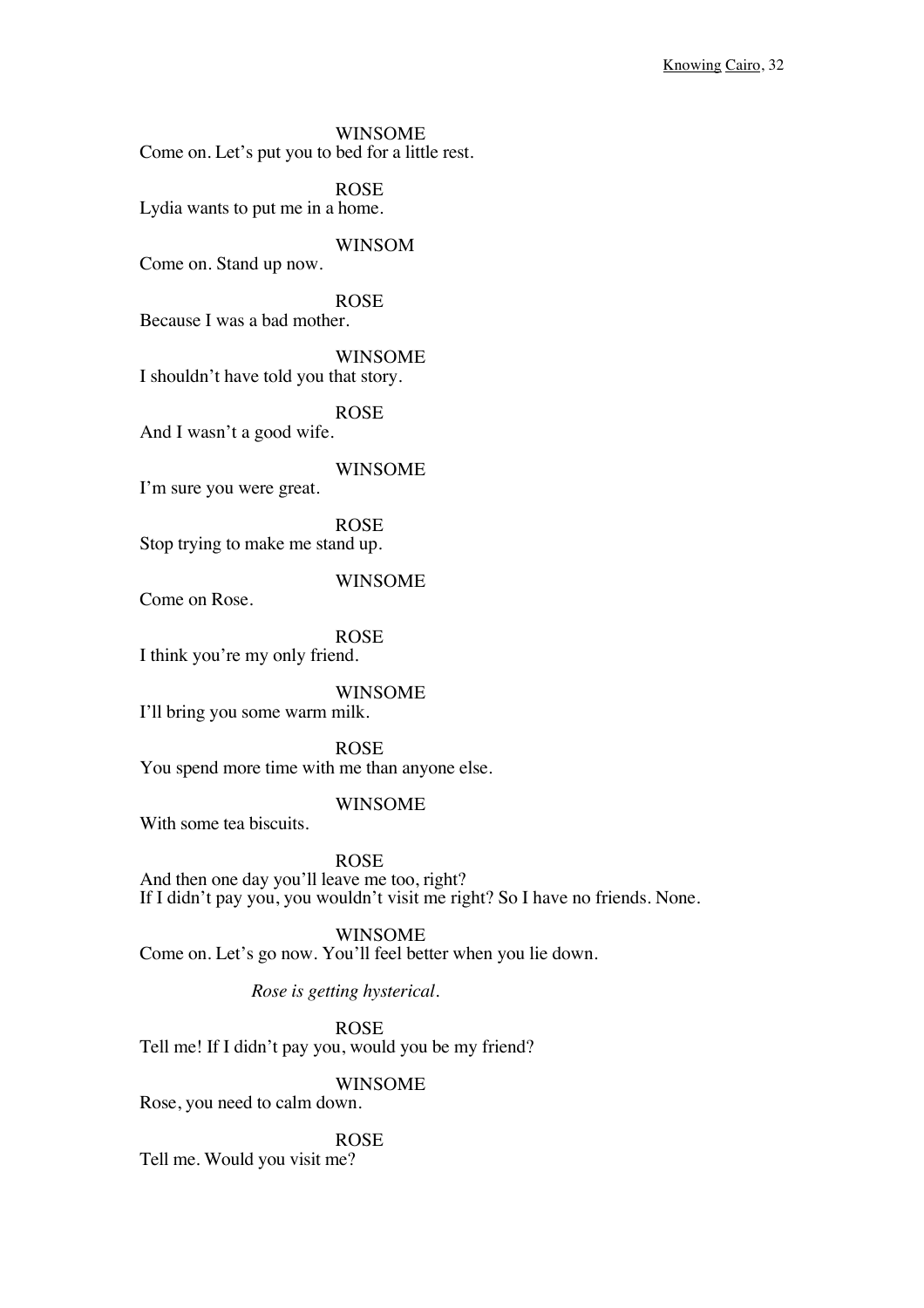Rose please.

*Rose starts with the high-pitched screaming. She has almost what looks like a panic attack.*

Stop it. Rose.

#### ROSE

Would you visit me?

#### WINSOME

Rose-Calm down.

*Rose begins to thrash around, getting more hysterical*

#### ROSE

#### WOULD YOU? TELL ME?

*Rose is now screaming and thrashing about. Winsome approaches her. Winsome tries to grab her but Rose is hard to catch. Rose screams in Winsome's face. Winsome slaps Rose, hard, across the face. Rose stops screaming. She holds on to her cheek, just below her eye, where Winsome hit her. She reaches her hand out to Winsome.*

## ROSE (CONT'D)

Would you visit me?

*Winsome looks at Rose and considers her answer and Rose's future hysterics.*

#### WINSOME

Yes Rose. I would.

*They stand.*

#### ROSE

I'm ready for bed now.

*Rose allows Winsome to help her.* 

*Scene 10: Winsome is in the living room with Lydia. It's late in the evening.*

#### LYDIA

I meant to get here earlier.

WINSOME Don't worry. I'll tell her you came by.

LYDIA I was just busy at work and then there was traffic.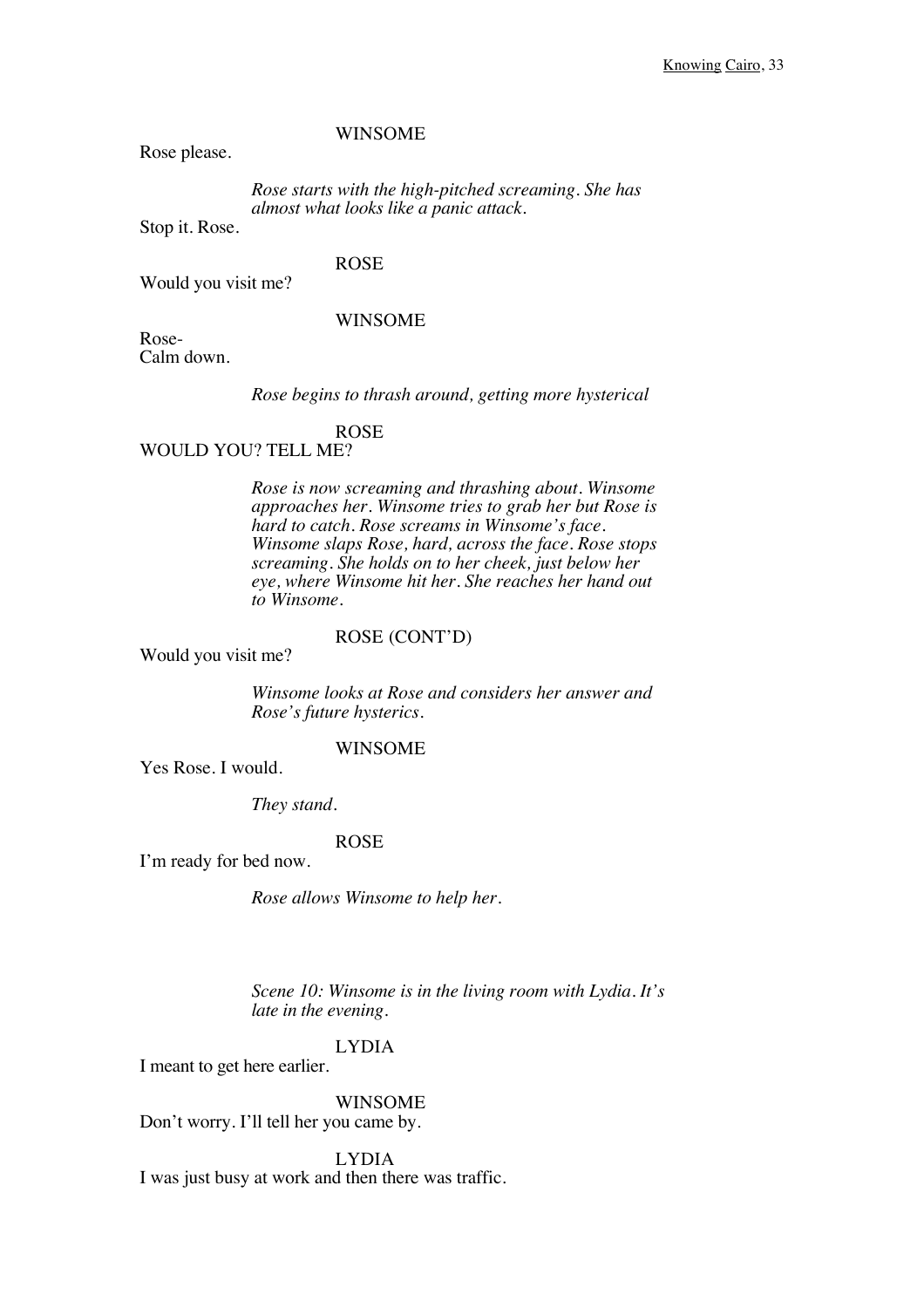Really, I'll tell her.

# LYDIA

It's just that, well, I promised her I'd come.

#### *Lydia pauses and looks around.*

She got new curtains.

#### WINSOME

She was hell bent on getting new curtains, what was it, last Wednesday. She made me go all the way down to Orchard street with her. But she got 'em. And then we had sauerbraten at her favorite German restaurant.

LYDIA So it's going well then?

WINSOME

Oh fine.

LYDIA

Her cold is better?

#### WINSOME

All gone.

LYDIA I'm glad she's so happy. She's usually really hard to please.

WINSOME

Well, you know, she's probably just going through a good phase.

#### LYDIA

She doesn't complain anymore. And she's always too busy to talk on the phone. She used to beg me to call.

#### WINSOME

Yep. She's all bark and no bite.

LYDIA

I was wondering...Why is it, I mean why did you leave your other job? The other lady?

*Winsome looks at Lydia.* I mean it seems like you'd be in such high demand.

WINSOME

Her daughter, well she moved her to a nursing home.

### LYDIA

Was she sick?

#### WINSOME

I thought she was alright. She was active. Liked to do things like Rose does. But her daughter, well she said it was just too expensive to keep me on. Better to move her to a nursing home.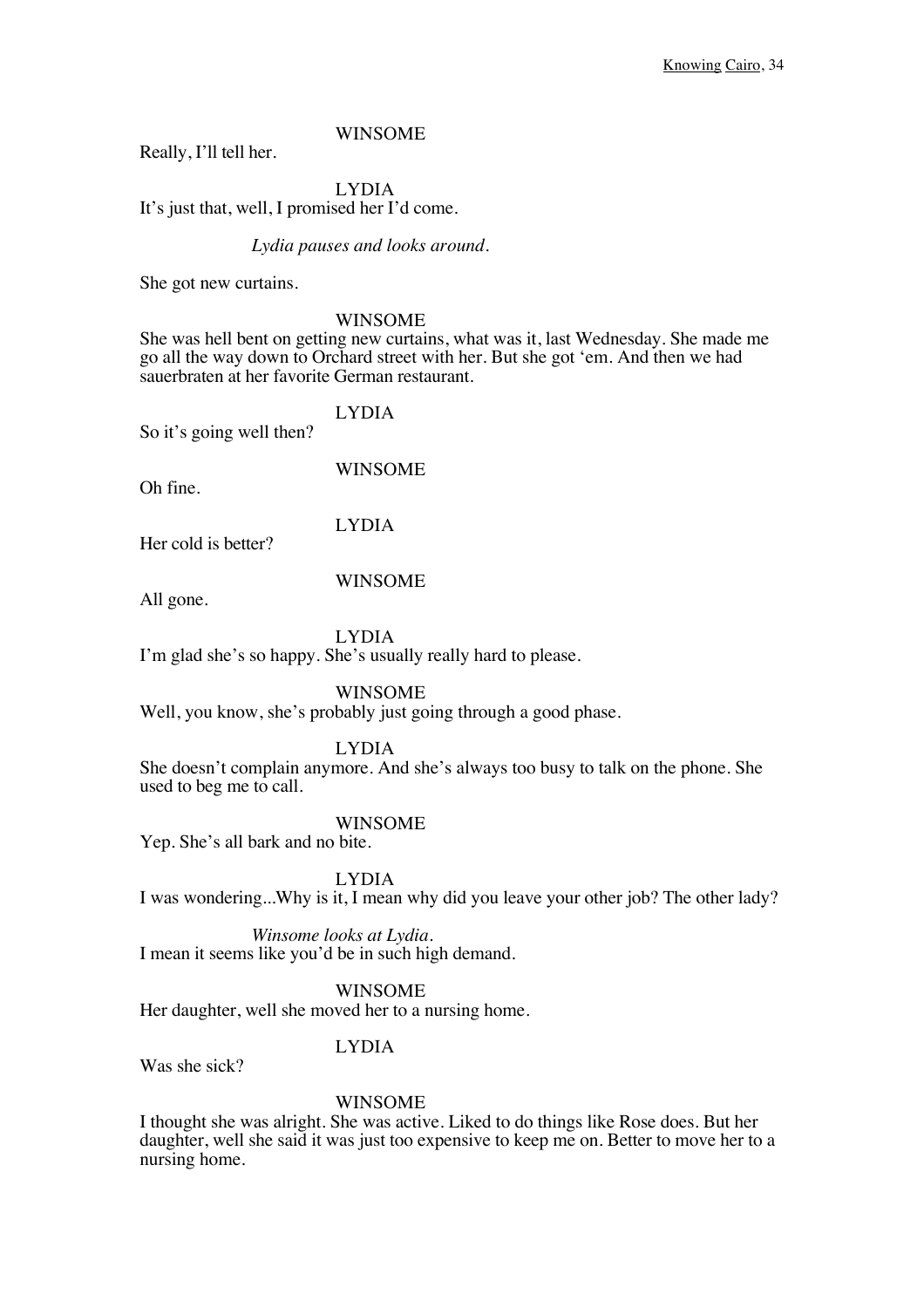### LYDIA

Oh.

That's too bad.

WINSOME

She was a good lady. Didn't do too well once she was moved to that home though.

### LYDIA

Well you be sure to let me know if you need my help dealing with my mother. I know she can be tough.

WINSOME

Don't worry about us. We're fine together. Like two peas in a pod we are.

LYDIA

Tell my mother to call anytime.

*Scene 11: Rain splatters against the window. Winsome brings tea. Rose has a small bruise on her cheek, near her eye.*

ROSE Are we going out today?

WINSOME

Bad weather.

ROSE

Read to me.

WINSOME Pick a book. You've got so many.

ROSE

I don't know.

WINSOME Well, let's see what you got down here.

> *Winsome begins to look and remove books from shelf. Dust flies.*

*Winsome looks through the shelf, piling up books that haven't been touched in years. Rose looks at Winsome*

ROSE

Stop. There. What's that?

WINSOME

What?

ROSE What you have there, by your leg.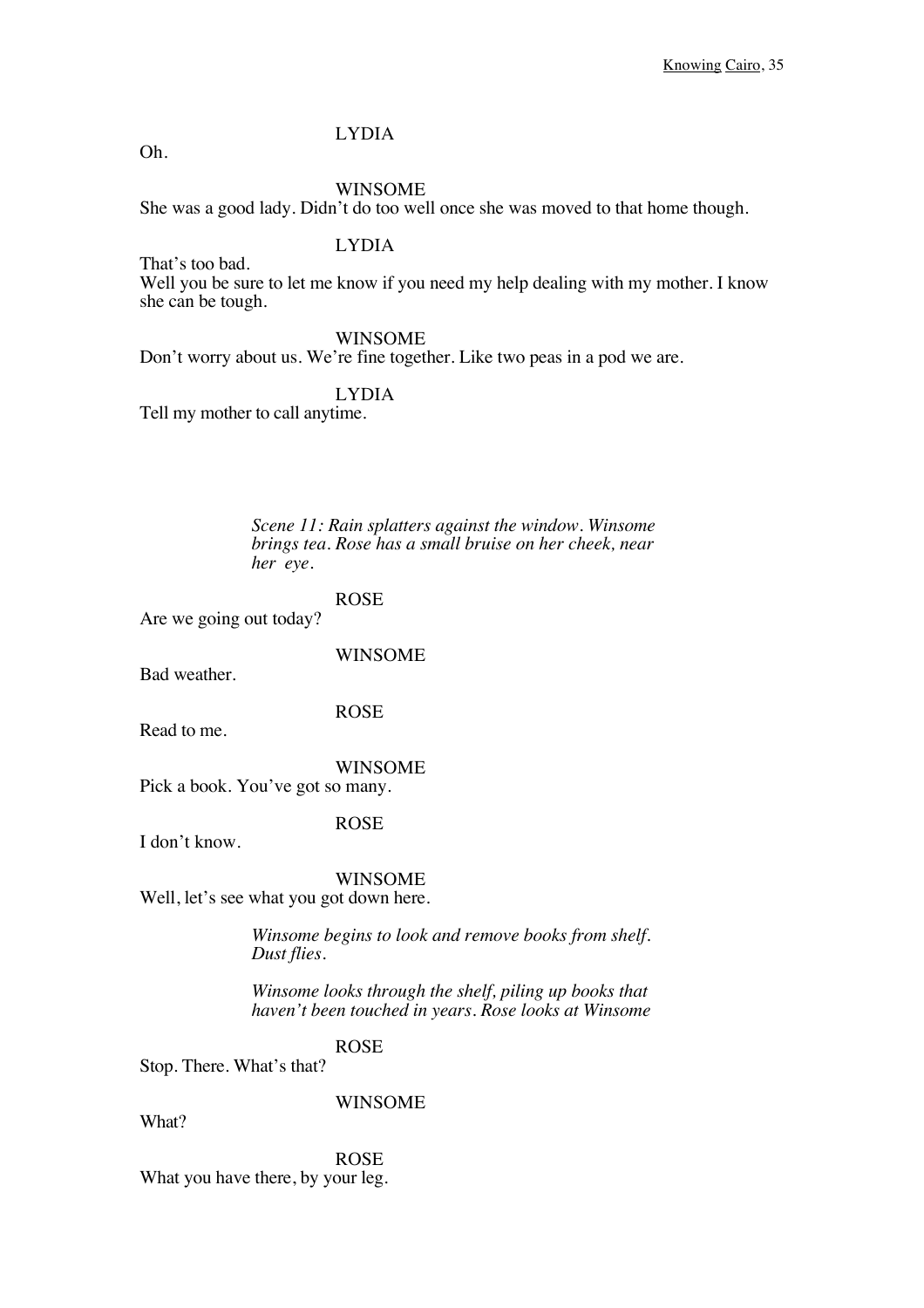*Winsome picks up the book*

ROSE (CONT'D)

Bring it here.

*Winsome does.*

ROSE (CONT'D) That is a book of the history of the families of the town of Esmer.

*Rose looks through book. She holds up a picture.*

#### ROSE (CONT'D)

Look. See--There.

*Rose points to a figure in the picture.*

ROSE (CONT'D)

I was 15 there. You can see Joe in the back with his parents. He's the skinny, fidgety looking one.

And here, that's Peter.

#### WINSOME

Good looking.

#### ROSE

Yes. Very. He was 17. And the opposite of Joe. He was an excellent dancer. Smart too. He had asked me to marry him. Not that night of course. But later. Right before we left for America. He had a ring and everything. I told him as soon as all this political nonsense is over we'll marry and have such delightful children. He loved children. He wrote to me in New York. From the front. My parents were furious. When the letters stopped I first believed my mother and father were hiding them from me. But then I got a letter from him in Stalingrad. And then nothing more.

*Rose flips to a marked page.*

That was our house.

### WINSOME

It's big.

#### ROSE

In the summer we had garden parties with decorated Chinese lanterns hung in the trees. Sometimes Joe would come. I never would have guessed I'd end up marrying him. I was so in love with Peter.

But then suddenly it was 1945 and here we all were in America. And so many people were dead. Joe proposed to me on my birthday.

### WINSOME

When is your birthday Rose?

ROSE

Oh-It doesn't matter.

WINSOME

No come on. When is it?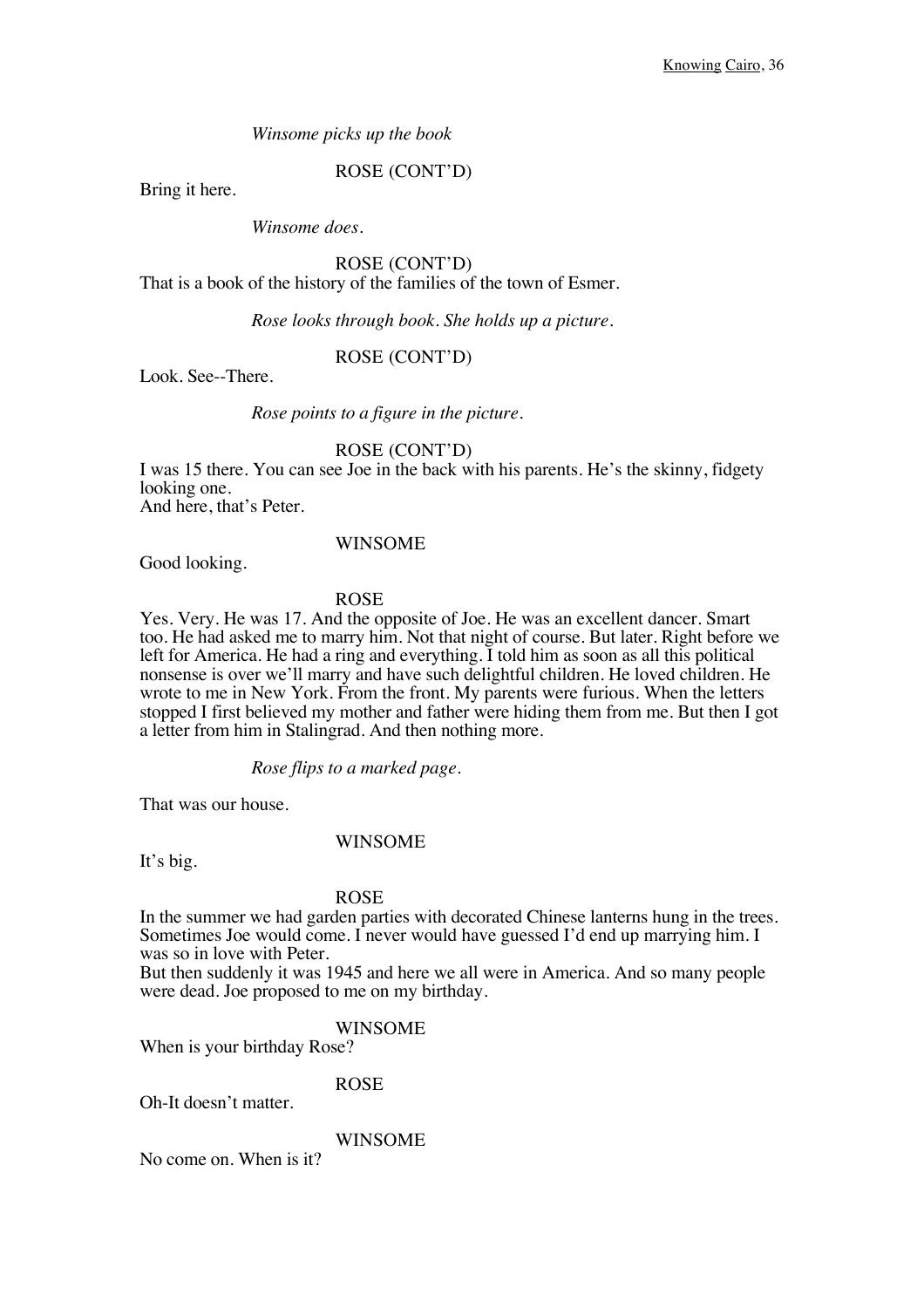Well. March 18th.

WINSOME

That's in two weeks Rose!

ROSE At my age it's hardly exciting. Trust me.

WINSOME

You're going to be 80, right? You should have a party--

Ha!

ROSE

Why not?

WINSOME

ROSE

And who would come?

WINSOME

Invite your daughter. Your grandkids. Your son-in-law. There's no use dwelling on the pictures of parties you used to have.

*Pause.*

ROSE

A party takes a lot of work.

WINSOME

We sit here all day.

ROSE You want to help me throw a party?

WINSOME

Too cold to go outside.

ROSE We could really do it up big. Decorate and everything.

See that.

WINSOME

ROSE

We could get the invitations printed up, really nice, on stationary. Hire a caterer.

A caterer-

WINSOME

ROSE Well, if we invite the neighbors-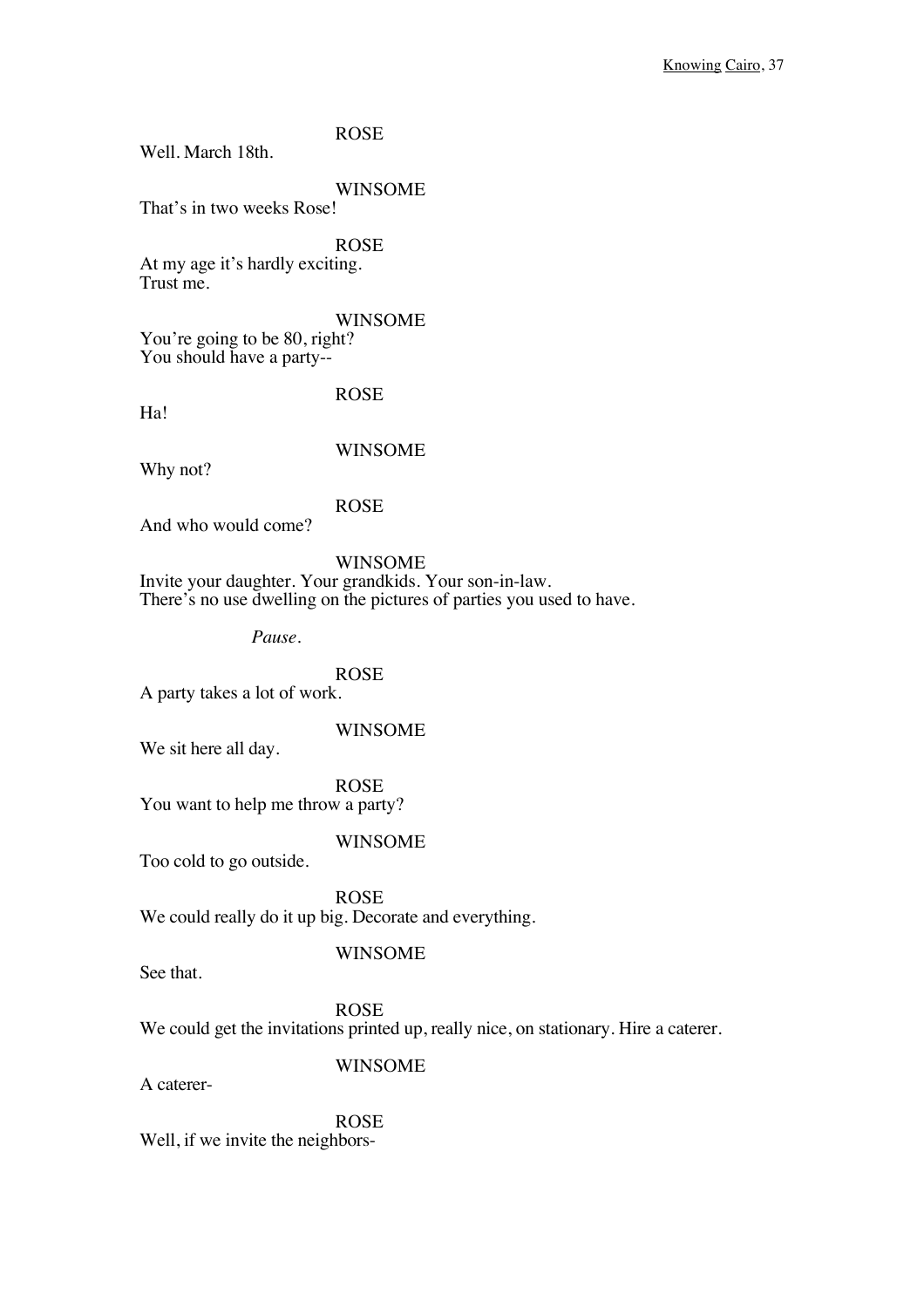### WINSOME

The neighbors? What about Lydia and your grandkids-

ROSE

They can come too.

### WINSOME

Rose--Don't you want to spend your 80th birthday with your family? I know Lydia will want to spend it with you.

ROSE

I guess we could have the neighbors come for a quick cocktail hour.

WINSOME

And then Lydia, Steve and the grandkids for dinner. And instead of snails or frogs legs, we can have my fried chicken.

### ROSE

At a party?

*Winsome looks at Rose.*

Oh, alright.

WINSOME Let them have it in their memories like you have it in yours.

### ROSE

Fried chicken though?

#### WINSOME

Trust me.

*Rose hands Winsome the book to put back. As she bends down she picks up another book.*

#### WINSOME (CONT'D)

Hey look what you've got here.

*Rose looks over.*

The Adventures of Huckleberry Finn. Mark Twain. My kids are reading it for school.

ROSE

I think I read it. Years ago. About that kid and his journey down the Mississippi with Jim.

Maybe I saw the movie. Did they make a movie?

#### WINSOME

Probably.

That town--where the book starts, that's were my mother comes from. When my kids read it I tell them to imagine an extra fine house with a big garden and huge tomato plants and flowers.

My mother laughs. She says what we got ourselves in the Bronx is better than some run-down Missouri shack with no hot water. She said they didn't have a toilet until 1958.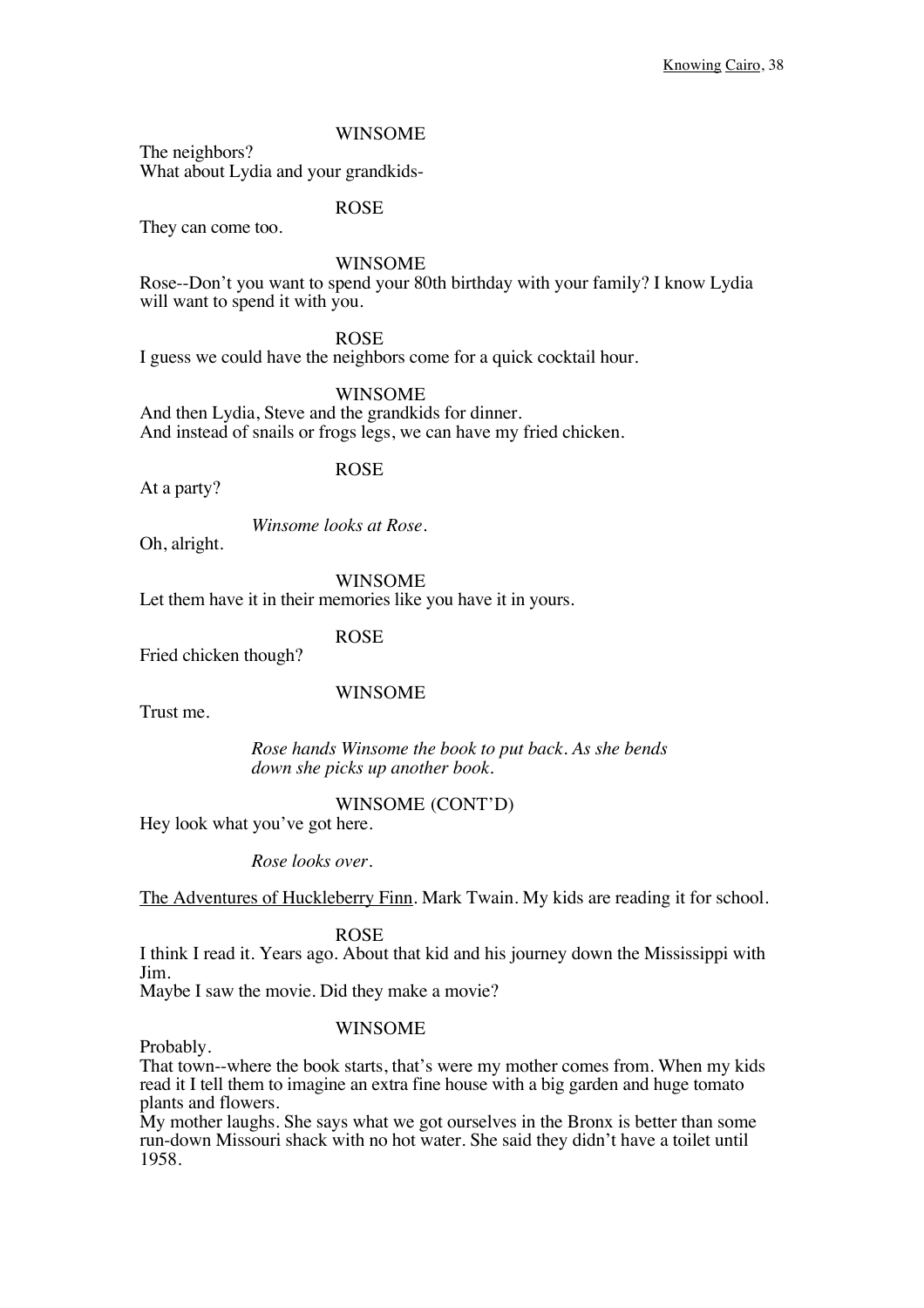*Winsome opens the book to the middle and reads it to herself.*

### ROSE

Aren't you going to read it to me? I'm ready.

*Winsome opens the book wider and reads.*

### WINSOME

"We went drifting down into a big bend and the night clouded up and got hot. The river was very wide and was walled with solid timber on both sides"

*She pauses. Rose looks up.*

ROSE

Go on. I'm listening.

#### WINSOME

"You couldn't see a break in it hardly ever, or a light. We talked about Cairo and wondered whether we would know it when we got to it."

> *Winsome stops reading. She and Rose look at each other.*

### WINSOME (CONT'D)

The confluence of the Ohio and Mississippi rivers. Cairo. Cairo, Illinois.

ROSE They pass it, right? They float too far down the river.

### WINSOME

They do. They float right past it.

*Blackout.* 

*INTERMISSION*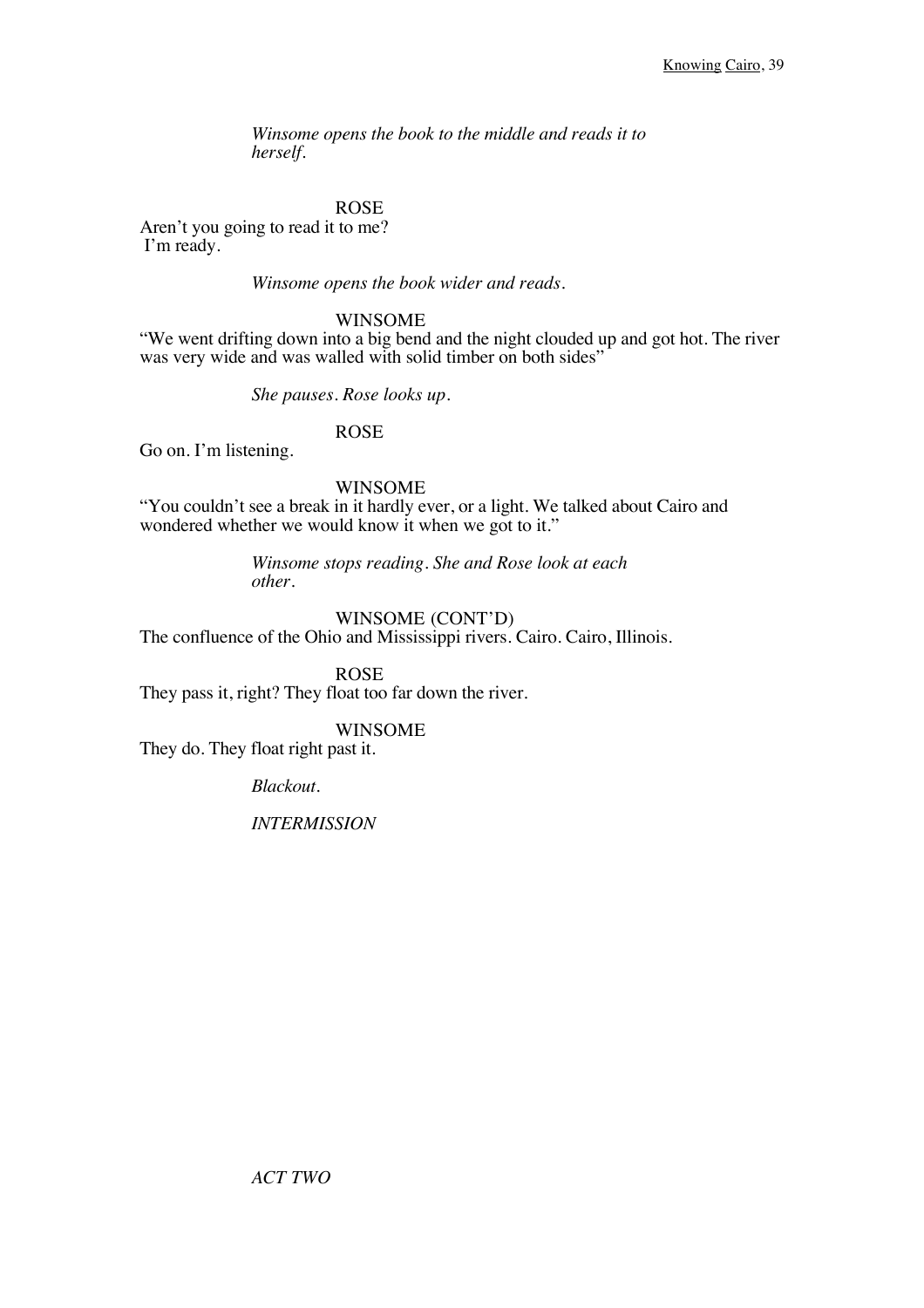*Scene 12. Winsome has fabric and sewing equipment out. Rose looks at patterns.*

ROSE

Look at this. Silk flowers. And I like the linen tablecloth in the picture here.

*There's a knock at the door.*

ROSE (CONT'D) Don't answer. It's the religious nuts.

> LYDIA (through door)

Mother--

*Winsome opens the door and lets her in.* 

ROSE

Lydia, you should call first. What if we weren't here, you would've wasted all that time traveling-

LYDIA

I was in the neighborhood anyway. I just thought I'd drop in.

WINSOME

It's nice to see you Lydia.

LYDIA

Thank you. What's going on in here?

WINSOME

We've started decorating for the party. Rose was eager--

LYDIA

You're having a party mother?

WINSOME

A birthday party. For her 80th.

### LYDIA

I tried to throw you one when you were 75 but you said parties were-

### ROSE

That was then.

Oh.

LYDIA (To Winsome) If I knew she wanted a party I would have organized one.

ROSE It doesn't matter. Winsome and I are doing it.

LYDIA Well is there anything I can do to help?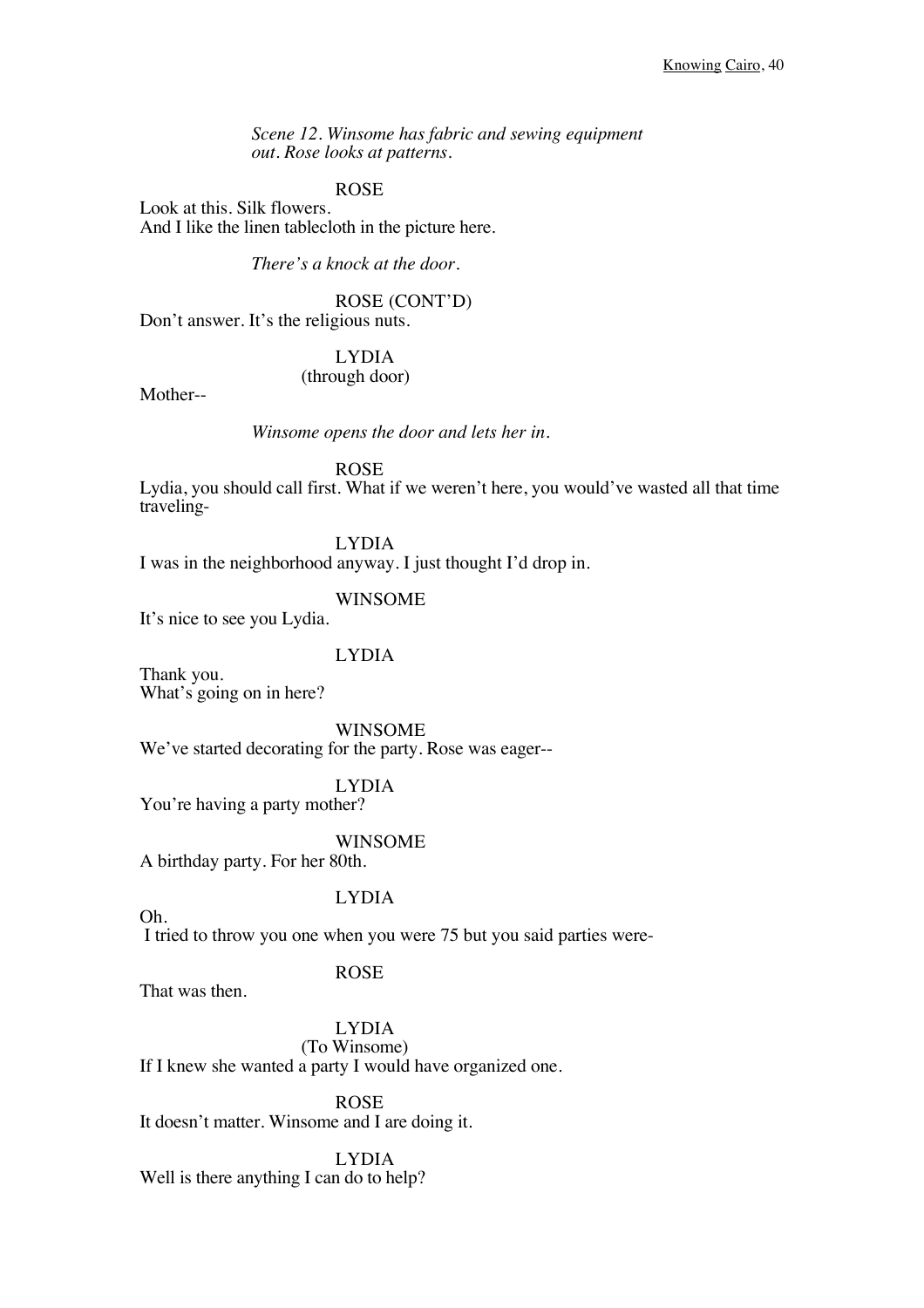ROSE Winsome and I can handle it just fine.

Ok.

LYDIA

ROSE

You and Steve and the kids are invited for dinner that night. I was going to send an invitation, but now you know.

*Lydia sits down. She looks a bit dazed.*

WINSOME

Anyone want some tea?

ROSE Tea gives me digestive problems.

LYDIA That would be lovely. Thank you.

*Winsome exits.*

ROSE

 $So-$ 

LYDIA Ma--If I had known you wanted a party--

ROSE It's fine. Winsome and I can handle it.

LYDIA

I've called a few times but--

ROSE

Sometimes we don't answer the phone.

LYDIA I was a little worried that things weren't going well.

ROSE Oh no. She's great. Very smart and interesting. Quick. She's different. I told you.

LYDIA You seem to be getting pretty attached.

> *Lydia looks at Rose carefully. She looks at her cheek and eye where Winsome slapped her.*

> > LYDIA (CONT'D)

Is there something wrong with your eye?

ROSE

No.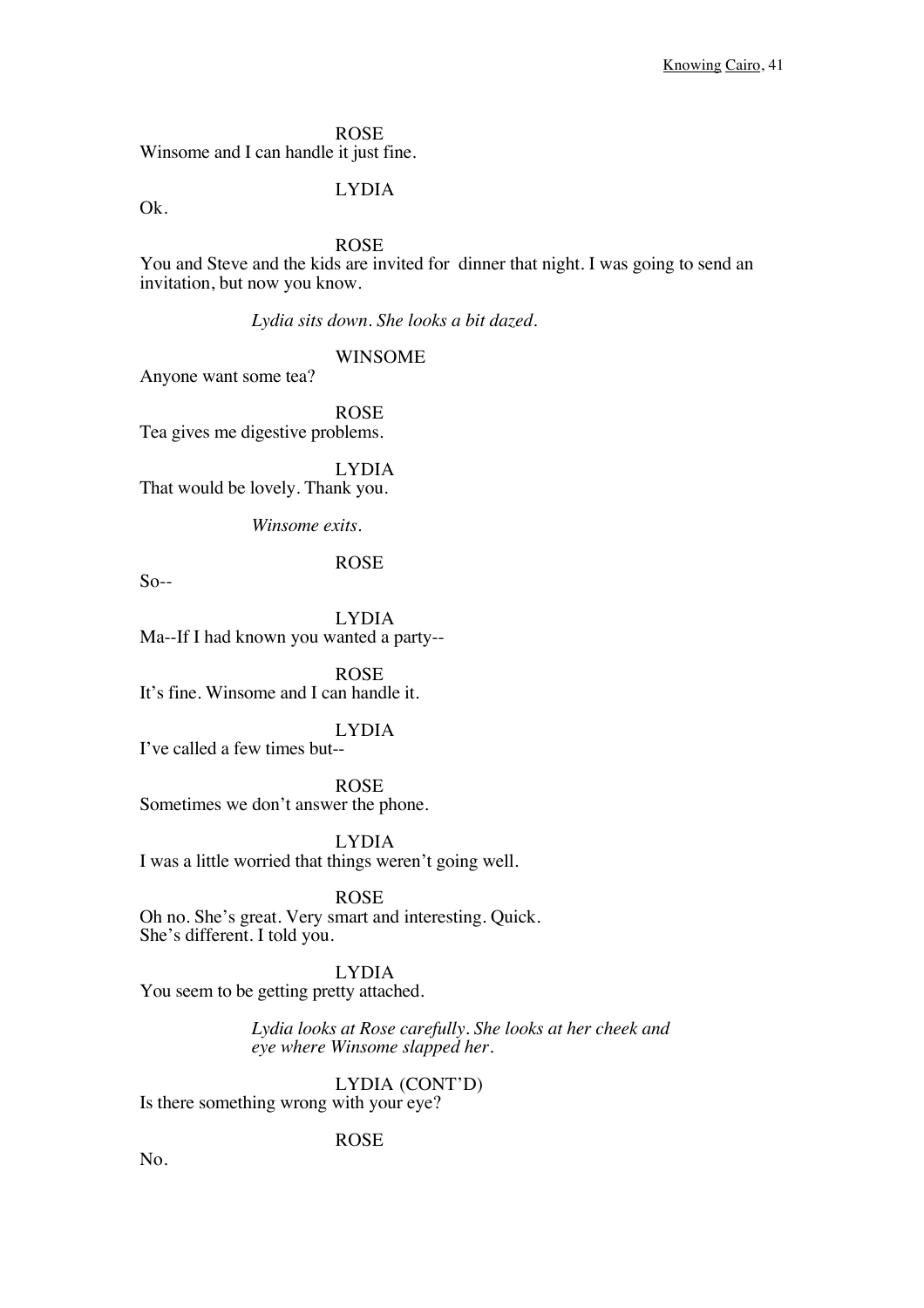LYDIA Let me see. Hold still.

It's fine.

LYDIA

ROSE

Ma-

ROSE Lydia, please, do stop fussing. I'm fine; we're planning a party.

*Lydia moves closer.*

LYDIA You have make-up on your cheek.

ROSE

I fell down, OK?

LYDIA

What?

ROSE In the bathroom. Last weekend already Winsome put ice on it immediately.

LYDIA Winsome isn't here on weekends.

ROSE When she came in on Monday she put ice on it.

### LYDIA

Mother--

*Winsome re-enters from the kitchen.*

WINSOME I'm making your favorite. Rose says you love Earl Grey.

Yes, yes I do.

LYDIA

ROSE

See that Lydia. We all care for you. We're always happy when you visit us. Right Winsome?

### WINSOME

Of course we are.

*Scene 13. A few days later. Apartment has more party items strewn about. The finished silk flowers are in a large vase in the center of the table. Rose gestures around the apartment.*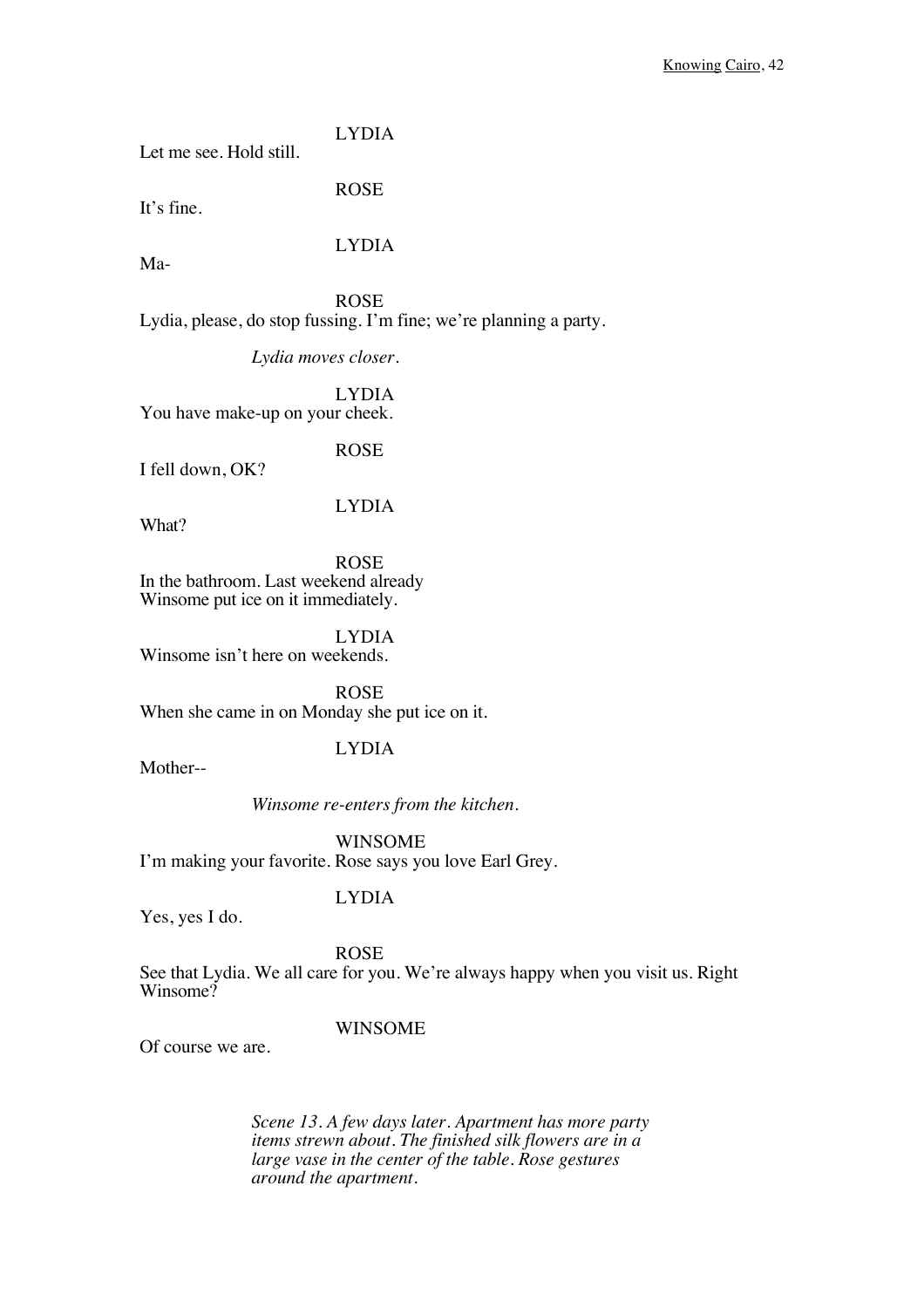| So, what do you think Lydia?            | <b>ROSE</b>                                                                                     |
|-----------------------------------------|-------------------------------------------------------------------------------------------------|
| Nice.                                   | <b>LYDIA</b>                                                                                    |
| That's it. Only nice?                   | <b>ROSE</b>                                                                                     |
| Wonderful.                              | <b>LYDIA</b>                                                                                    |
| I think it's great.                     | <b>ROSE</b>                                                                                     |
| It is.                                  | <b>LYDIA</b>                                                                                    |
| Are the kids looking forward to it?     | <b>ROSE</b>                                                                                     |
| Yes. Yes, of course.                    | <b>LYDIA</b>                                                                                    |
| new wallpaper.                          | <b>ROSE</b><br>Good. Because we're going to make sure they have a good time. We're even getting |
| Wallpaper?                              | <b>LYDIA</b>                                                                                    |
|                                         | <b>ROSE</b><br>Stop spending my money. This wallpaper is 10 years old.                          |
| Rose-                                   | <b>WINSOME</b>                                                                                  |
| Yes?                                    | <b>ROSE</b>                                                                                     |
|                                         | <b>WINSOME</b><br>Why don't you get the patterns from your bedroom and show them to Lydia.      |
| Ok.                                     | <b>ROSE</b>                                                                                     |
|                                         | Rose exits. Lydia and Winsome remain.                                                           |
| You have quite an influence on her.     | <b>LYDIA</b>                                                                                    |
| She's a tough lady. Been through a lot. | <b>WINSOME</b>                                                                                  |
|                                         | <b>LYDIA</b>                                                                                    |

Yes. She has.

*Pause.*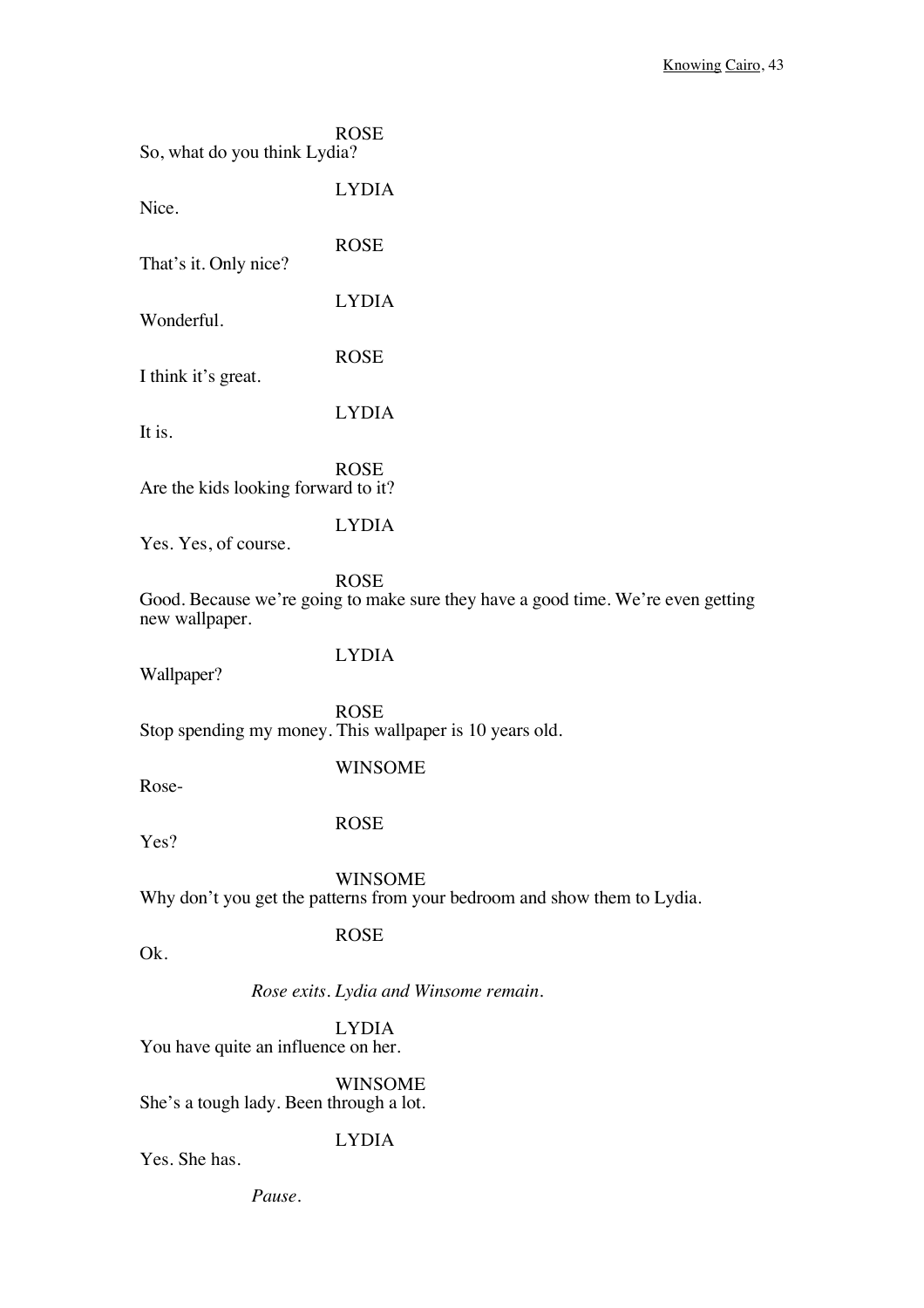### LYDIA (CONT'D)

Uh-It must be difficult for you to be away from your family all week.

### *Winsome stares.*

### WINSOME

Yes. It is.

### LYDIA

I was thinking...A friend of mine was talking to me last week, and it turns out that she's looking for a nanny for her two kids. Not live-in. Just during the day. And I was telling her about you, and about how good you are with my mother and she begged me to ask you if you were maybe interested in changing jobs. At first I told her that there was just no way, but then, well she told me how much she was willing to pay and I just felt it would be unfair not to tell you about the job. You see what I mean?

### WINSOME

Well, I don't know--I mean Rose and I--

LYDIA

I told Janet, that's my friend, that I'd talk to you and she suggested that you could, if you wanted, come by sometime next week to meet her kids and spend the day. She said next Friday would good.

What about--

### WINSOME

LYDIA

It's no problem. I can stay with my mother that day. I mean you do it all week, one day won't kill me right?

*Winsome looks at Lydia*

### WINSOME

Of course.

#### LYDIA

Shall I...Well, I'll give you a call next week to give you directions to her house.

### *Beat. Rose comes back in.*

ROSE

These are the patterns, Lydia.

*Lydia looks.*

### LYDIA

Nice.

ROSE Has Winsome been telling you about the party?

LYDIA

Yes. Yes.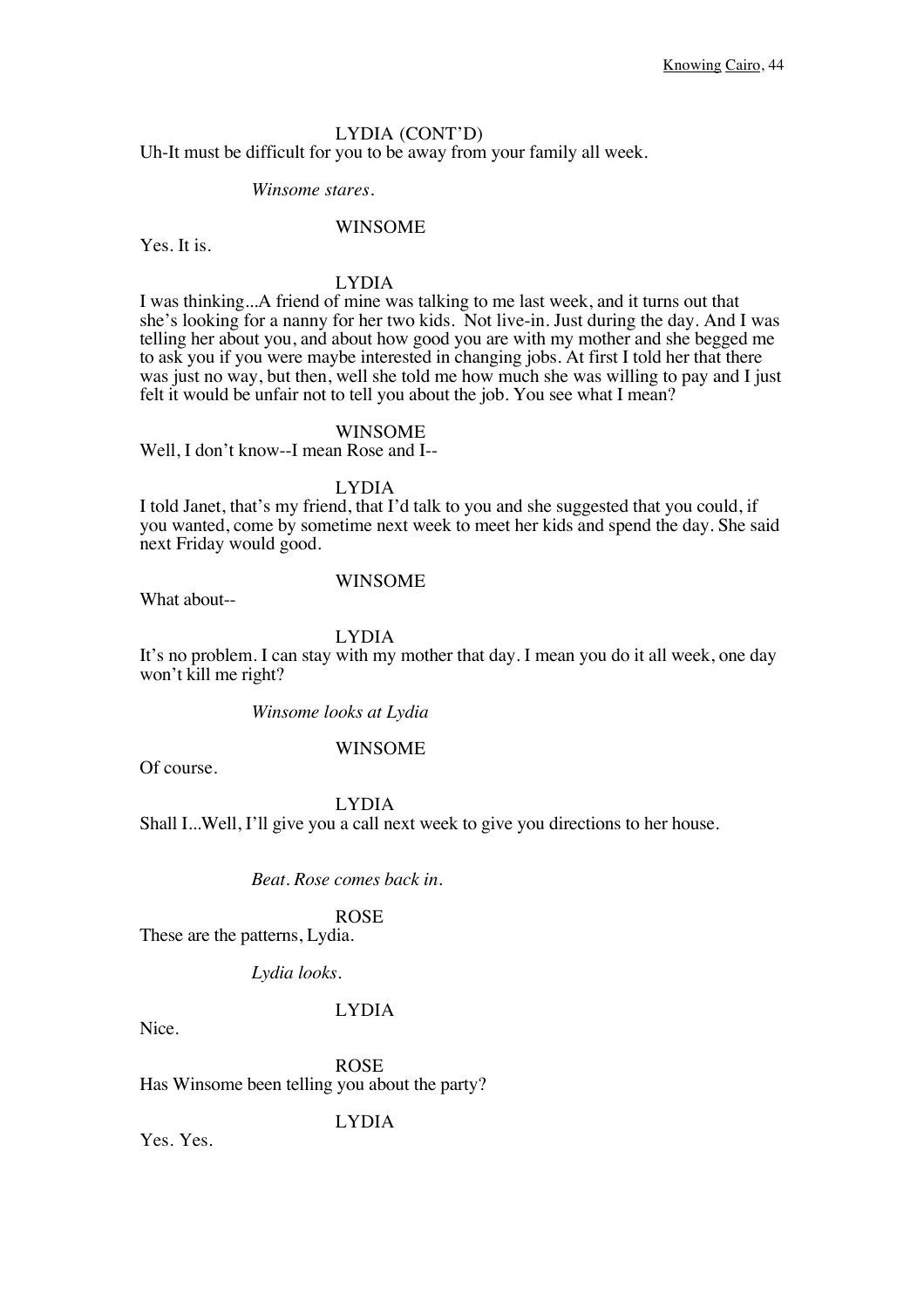Next week we're going shopping for more decorations and supplies. Winsome knows of a fantastic party supply store. And we're going to firm up the menu and order all the food too. Right?

*Pause. Winsome looks at Lydia.*

### LYDIA

That sounds just lovely.

ROSE

It's going to be a really great party and Winsome said she'd teach me calligraphy to do the envelopes. We're also going to have--

#### WINSOME

Rose-

LYDIA Ma, don't tire yourself out. Relax. I want you to be relaxed.

ROSE

Thank you Lydia.

#### LYDIA

You're welcome mother.

*Pause. They all look at each other. Silence.* 

ROSE Don't you need to head back to the office?

Uh, yeah. At three.

LYDIA

ROSE Well, you'd better hurry up then. You haven't got wings.

Alright then.

LYDIA

*Lydia bends down to kiss her mother.*

ROSE

Bye Lydia.

#### LYDIA

Bye Mom.

*Lydia turns to Winsome*

Bye.

*Winsome waves goodbye. Lydia exits. Pause.*

ROSE So, tell me, how should we set up the table?

### WINSOME

Not now Rose.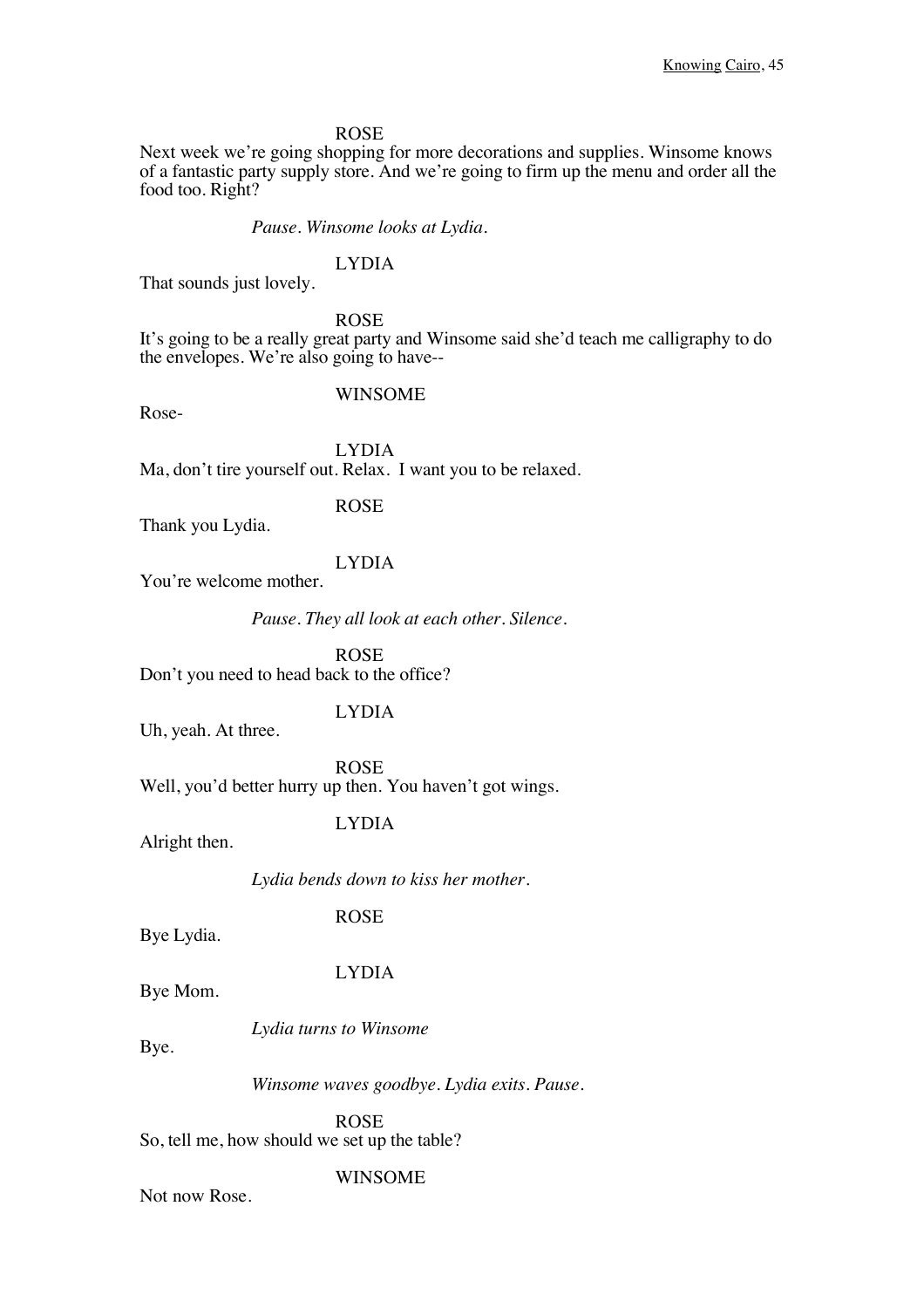Are you feeling sick?

WINSOME

No. Just tired. Really tired.

#### *Scene 14: Winsome and Rose are at the table. They have soup bowls. Rose is tasting.*

ROSE

Good. Very good. Just the right amount of marrow gives it the proper taste. It's identical to the one my mother made. Taste it.

*Winsome does.* Do you think it's disgusting?

WINSOME Before or after you tell me the ingredients?

ROSE

Before.

### WINSOME

No, then it's delicious.

ROSE

So you think the kids will like it?

### WINSOME

Just don't talk about the oxtail and marrow and you'll be fine.

#### ROSE

My mother made it every year for my birthday. It was because after the war, nobody had anything to eat. We got scraps. But my mother always made it seem like it was a delicacy.

*They eat their soup.*

### ROSE (CONT'D)

I want to make this soup for my grandkids. I mean to share it. The story of it. That my mother made it. I want them to think of it when they think of me. I want them to think of something, when they think of me. When I'm dead I want them to remember the smell of oxtail soup.

#### *Winsome laughs. Rose looks at her.*

What's so amusing about that?

#### WINSOME

Not too many people want to be remembered by the smell of oxtail soup. So are you going to make the soup for your party?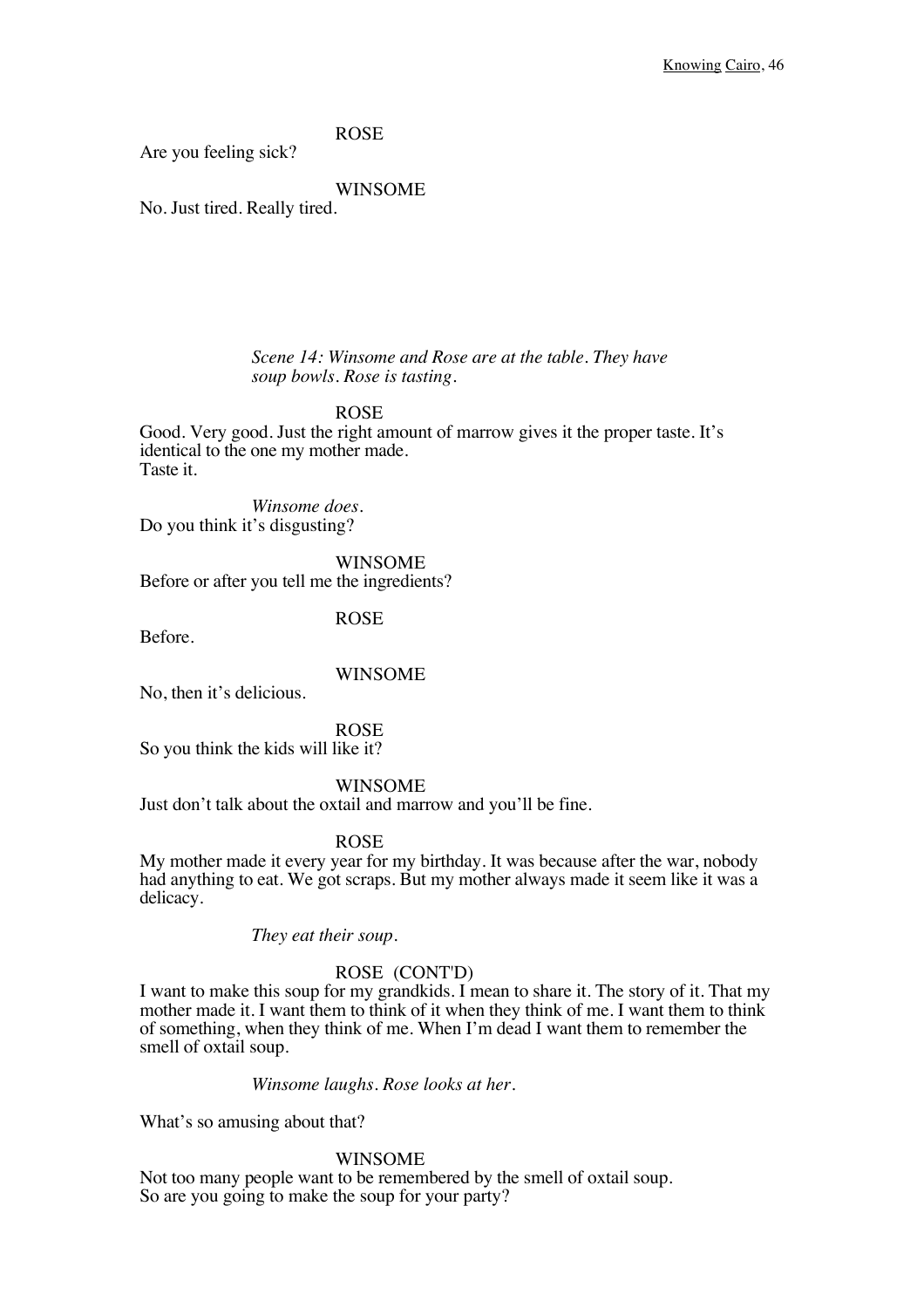I thought you would. This is delicious.

#### WINSOME

Maybe we could make it in advance and then freeze it.

ROSE

No, no. It has to be fresh. Freezing kills the vitamins.

#### WINSOME

I think it wouldn't be bad to make it in advance. Maybe before Friday.

#### ROSE

No.It's my 80th birthday party. I don't want to serve soup that's been frozen, especially when you just learned how to make it. That was the whole point of making a small batch now. We'll have plenty of time the day before the party, we don't need to make it a week in advance.

Fine.

### WINSOME

ROSE I thought we understood that.

WINSOME You mean you thought I understood that.

### ROSE

Well, yes, I did.

#### WINSOME

The problem with you Rose, is that you're completely inflexible. It's your way or no way. You could let a person have an opinion once in a while.

#### ROSE

Oh I see. I prevent you from having an opinion?

#### WINSOME

Yes, you do.

#### ROSE

Maybe I also prevented you from getting an education? Maybe I prevent you from living in semi-poverty in the Bronx by having you live here with me. Convenient to blame someone else, isn't it?

#### WINSOME

No wonder Lydia doesn't want to take care of you.

#### ROSE

What does this have to do with Lydia?

#### WINSOME

It's strange isn't it, that a daughter couldn't find the time to care for her mother. That you need me at all? You ever wonder about that?

#### ROSE

Listen, if you dislike it so much here then maybe you should just find someone else to pay your salary.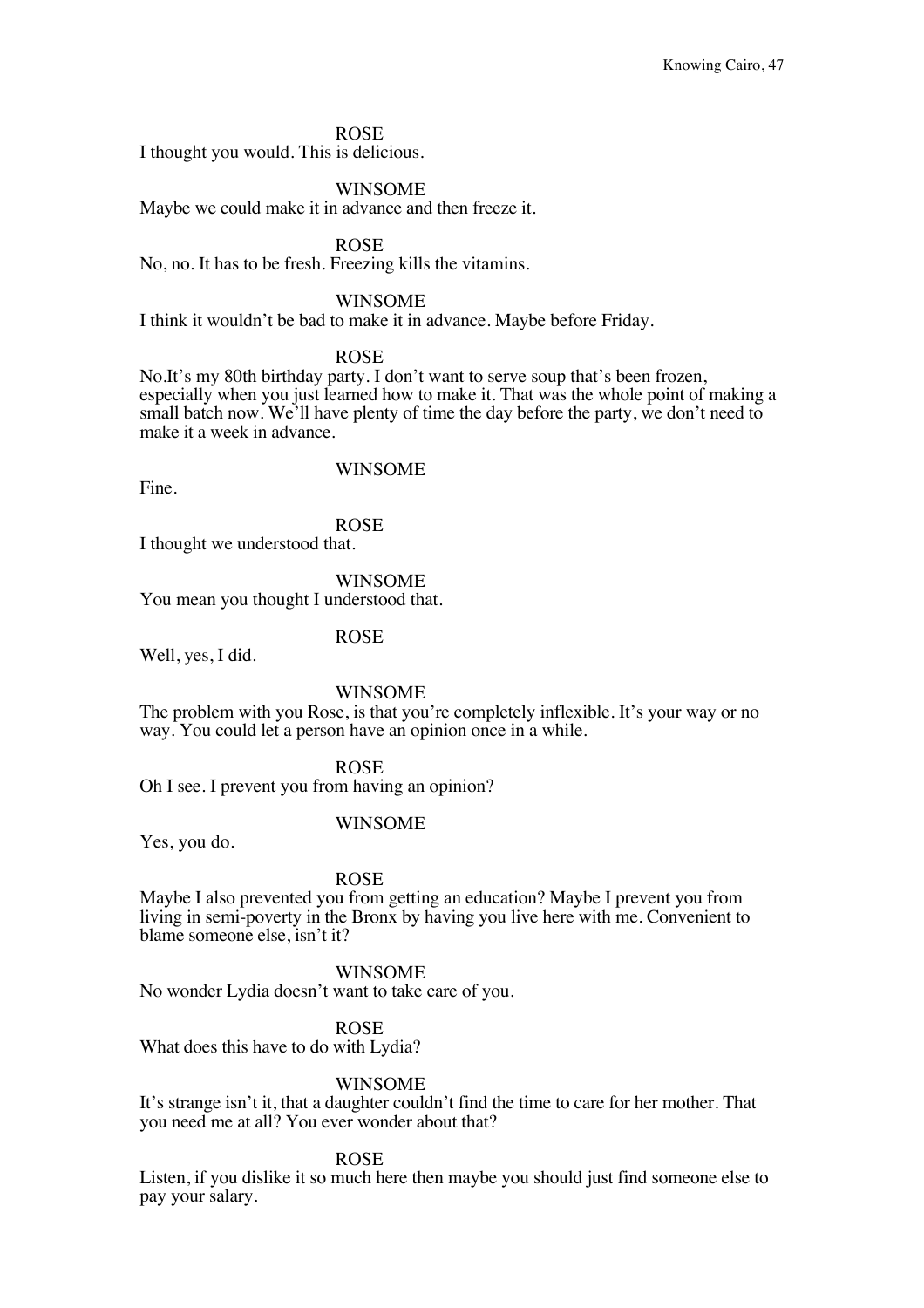### WINSOME

Maybe that's a good idea Rose. Maybe I just will.

### *Rose and Winsome stare at each other. Rose turns away.*

### WINSOME (CONT'D)

Rose-- Rose-

*Rose sniffles.*

ROSE I'm sorry. I don't want to fight with you.

#### WINSOME

No. I'm sorry. I didn't mean that.

ROSE

Lydia's always telling me I drive people away. I'm just not the kind of person anyone will ever care about. You're right about the soup. It won't hurt to freeze it. You didn't mean it did you? About finding someone else?

*There's a pause.*

WINSOME

It's just that sometimes I have a lot of outside pressures.

Money?

ROSE

WINSOME Money is certainly one. A big one.

ROSE

Do you need money?

WINSOME Well, let's just say it wouldn't hurt.

ROSE

I could lend you some.

WINSOME

No no--

ROSE

I won't tell Lydia.

### WINSOME

You can't just give me money Rose.

ROSE

I'm not going to live forever, what do I need it for? I don't want to fight with you.

#### WINSOME

Rose you know, it's not always your fault. I mean lots a times there's somethin' else going on that you just don't know about, see?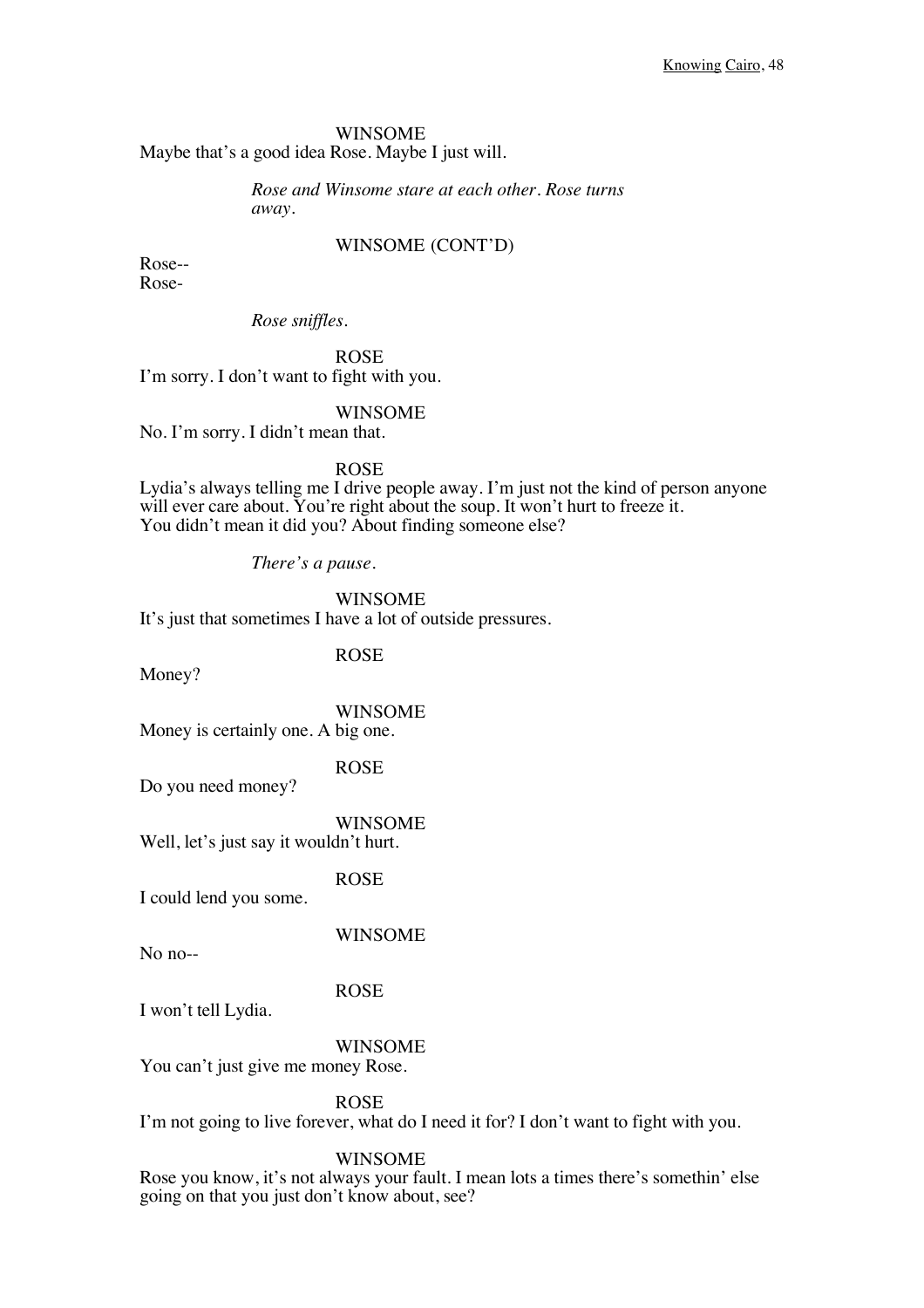I guess.

Are you finished?

WINSOME

ROSE It doesn't mean anything does it?

### WINSOME

What?

ROSE

Our fight. Huck and Jim didn't always get along. And they had a lot of outside pressures. They were better friends by the end.

WINSOME

Of course it doesn't mean anything. Come on, finish your soup.

It's cold.

ROSE

I'll warm it up for you.

ROSE

Will you warm up yours too?

WINSOME

WINSOME

Sure.

*Winsome exits with the two bowls of soup. Rose goes to her desk and pulls out three hundred dollars. She puts it in an envelope and puts it on Winsome's place setting. Winsome returns with the soup.*

### WINSOME (CONT'D)

There we go. Warm soup.

*She sees the envelope.* What's that Rose?

ROSE

It's for you.

### WINSOME

I can't--

ROSE

Please. Let's not talk about it. Let's just eat our soup, OK?

*They eat the soup.*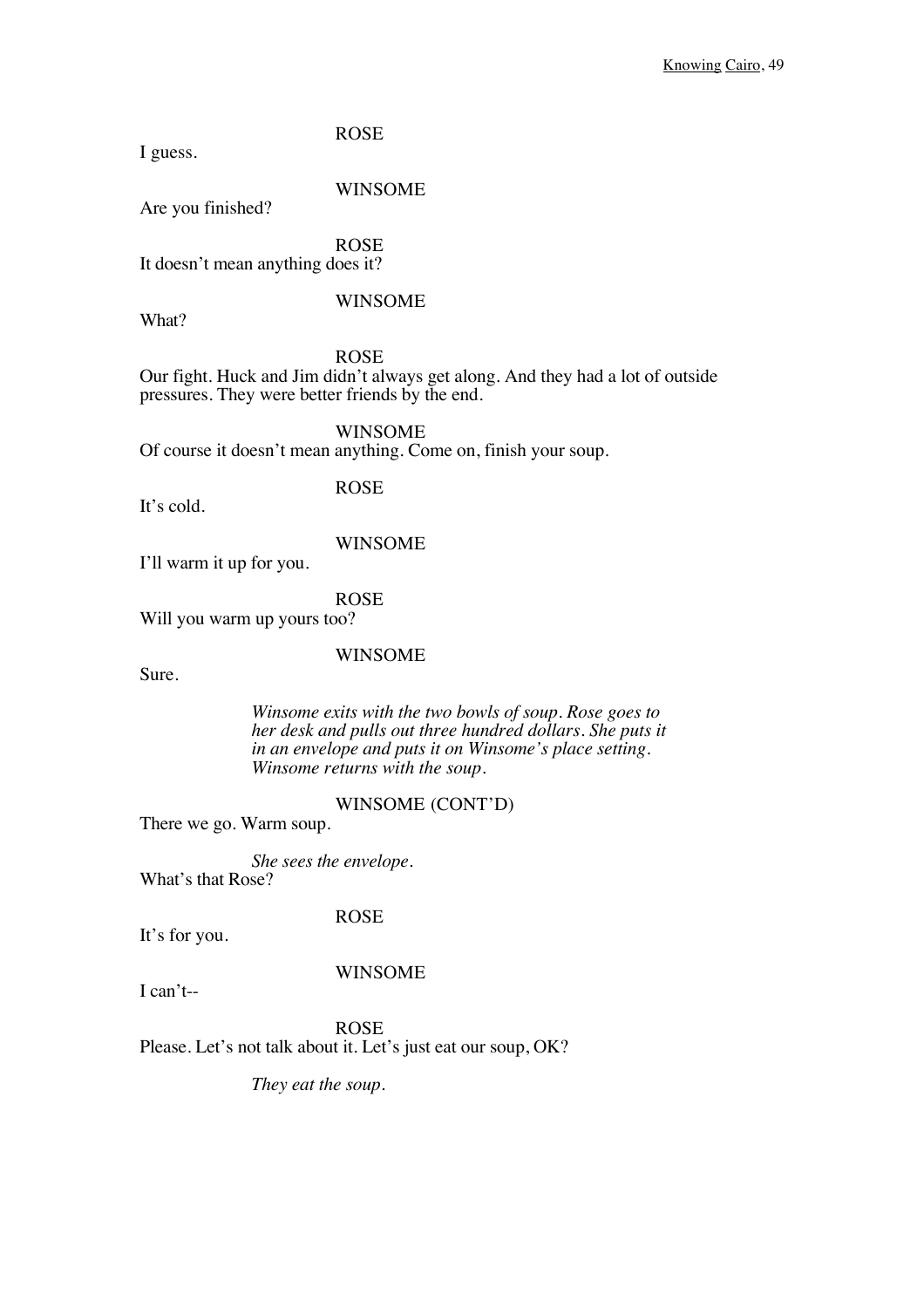*Scene 15. Winsome is pinning/tying silk flowers to corners of the apartment. Rose is tacking small silver stars next to all the flowers.*

### ROSE (CONT'D)

It looks good.

### WINSOME

I told you it would.

ROSE

I can see it now, the whole table filled with the food, the cakes, the decorations, the guests. It's all because of you.

No--

### WINSOME

ROSE It's true. I can't imagine what it was like before you.

#### WINSOME

Rose--come on stop it. I appreciate it, but really, I don't do anything that somebody else couldn't do. You just have to give them a chance.

*The phone rings.*

ROSE

Don't answer it. It's the telemarketers. Last time they tried to sell me a year's subscription to *Rods and Babes* Magazine.

*The phone rings. Winsome goes to answer it.*

### WINSOME

Good afternoon, Schneider residence.

*Winsome listens. Rose whispers.*

### ROSE

Tell them you're illiterate.

*Winsome listens.*

ROSE (CONT'D)

Just hang up! Don't be so polite.

*Winsome listens. Rose approaches and grabs the phone from Winsome.*

Rose-

### WINSOME

ROSE

I know what I'm doing.

*Rose speaks into phone.* Now you listen here; we're not interested in whatever it is you are sell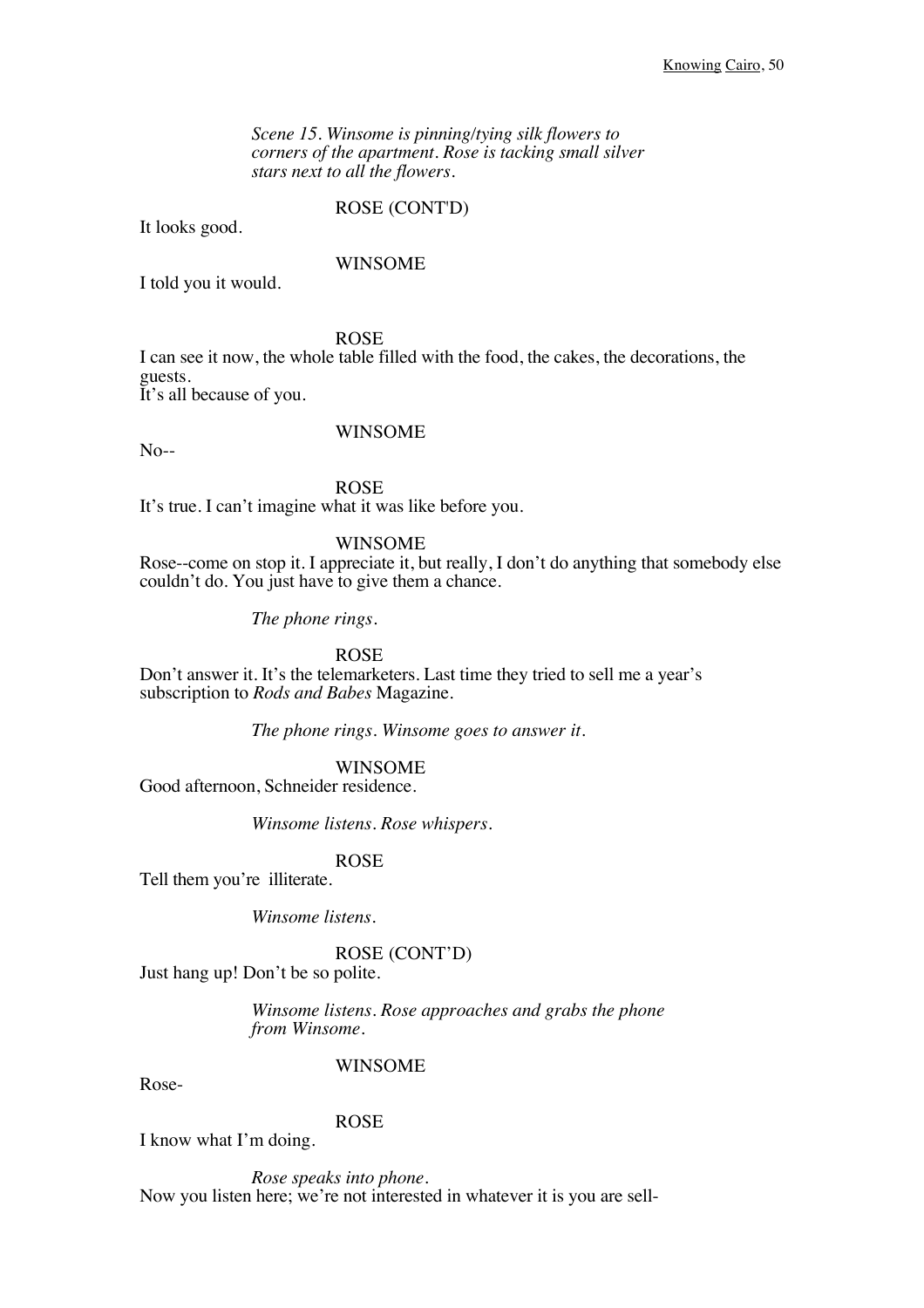Lydia? What are you doing on the phone? I didn't know it was you. For heaven's sake, what do you want? Oh. OK. Here she is.

*Rose hands phone back to Winsome.*

ROSE (CONT'D)

It's for you.

*Winsome takes the phone. She listens.*

### WINSOME

Uh-huh. Uh-huh. OK.

*Winsome hangs up. She avoids looking at Rose.*

ROSE

What did Lydia want?

WINSOME She just needed to tell me something. Anyway, let's get back to decorating.

ROSE What did she want to tell you?

Rose-

WINSOME

ROSE What is she up to?

WINSOME

Come on, let's decorate.

ROSE

I know.

WINSOME

What?

### ROSE

You can't fool me. It's something about the party isn't it? You and she are planning some kind of surprise for me. Right?

*Winsome stares.*

### ROSE (CONT'D)

Never mind. I'll pretend I don't know about it. I love surprises. Lydia is really getting better lately. You don't turn 80 every day you know. I would never have expected her to set up some kind of party surprise for me. I'll just wait and see what it is.

> *Scene 16: Thursday night, late. Winsome has fallen asleep reading. Suddenly piercing terrible screams are heard and Rose enters. Winsom goes to her.*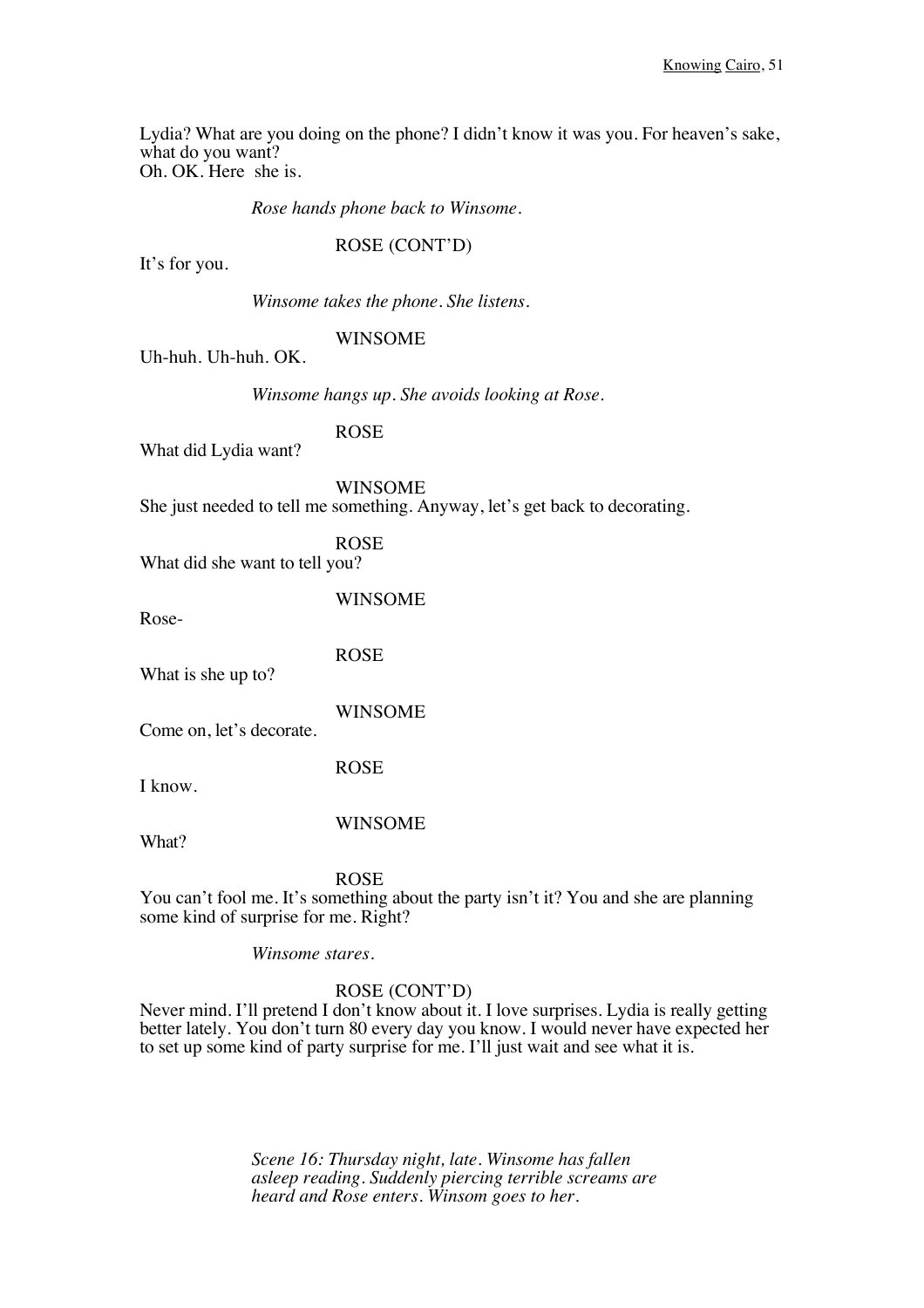### WINSOME Rose? Rose? What happened? Are you hurt?

#### *Rose goes to Winsome and clings to her.*

ROSE

It was terrible.

### WINSOME

What? What was it?

ROSE

I saw Justin. But not how he looked normally. How he looked when Lydia described him to me. I hear her voice, screaming into the phone, telling me about the blood everywhere. About how she just found him like this. That her plane was late. And I saw his face. All pale, bleached, his blue eyes dull. And he just kept staring at me. Lydia was in the dream too. She was just standing there, watching me look at him.

*Rose shudders and shakes her head.*

### WINSOME

Want some water?

#### ROSE

No. I'm OK.

*They sit there.* Maybe we can turn on more lights though. I still feel his eyes on me.

*Winsome turns on the light. Rose sits there.* 

Read to me?

ROSE (CONT'D)

*Winsome pulls out Huckleberry Finn. She reads.*

#### WINSOME

"I never felt easy till the raft was two miles below there and out in the middle of the Mississippi. I hadn't had a bite to eat since yesterday; so Jim he got out some corndodgers and buttermilk and pork and cabbage and greens-there ain't nothin' in the world so good when it's cooked right. We said there wasn't no home like a raft after all. You might feel free and easy and comfortable on a raft."

> *Scene 17. Lydia reads. Rose is in her pajamas. She comes out to the living room expecting Winsome.*

> > ROSE

Good morning!

LYDIA

Morning.

*Rose is taken aback.*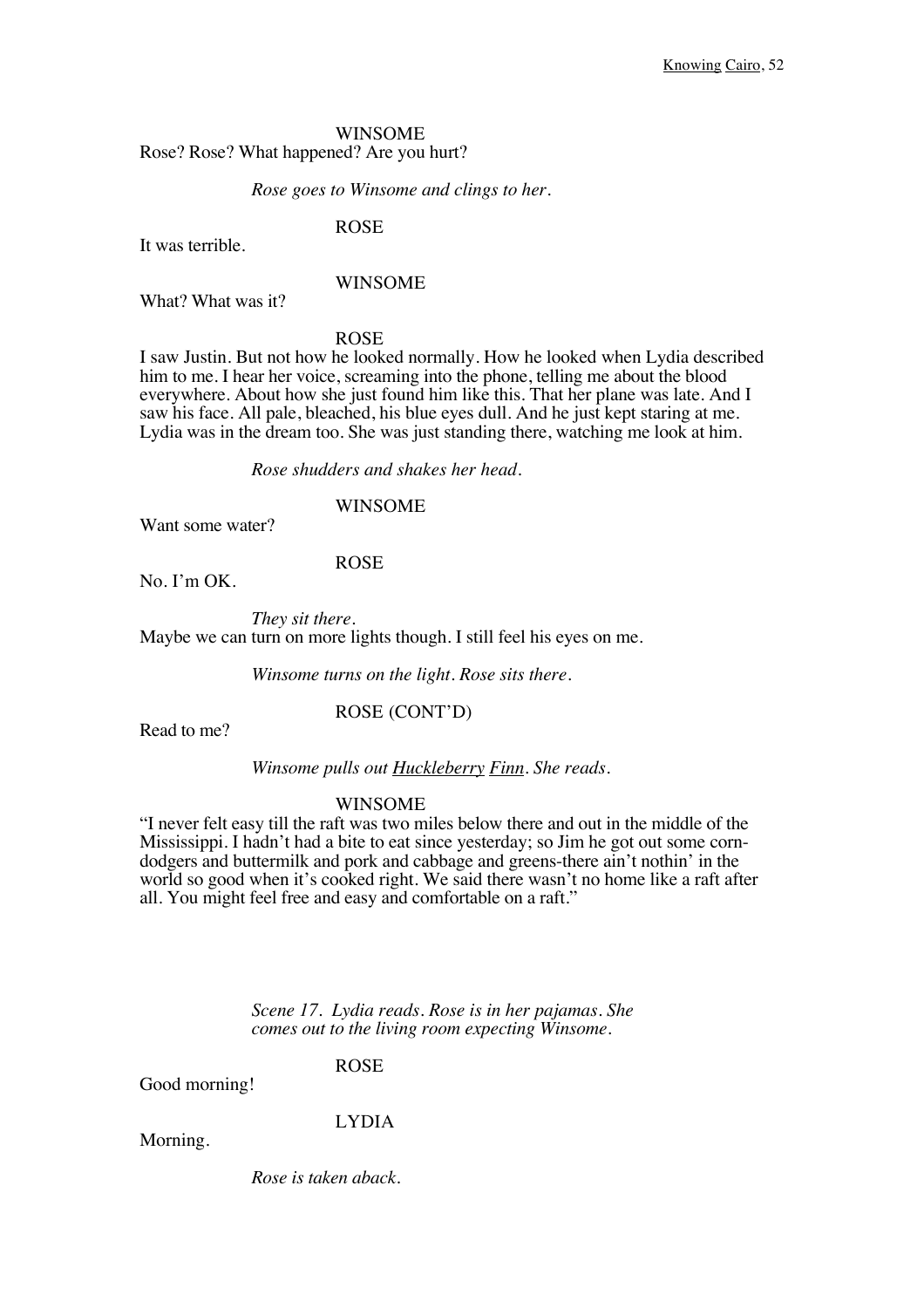| Lydia?                                         | <b>ROSE</b>                                                                                     |
|------------------------------------------------|-------------------------------------------------------------------------------------------------|
| Hi Ma.                                         | <b>LYDIA</b>                                                                                    |
| What are you doing here? Where's Winsome?      | <b>ROSE</b>                                                                                     |
| SheShe had to go home.                         | <b>LYDIA</b>                                                                                    |
| Why?                                           | <b>ROSE</b>                                                                                     |
|                                                | <b>LYDIA</b><br>Something to do with one of her children. I think one was sick.                 |
| Why didn't she wake me?                        | <b>ROSE</b>                                                                                     |
|                                                | <b>LYDIA</b><br>She said you weren't well last night. How are you feeling now?                  |
| She should have woken me.                      | <b>ROSE</b>                                                                                     |
| It's OK, Ma, she called me.                    | <b>LYDIA</b><br>How about some breakfast? I could make you an egg. 3 minute, right?             |
| Which one of her boys is it?                   | <b>ROSE</b>                                                                                     |
|                                                | <b>LYDIA</b><br>Or an omelet. With the cheese layered on top. The way you like.                 |
| Marcus or Eddie?                               | <b>ROSE</b>                                                                                     |
| She didn't say which one was sick.             | <b>LYDIA</b>                                                                                    |
| Eddie had a cold last week.                    | <b>ROSE</b>                                                                                     |
| She didn't seem that worried.                  | <b>LYDIA</b>                                                                                    |
|                                                | <b>ROSE</b><br>It's the times when people don't seem upset that they are really the most upset. |
| Thank you for the analysis. How 'bout the egg? | <b>LYDIA</b>                                                                                    |
|                                                | <b>ROSE</b>                                                                                     |

If her son is really sick and she has to stay with him, are you going to come everyday?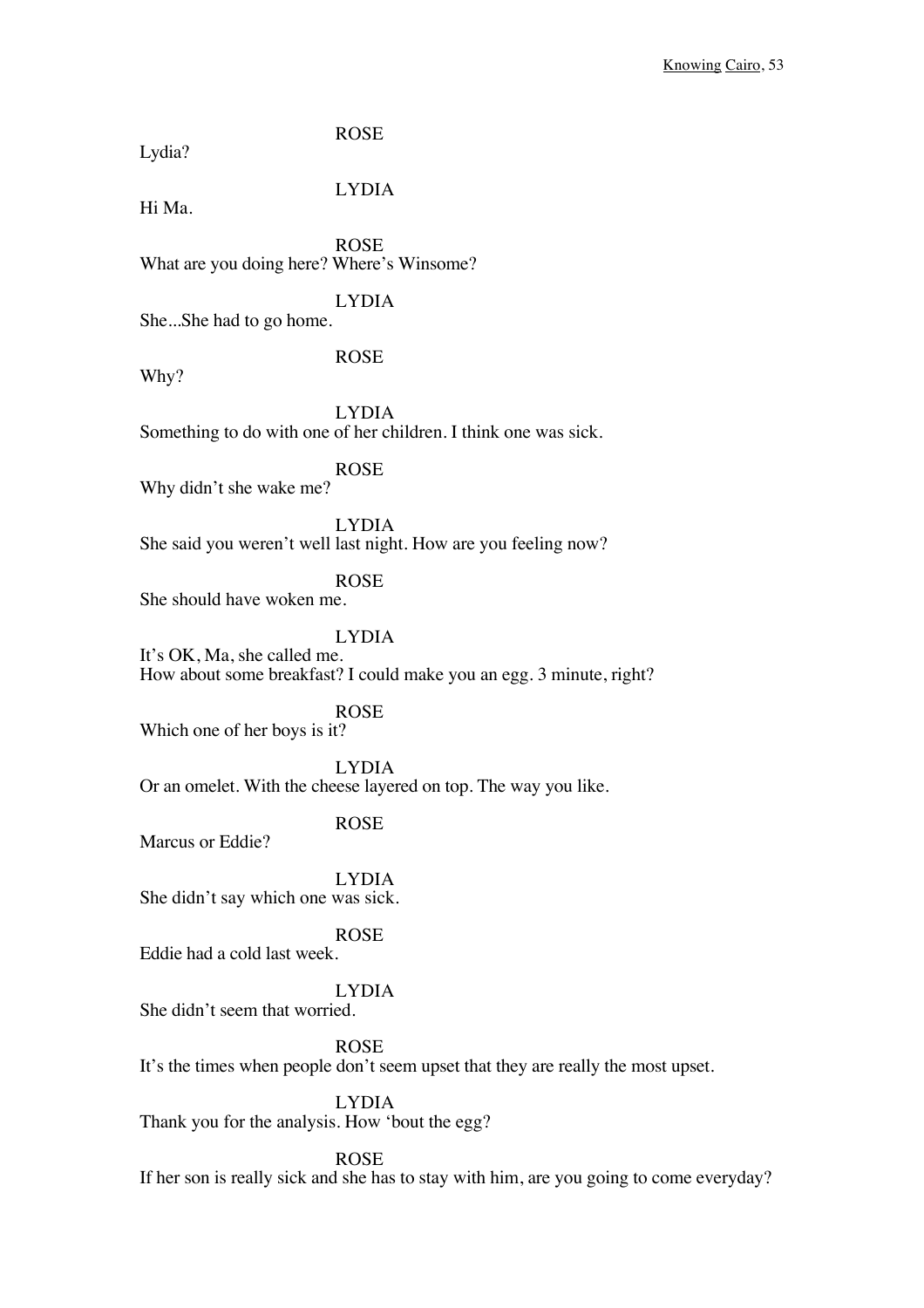LYDIA

Would you like me to?

ROSE Don't be silly Lydia. You can't take off that much time.

LYDIA Your eye looks better. The bruise is nearly gone.

ROSE Do you think she'll come back today?

LYDIA I told her to take as much time as she needed.

*Rose sighs.* Here, sit down, Ma. Stop fretting about. Come on. Relax.

> *Lydia stands and helps her mother sit down. Pause. Rose is agitated.*

There. That's better.

*They sit. Silence.* We can do something nice today. Whatever you want.

I don't know.

ROSE

LYDIA

I could read to you if you want.

ROSE

Winsome's already reading to me. We're reading The Adventures of Huckleberry Finn.

LYDIA

I know. You told me. I'm just saying I could read it to you also.

ROSE

Well. I don't know. We're kind of going on the adventure together. I mean she might be upset if I read it without her.

LYDIA Oh. Well we could read another book.

Which one?

ROSE

LYDIA

Whatever you'd like is fine with me. Anything, really.

ROSE

I think one book at a time is probably better for me. I'll confuse the characters otherwise. Don't you think?

### LYDIA

Whatever you want Ma.

*Lydia returns to her book.*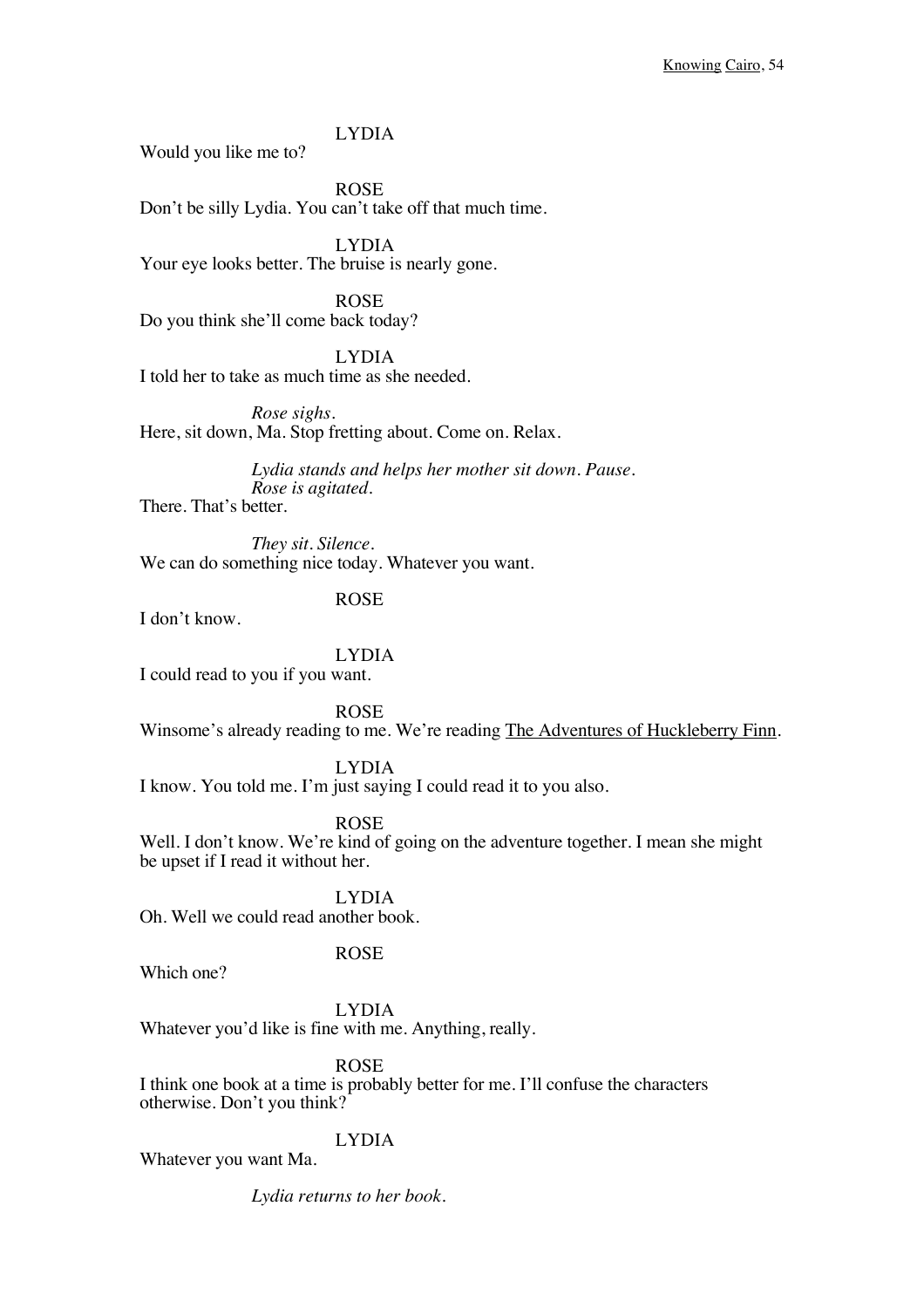What are you reading?

LYDIA

Rationally Motivated Therapy.

ROSE

Maybe I'll go lie down. Do you think she'll come today?

LYDIA

I don't know Ma.

*Rose stands slowly*

### LYDIA (CONT'D)

You can't get too attached you know mother. These people leave all the time.

*Pause* She's not family. She doesn't care for you like family.

ROSE

She likes me. She told me so.

LYDIA

I'm sure she told you that.

ROSE

You think she doesn't?

LYDIA

No, I'm not saying that Ma, I'm just saying that things change all the time.

ROSE

What do you mean?

LYDIA

What if her son is really sick and she needs to be there? I mean like long term.

ROSE

Well, I don't know...I mean what did she say exactly?

LYDIA

I'm not saying it's going to occur in this instance, I'm just giving you a hypothetical situation and trying to explain to you that it's best not to get too attached.

# ROSE

I would die if she didn't come back.

LYDIA Mother! ROSE I want to call her. LYDIA Just wait a little while.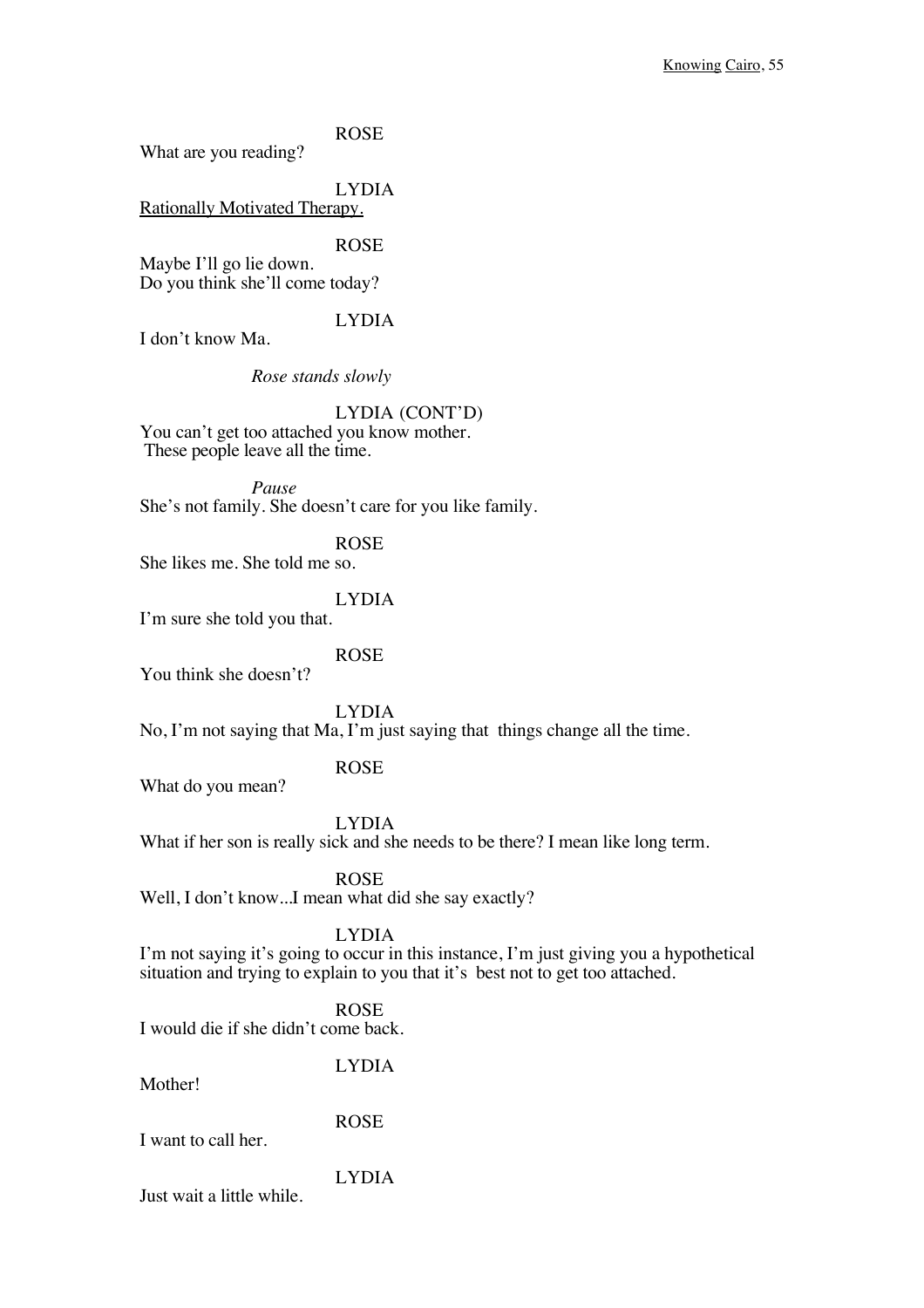ROSE I don't know what to do now.

LYDIA Go get yourself washed up, OK? I'll get your coffee.

ROSE If she calls make sure you get me. OK?

LYDIA

Of course Mother.

*Scene 18. Later the same day. Lydia is reading. Rose enters.* ROSE She still hasn't called? LYDIA You would have heard the phone. ROSE This is so strange. LYDIA I told her to take the day if she needed. ROSE I feel restless. LYDIA I said we could go to the park. ROSE We might miss her call. LYDIA You have an answering machine. ROSE I hate that thing. LYDIA Ok. Suit yourself. ROSE The book's good? LYDIA Very interesting. I'm on a chapter about codependent schizophrenics. ROSE Great.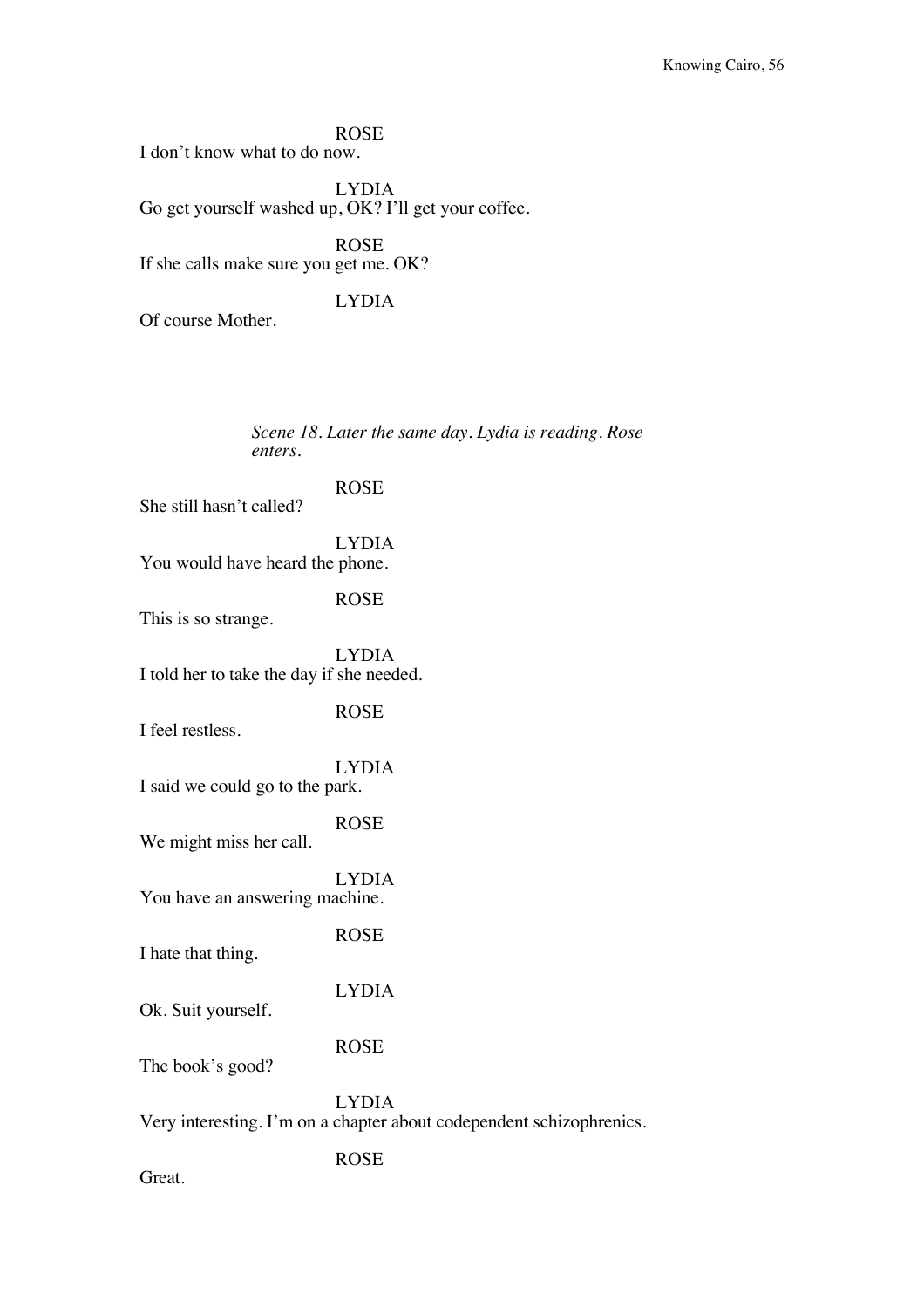*Rose sits there and waits. She sighs. She sighs again.*

LYDIA Stop sighing mother. Shall I get you something?

ROSE

No.

*Lydia goes back to her book. Rose watches her.*

ROSE (CONT'D)

I've been thinking.

About?

LYDIA

ROSE There's something I want to say to you.

Ok.

LYDIA

*Rose looks at Lydia.*

ROSE

I'm sorry about Florida.

LYDIA

What?

ROSE

You know.

That I didn't go down there with you. To help you. With Justin I mean. That you had to do it all alone. Pack up his things, organize the funeral, clean the apartment. All that.

LYDIA

That was a long time ago Ma--

I know.

ROSE

LYDIA You're a little late, don't you think?

### ROSE

Better late than never, right?

### LYDIA

I didn't even have a credit card. I was on spring break. I was just a kid Ma.

ROSE

You know Lydia, when I was that age-

### LYDIA

So just because you saw everyone die, I should have to also? Did you know funeral homes require deposits? Did you know rabbis don't do suicides?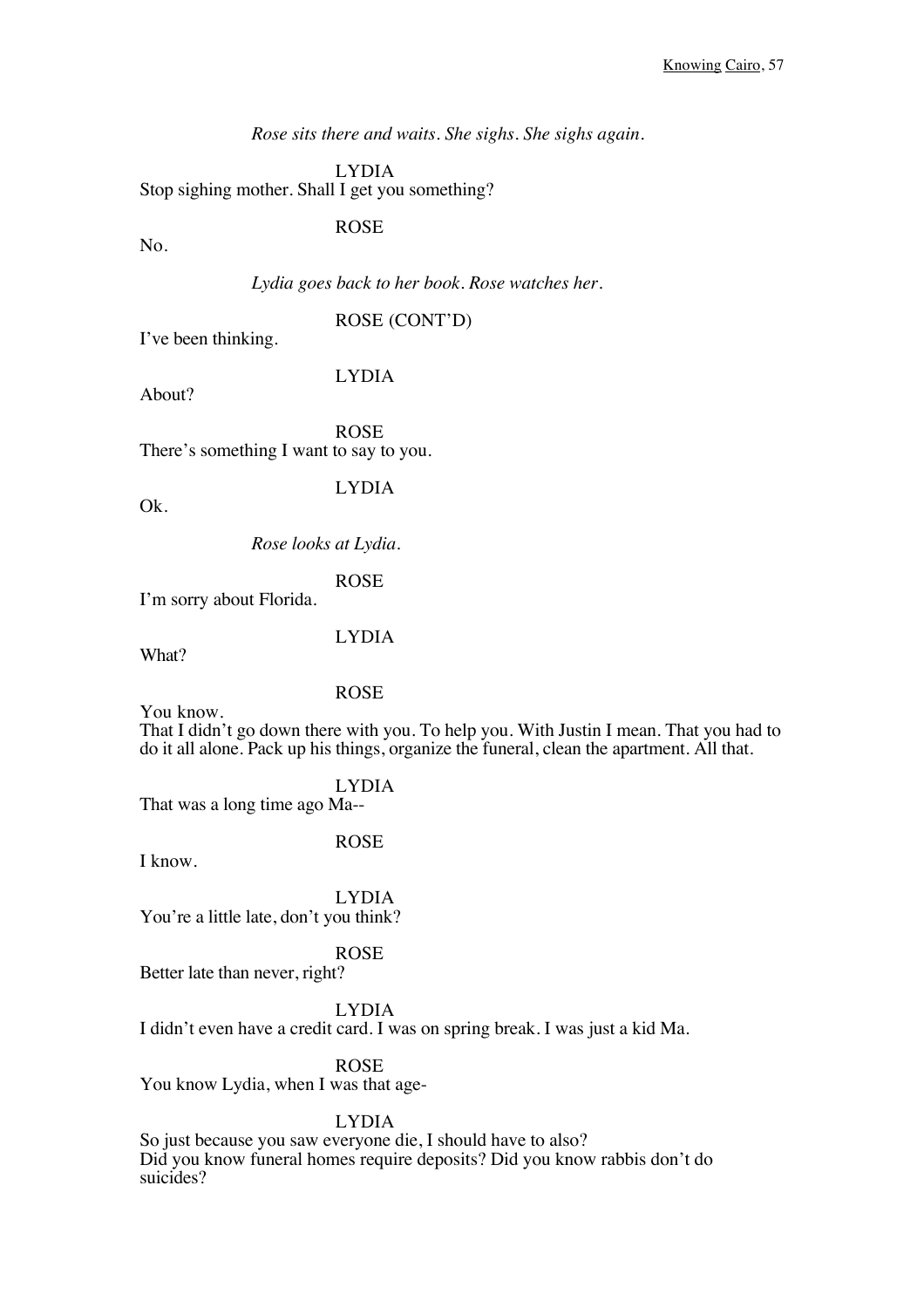LYDIA No Ma-- And then, of all things, Dad's funeral. You just wanted me to feel as bad as you did when you missed Justin's. You made me miss Dad's funeral.

ROSE That's not true. I told you. It's Jewish law Lydia.

LYDIA In this case, it was your law, wasn't it mother?

*Lydia and Rose look at each other.*

ROSE

I think I'll go lie down now.

*At that moment Winsome walks in. Her arms are laden with party decorating things.*

Hey!!

Lydia-

### WINSOME

Winsome!

WINSOME

ROSE

Hey Rosie--

ROSE I thought you weren't coming.

WINSOME Not coming--look at all this. This was everything on your list, right?

ROSE What happened to your son?

WINSOME

Nothing, he's fine.

ROSE

What?

WINSOME That was just an excuse to get all this stuff and surprise you.

ROSE

It was?

WINSOME

Sure it was.

ROSE

You scared me half to death. Why were you so secretive? I thought you were leaving me.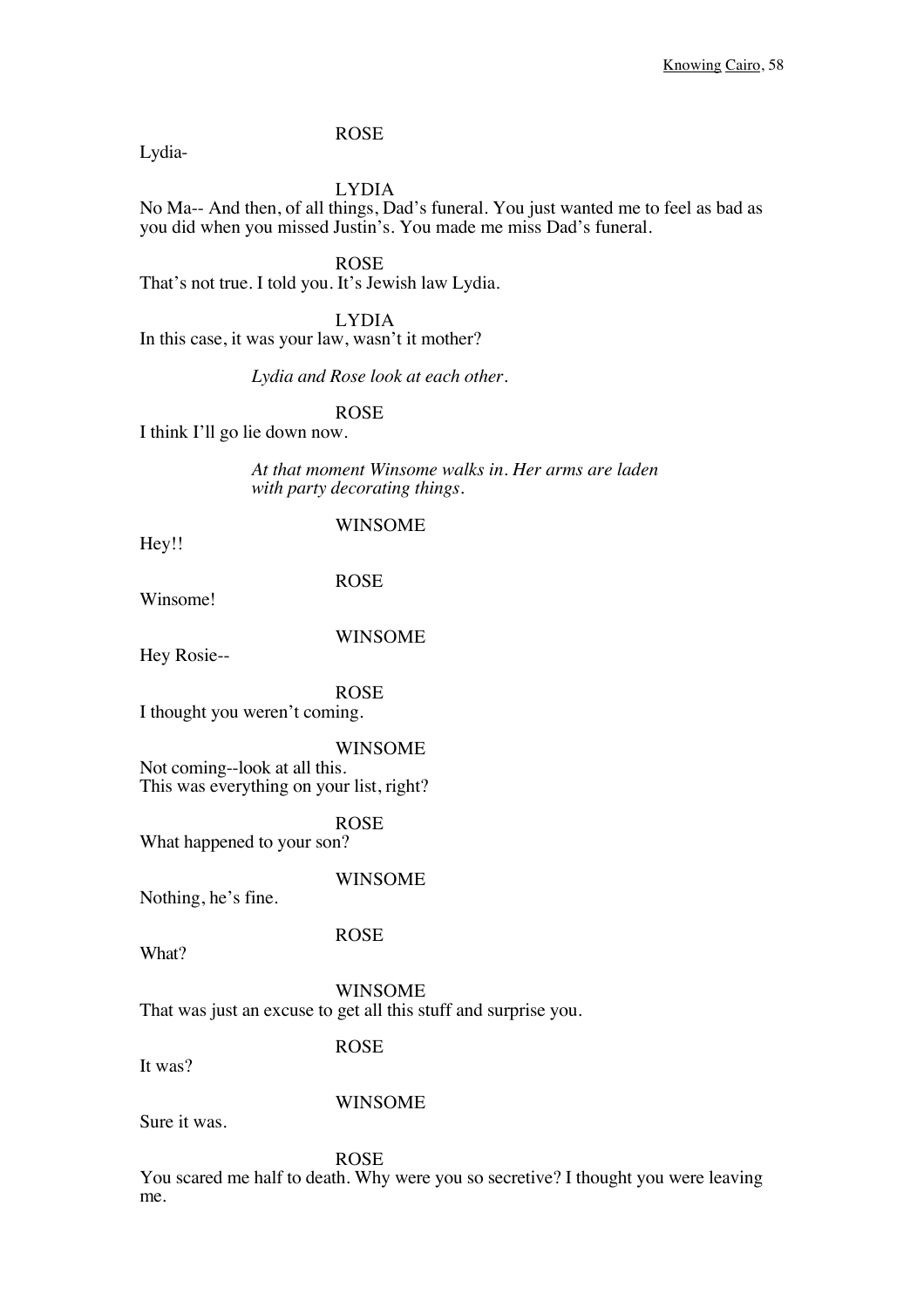### WINSOME

No. No.

ROSE Lydia, look at this stuff, isn't it fabulous? Let's start.

*Rose looks through the bags.* 

WINSOME

Did you see the candles?

*Rose digs more stuff out of the bags. Lydia approaches.*

*Lydia stands there.*

ROSE (to Winsome) I knew you would come today.

#### WINSOME

Of course I would.

### LYDIA

So what happened?

ROSE What are you talking about Lydia? She bought all these things.

WINSOME I changed my mind. I just didn't think it was right.

### ROSE

ROSE

What wasn't right?

*Winsome and Lydia look at each other.*

WINSOME

Oh--I was just gonna buy something else, but it didn't look right. Poor quality.

Oh.

*To Lydia* That's what I like about her. She's discerning.

WINSOME

Do you want to stay and help us decorate Lydia?

ROSE

She can't. She had a lot of work to do today which she couldn't do because she had to come here. Right? Don't worry about us Lydia. We're fine.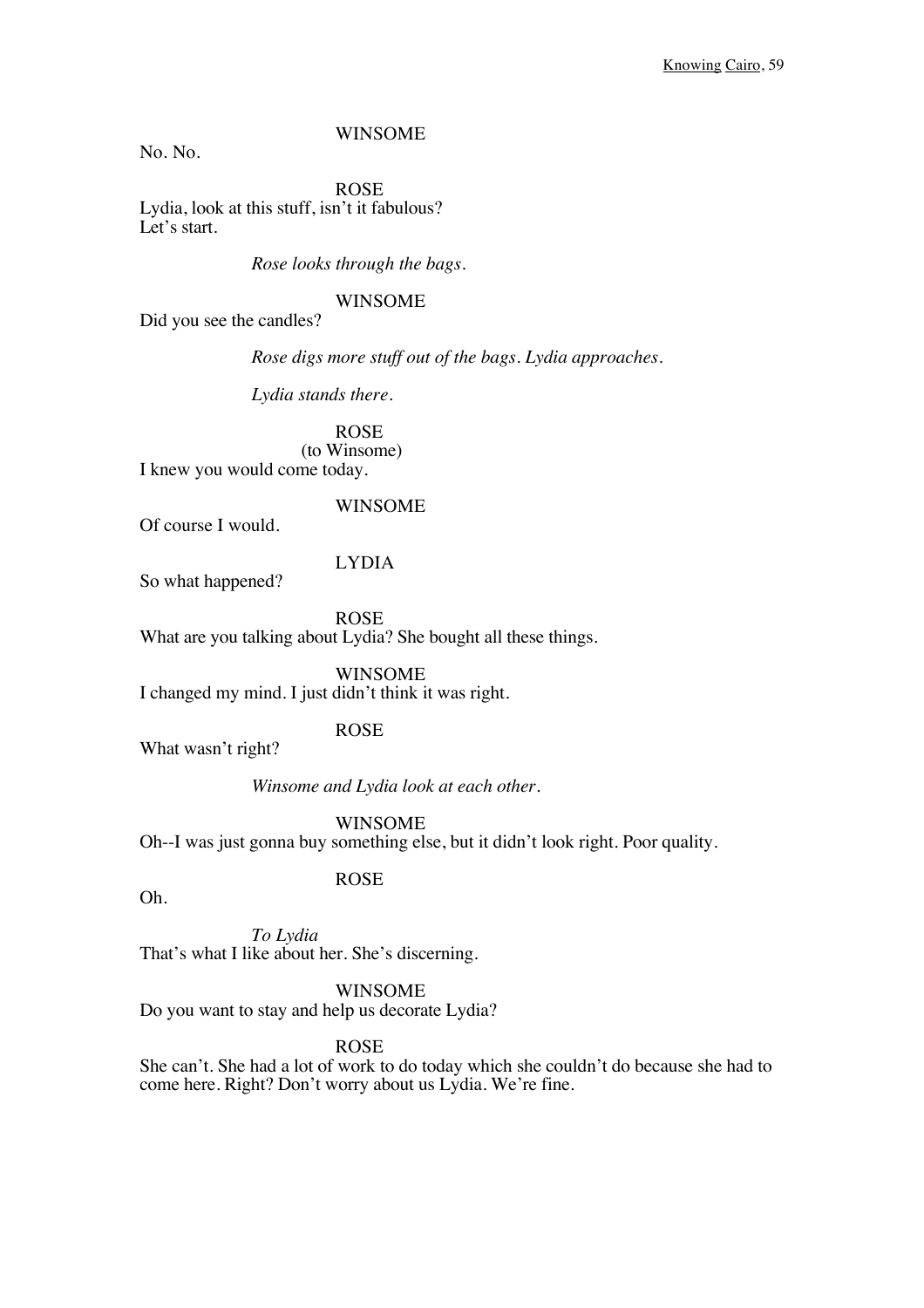*Scene 19. Apartment is more decorated. Rose is hanging up silk streamers.*

*Rose begins to arrange pine boughs on the table and adds oranges and lemons. It's looking very festive. She sets wine glasses onto the table. She picks them up and clinks them together as in a toast. She closes her eyes and holds the glasses to her cheeks. Suddenly Winsome enters.* 

### ROSE

I love these glasses.

*Winsome looks serious.*

ROSE (CONT'D)

What's wrong?

*Winsome stares.*

#### WINSOME

He took the money.

ROSE

Who?

WINSOME

The guy in line behind me. At the ATM.

ROSE

I don't understand.

WINSOME

I was taking out the money you told me to. \$200. And before I knew it--

What?

### ROSE

WINSOME

He grabbed it out of my hand and ran away. By the time I figured out what happened he was gone.

### ROSE

Are you hurt?

#### WINSOME

I am so sorry. Rose-- Really. I'm sorry.

ROSE Shh. It's not your fault. Those ATMs are completely unsafe.

WINSOME

Here's your card back. I don't want to hold it anymore.

*She hands over the card.*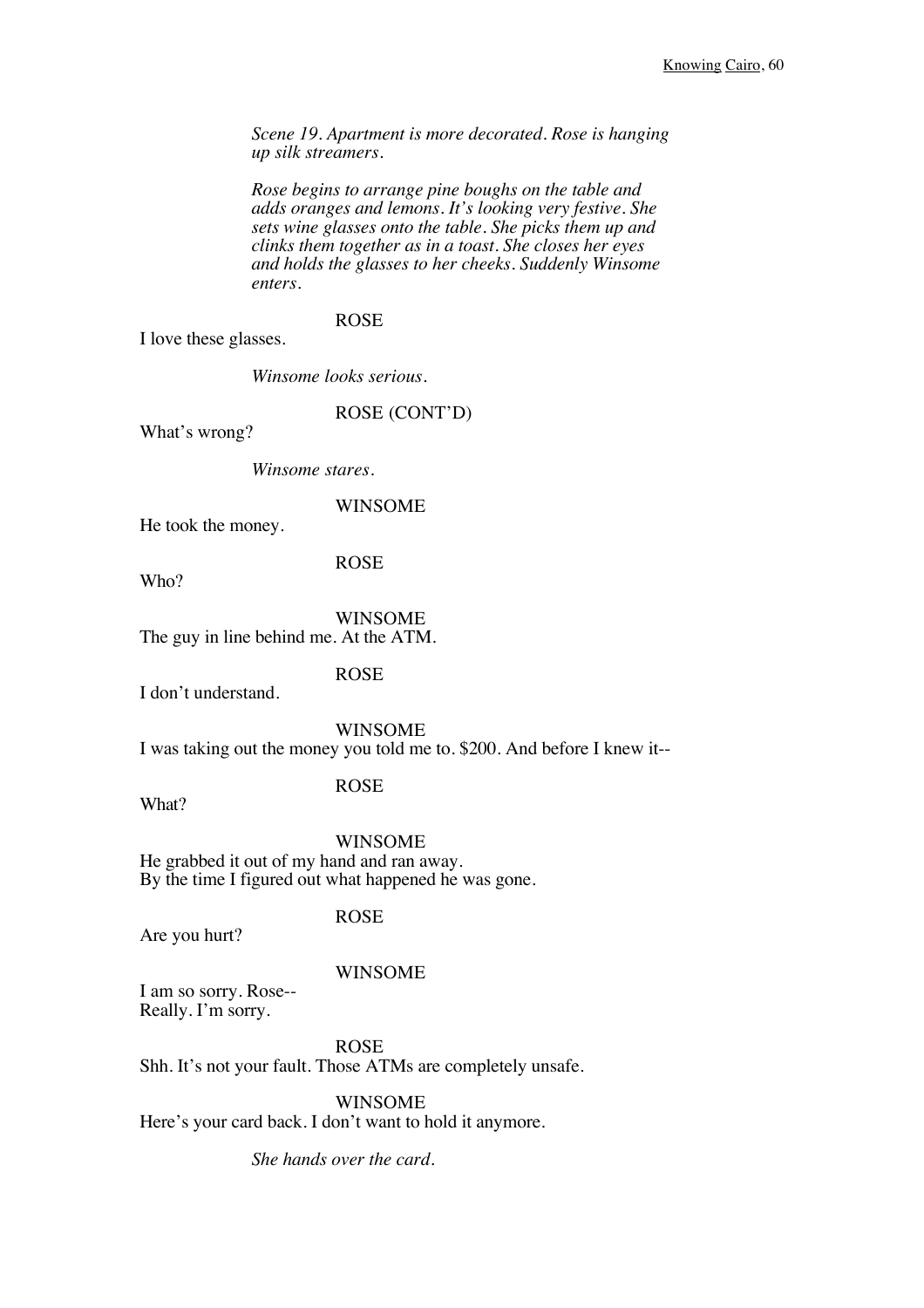It's not your fault. It's the guard's fault. What was he doing anyway?

WINSOME

I didn't see a guard.

ROSE

This is outrageous. They sent me a pamphlet just last week describing their ATM security and now look what happens.

*She gets up.*

### WINSOME

What are you doing?

ROSE

I'm calling the bank.

### WINSOME

What are they going to do?

ROSE

Fire the guard who was supposed to be there.

### WINSOME

Rose. You're going to get yourself all upset before your party. Please. Just take the money out of my pay. It's my fault that you don't have it.

ROSE

I'm not taking it out of your pay. You need that money. And anyway, this could have happened to anyone.

### WINSOME

But it didn't.

I don't know, maybe there was a guard, maybe I didn't yell loud enough-

ROSE

I don't care what you did or didn't do. You were robbed in broad daylight IN MY BANK. Now let me call them.

WINSOME

You're too old to try to solve everything.

*Rose looks at Winsome. She considers.*

### ROSE.

You're right. I'll call Lydia. This is a perfect job for her. She's good at dealing with those kinds of bank-y people.

### **WINSOME**

You don't understand.

ROSE

What?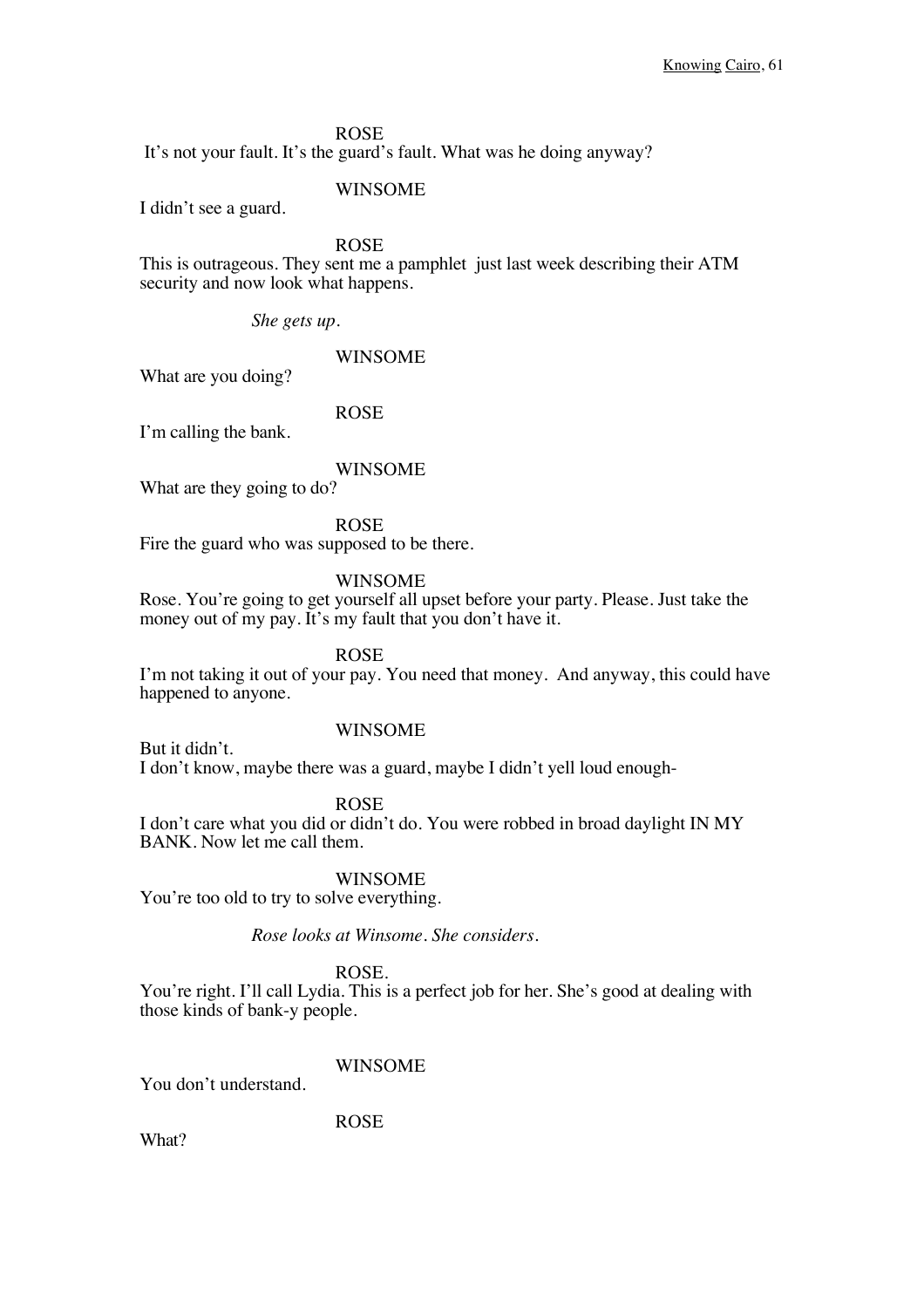### WINSOME

They'll all think... That I did it. That I robbed you.

ROSE

Nonsense. I'll tell them you didn't.

WINSOME

The bank will ask questions and you'll tell them you sent your hired help to the ATM and they'll laugh and tell you there was no robbery. The guard will say he was there the whole time, he didn't see a thing. And Lydia will agree with them.

### ROSE

Stop it. I trust you. I'll explain it to Lydia. She'll understand.

WINSOME

Rose.Lydia will most certainly agree with the bank people.

That's ridiculous.

ROSE

WINSOME She'll say I took the money.

I'll tell her you didn't.

ROSE

WINSOME Do you want to check my wallet? She'll ask you if you did, you know.

ROSE

Stop it.

*Winsome pulls out her purse.*

### WINSOME

Check.

ROSE

I'm not looking through your purse.

WINSOME

What about when you wake up in the middle of the night and wonder if I took it.

### ROSE

Now you listen here. Lydia is going to talk to them. And no one will accuse you.

### WINSOME

Lydia doesn't want me here with you.

ROSE Nonsense. She's relieved that we get along.

### WINSOME

Rose.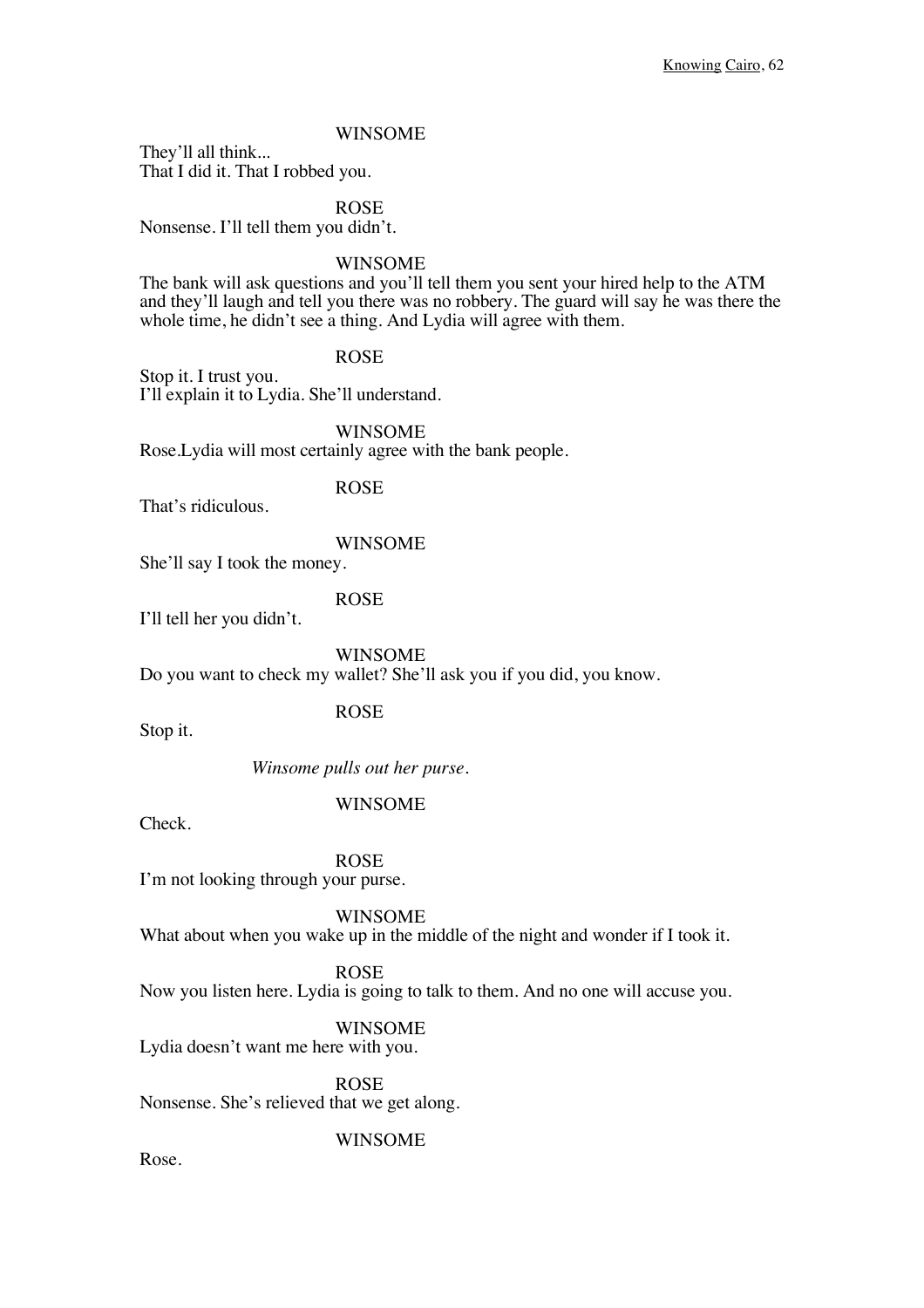ROSE Come on. We have things to do.

WINSOME Remember last week, when I came in late?

ROSE We'll need to wash the martini glasses.

### WINSOME

It was because of her.

ROSE And fruit. We've got to have fruit.

WINSOME

It was because she wanted me to look at another job. That she arranged for me. Working as a nanny for one of her friends.

*Rose stops and looks at Winsome.*

ROSE But she knows. She knows I like you. That I couldn't do it without you.

### WINSOME

She doesn't like me Rose.

*Pause as this sinks in.* 

Come on. Let's finish setting up in here, OK?

*Winsome gathers up and organizes the streamers. Blackout.* 

*Scene 20. Party. Everything is grandly decorated. Winsome and Rose sit at the dinner table waiting for Lydia and family.*

### ROSE

What do you think? Should we put the presents on their plates? I think it looks kind of festive.

### WINSOME

Sure.

*Rose stands and places all the presents on the plates.*

### ROSE

There. I could light the candles.

*Rose lights the candles.*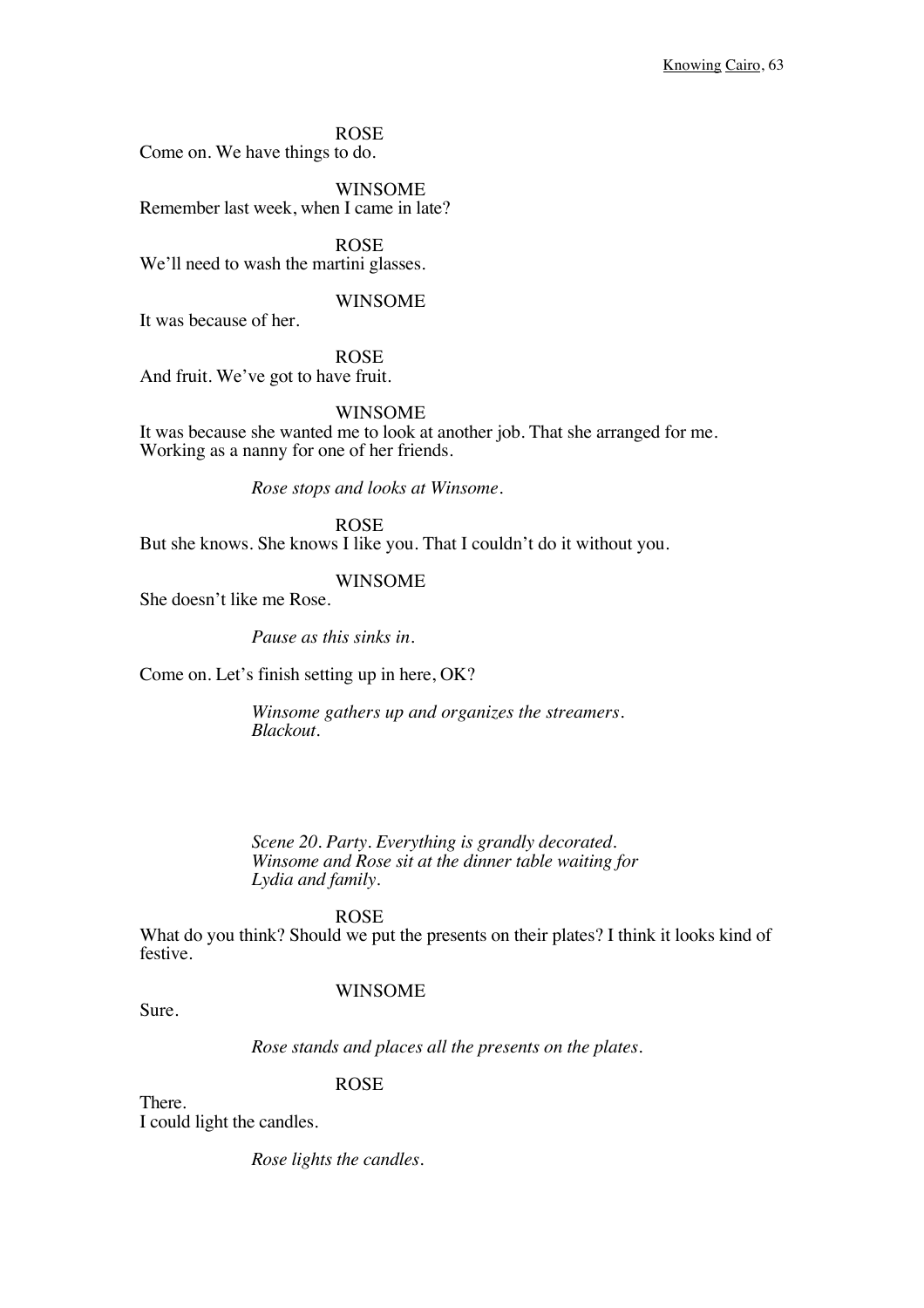### ROSE (CONT'D)

The cocktail party went well.

### WINSOME

Except for when Mrs. Greenbaum threw her drink in Mr. Katzenellenbogen's face.

ROSE

They're having an affair.

### WINSOME

I gathered.

ROSE

The caviar was delicious. Caviar is great for old people. No chewing.

WINSOME

They all want you to do it again next year.

ROSE

They were just being polite.

### WINSOME

I don't think so Rose. I think this was more fun than some of them have had in years. Did you see how they toasted you for your birthday.

ROSE

It was nice, wasn't it?

WINSOME

Yes.

*They wait.*

ROSE

They're late aren't they.

WINSOME Just a few minutes. Probably traffic. Don't worry.

ROSE

I have a present for you.

You do?

WINSOME

ROSE

Yeah.

#### WINSOME

But it's your birthday.

ROSE

I know. But I found something I want you to have.

### WINSOME

I have a present for you too.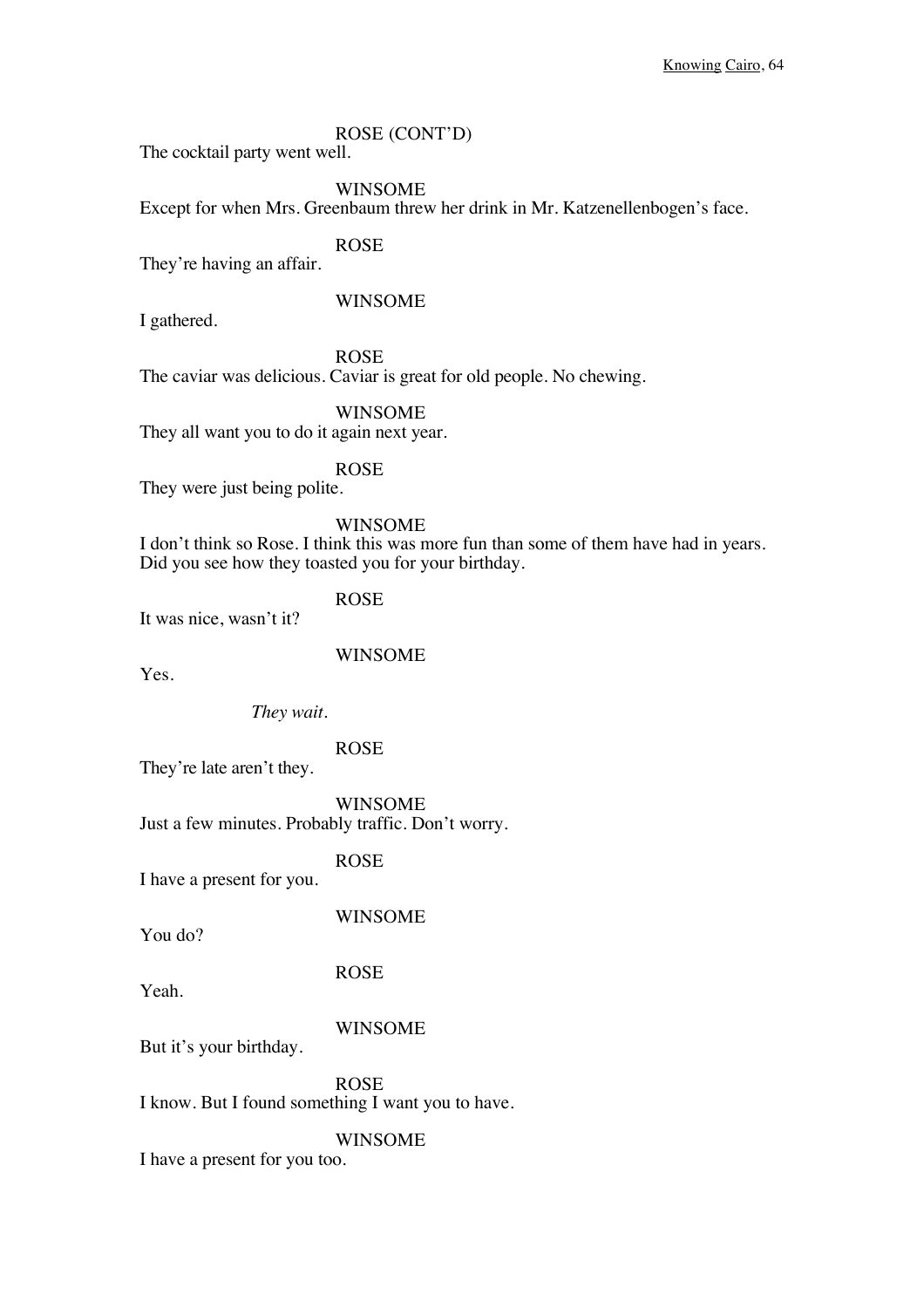| Really?                 | <b>ROSE</b>                                                                                                                                                                       |
|-------------------------|-----------------------------------------------------------------------------------------------------------------------------------------------------------------------------------|
| Of course.              | <b>WINSOME</b>                                                                                                                                                                    |
| What is it?             | <b>ROSE</b>                                                                                                                                                                       |
| You'll have to see.     | <b>WINSOME</b>                                                                                                                                                                    |
|                         | Winsome hands her the present. Rose shakes it. She<br>tries to guess.                                                                                                             |
| Stationary?             | <b>ROSE</b>                                                                                                                                                                       |
| No.                     | <b>WINSOME</b>                                                                                                                                                                    |
|                         | She shakes it.                                                                                                                                                                    |
| A book.                 | <b>ROSE</b>                                                                                                                                                                       |
| Open it.                | <b>WINSOME</b>                                                                                                                                                                    |
|                         | Rose tears off the paper. She looks at the book.                                                                                                                                  |
|                         | <b>ROSE</b><br>Huckleberry Finn. A hardback copy.                                                                                                                                 |
| There's an inscription. | <b>WINSOME</b>                                                                                                                                                                    |
|                         | Rose opens the book.                                                                                                                                                              |
|                         | It's what Mark Twain wrote in the copy he gave to his children. I found the quote in<br>the library in a book about the life of Samuel Clemens. I copied it in this book for you. |
|                         | Rose turns the page and reads inscription aloud.                                                                                                                                  |
|                         | <b>ROSE</b><br>"To my darlings--May you have the presence of mind and the clarity of spirit to<br>recognize Cairo when you are upon it."                                          |

That's beautiful. Thank you.

## WINSOME

You're welcome.

## ROSE

Now you.

*Rose pulls out a small neatly wrapped box. She hands it to Winsome.*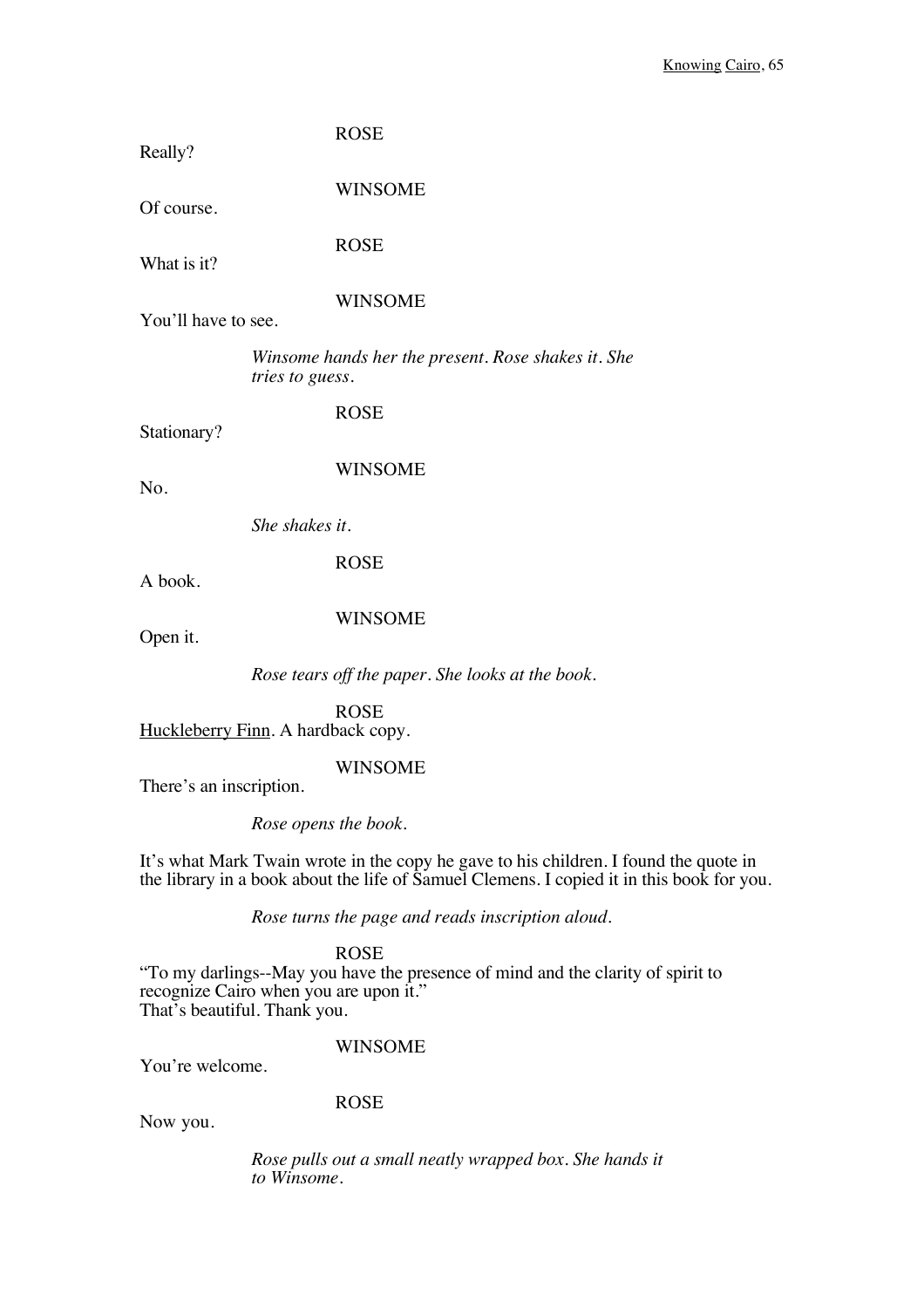#### WINSOME

I never get presents that look like this. I actually can't remember the last present I got that was a surprise. Thank you.

ROSE You don't even know if you like it yet. Open it.

> *Winsome opens the present. It is a pair of very old diamond earrings.*

Go ahead. Put them in.

*Winsome does. They look great.*

Beautiful. You look beautiful.

WINSOME

I can't accept these.

ROSE

Yes, you can.

#### WINSOME

They are extremely valuable.

### ROSE

I can't wear pierced earrings anymore. Lydia has a lot of jewelry from me that she never wears. They are for you.

*Winsome touches her ears.*

My grandfather bought them for my grandmother with all the money he had.

### WINSOME

Romantic.

#### ROSE

Pragmatic. Diamonds always have value, are easy to transport and easy to hide. My grandmother brought them over here in her padded bra. Let's have some wine.

You don't want to wait?

# WINSOME

ROSE A quick toast before the guests arrive. Pour me some Chardonnay.

*Winsome does. She pours a drink for her and Rose.*

ROSE (CONT'D)

Cheers.

### WINSOME

Cheers.

*They drink.*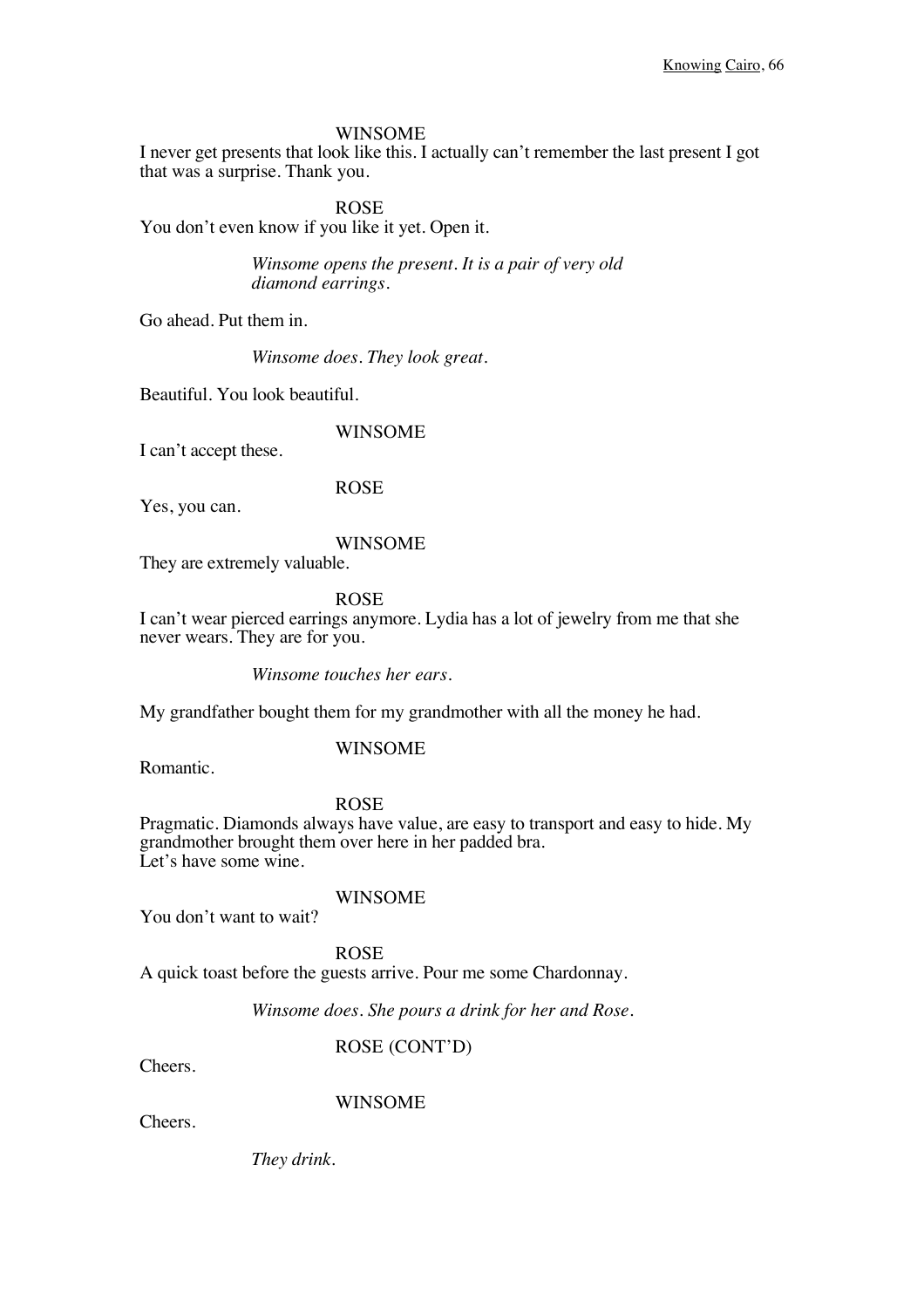What time is it now?

WINSOME

Stop asking me that. They're coming.

*They empty their glasses.*

ROSE You know what I dreamt about last night?

WINSOME

No.

### ROSE

Peter. When I was 16 and he came to my birthday party. And how the lights spun around and the champagne made me dizzy and how he held me outside so I could breathe in the cold air.

All that?

### WINSOME

ROSE

And then I woke up. Well sort of woke up, and I thought about every single person that I've ever been friends with.

### WINSOME

Busy night.

ROSE But in the morning I felt completely rested.

*Rose refills the wine glasses.*

ROSE (CONT'D)

They're really late aren't they?

### WINSOME

Just a bit.

ROSE Maybe something happened to the car?

WINSOME

Traffic probably.

ROSE But they would have called if it was traffic. They both have cell phones.

WINSOME

They're on their way.

ROSE

How late are they?

WINSOME

Rose--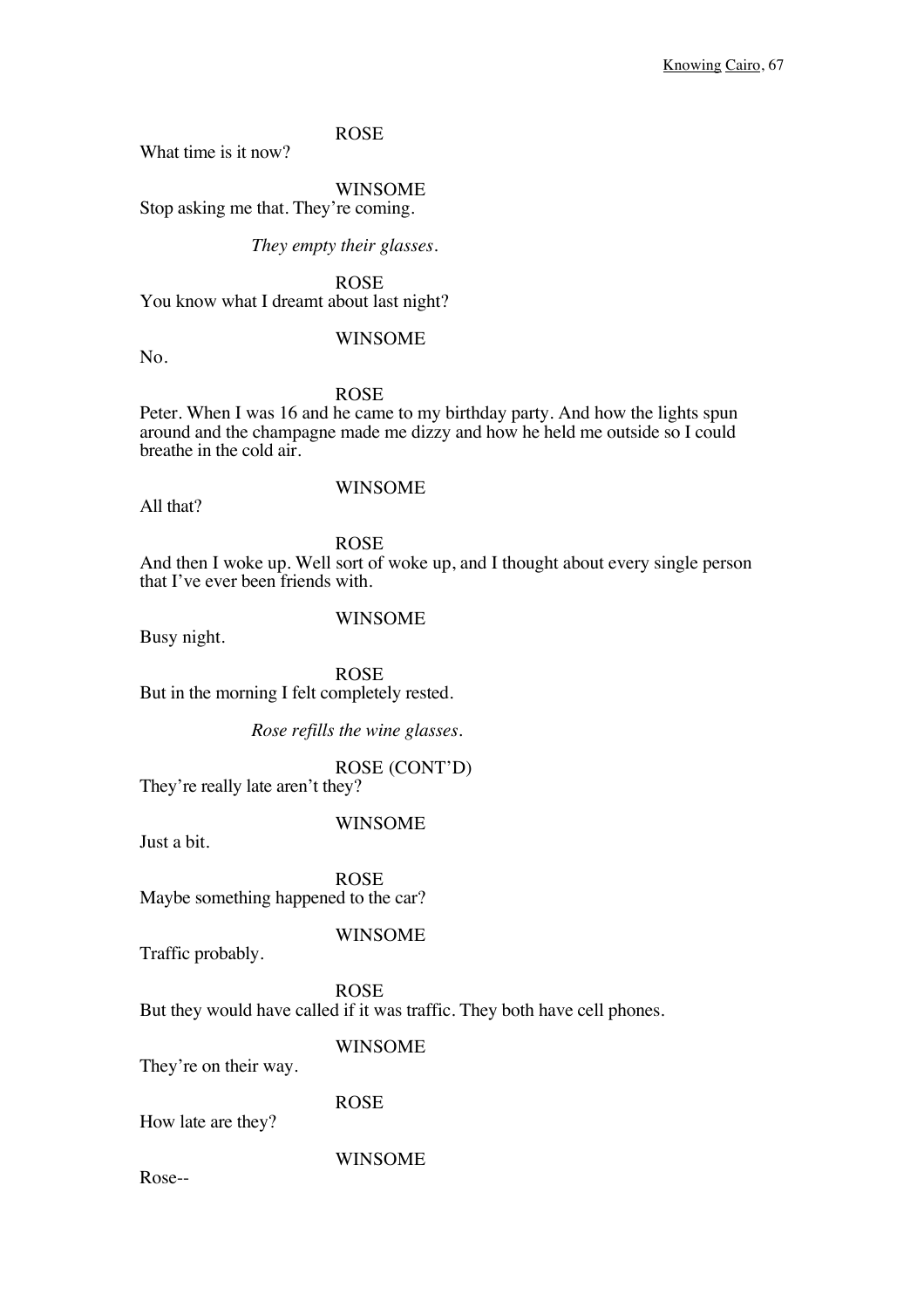ROSE What if something's happened?

WINSOME Hey--Hey you know what?

What?

### WINSOME

Let me do your hair.

## ROSE

ROSE

We just had it done yesterday.

WINSOME It's looking a little flat on one side. I'll fix it for you.

### ROSE

It looks flat?

WINSOME Come on. Sit down here. I'll make it really festive.

> *Winsome pulls a chair away from the table and puts it in front of her. Rose sits. Winsome pulls some flowers off the table.*

ROSE Pour me another glass of wine.

### WINSOME

That'll be your--

### ROSE

Don't worry. I'm over 21.

*Winsome pours wine for both of them. She sits behind Rose and begins to untangle and comb her hair. She weaves the flowers in.*

That feels nice. Very gentle. Does it look nice?

### WINSOME

It's looking great.

### ROSE

They're not coming.

WINSOME Of course they are. It's traffic. Hold still. I'm nearly finished.

### ROSE

Open another bottle of wine.

#### WINSOME

Look in the mirror first.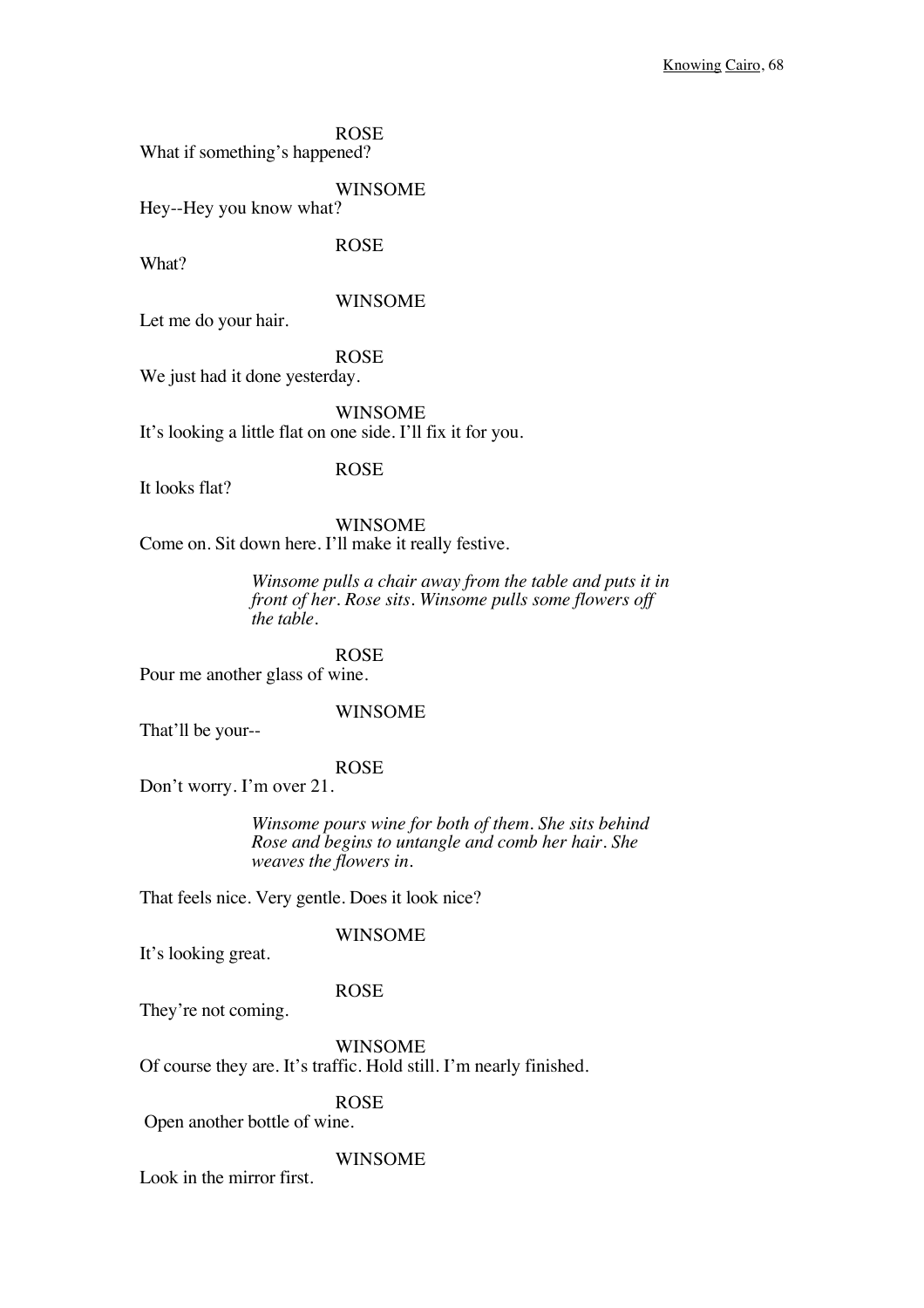*Rose stands up and looks in the mirror.* 

ROSE

Happy Birthday to me.

*She drinks. Winsome drinks.*

I want to see them open their presents. You do it.

WINSOME

What?

ROSE

Open them--

### WINSOME

Rose. They're on their way-

ROSE Come on. You have little boys. You must know what they sound like when they open presents. Go ahead. Sit in Tommy's seat. He's the youngest.

*Winsome changes seats.*

Open it.

*Winsome opens the present carefully.*

ROSE (CONT'D)

Little children tear open presents.

WINSOME

Rose-

ROSE

Please.

*Winsome tears open the present.*

Do you like it?

WINSOME

Yes. Thanks.

ROSE

Grandma. Thanks Grandma.

WINSOME

(as Tommy) Thanks Grandma, you're the best.

ROSE

Now the next.Billy.

*Winsome looks at her and finally changes seats. Rose drinks.*

Go ahead. Open it.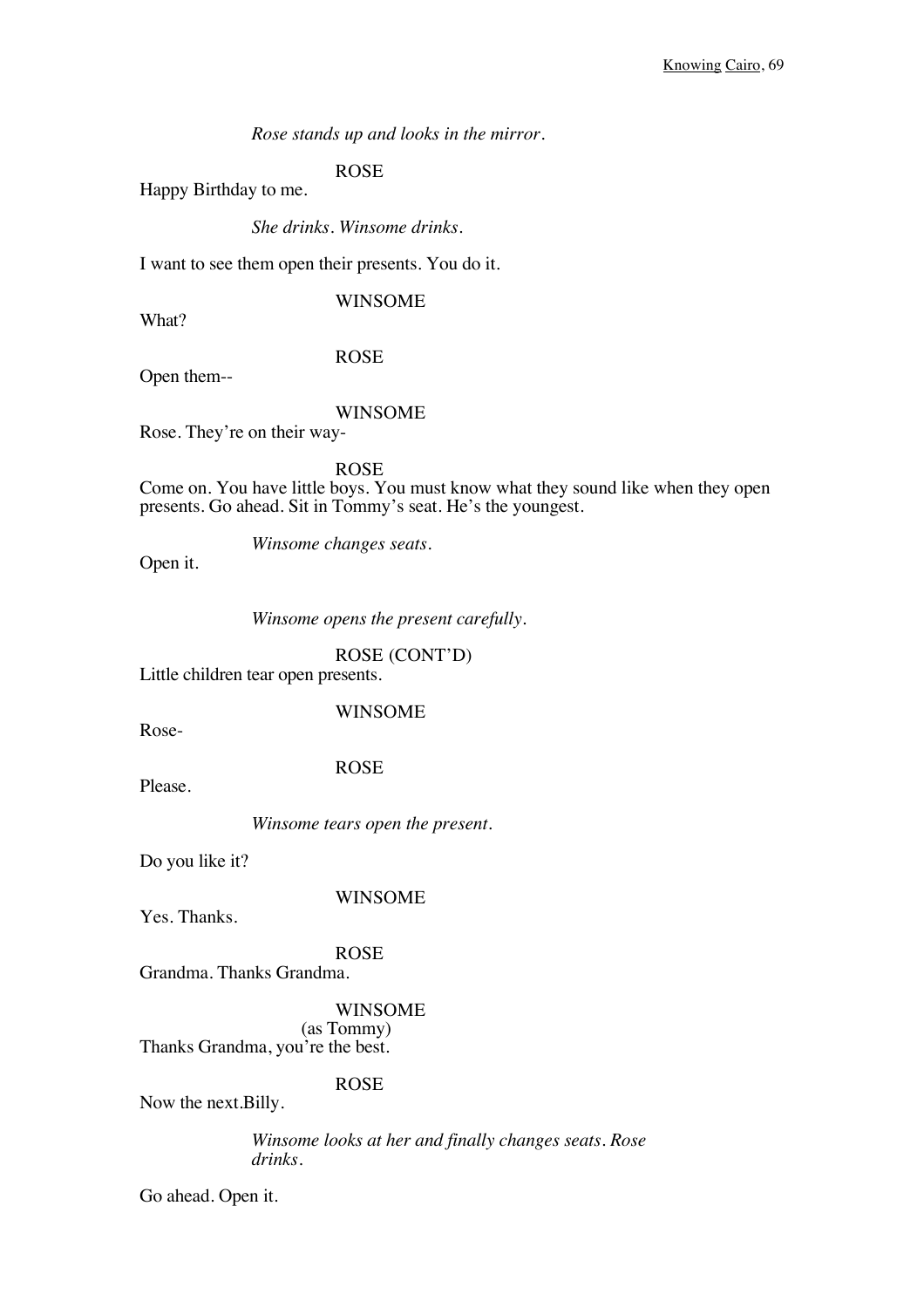*Winsome tears off the wrapping and throws it on the floor. Both she and Rose laugh.*

### WINSOME

### (as Billy)

Cool. Hanson rocks. Thanks Grandma. This is their newest CD after their Under 13 Down Under tour.

ROSE

And now, Jacob. Go ahead. Please.

*Winsome changes seats again. She is Jacob--the oldest, studious grandchild. It's a large present.*

ROSE (CONT'D)

This is something from your grandfather. I know if he were with us he'd want you to have it.

> *Winsome opens the present. It's large old-fashioned microscope.*

### WINSOME

(as Jacob)

This is cool.

ROSE

Your grandfather used it when he first came here to America. He said he couldn't be a doctor without it. And now it is for you.

WINSOME

(as Jacob)

Thank you.

ROSE You're welcome. You're welcome.

*Winsome smiles. Rose continues.*

### ROSE (CONT'D)

And now you. Steve.

*She looks at Winsome. Winsome moves over. Winsome opens the small boxy present.*

I know we haven't always been so close. I want you to have these.

*They are black onyx cuff links.* 

#### WINSOME

(as Steve) Rose. I don't know what to say.

ROSE

And now last but never never least, my daughter, Lydia.

*Winsome moves to Lydia's seat.*

I just always, always wanted to tell you-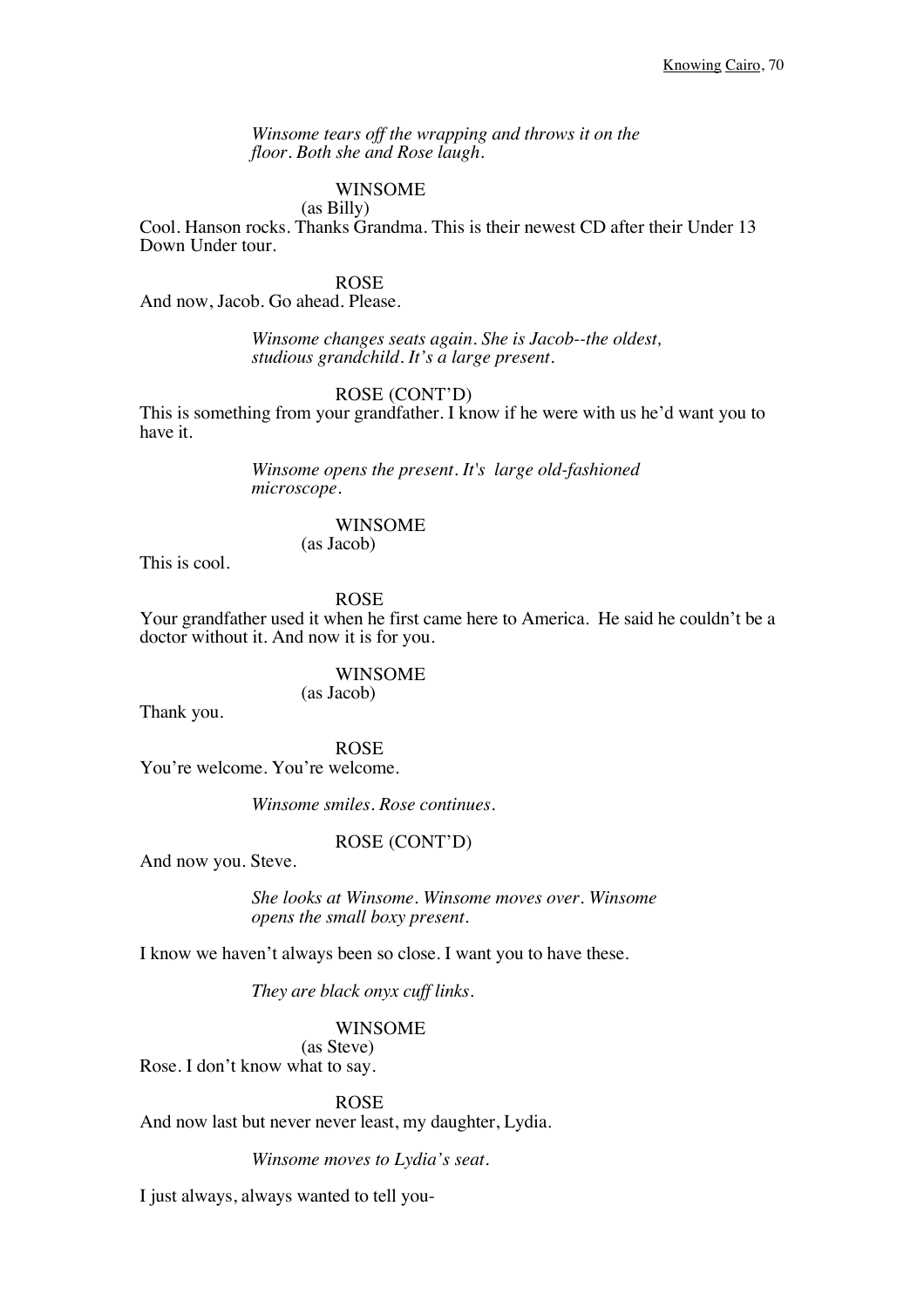WINSOME (as Lydia)

It's  $Ok-$ 

ROSE

Mom. Say Mom.

WINSOME (as Lydia) It's OK Mom. I understand.

ROSE

I love you.

WINSOME (as Lydia)

I love you too.

#### ROSE

Open it.

*Winsome opens the package. It's the box of card chips from the beginning of the play. Winsome takes out some of the chips and holds them. Rose takes out the purples and puts them on Winsome's/Lydia's eyes.*

For your headaches. So you don't get anymore headaches. Think of me when you touch them.

Alright, everyone. The time has come.

#### WINSOME

No more wine.

#### ROSE

It's a party.

*Rose stands up and puts a record on an old record player.* 

Come, let's eat.

WINSOME

ROSE

He's here.

WINSOME Who?

Peter.

ROSE

WINSOME

Rose, Peter's dead.

ROSE

Shh. He's come for my birthday. He's come to dance with me the dance we danced so long ago. The dance we never barely had.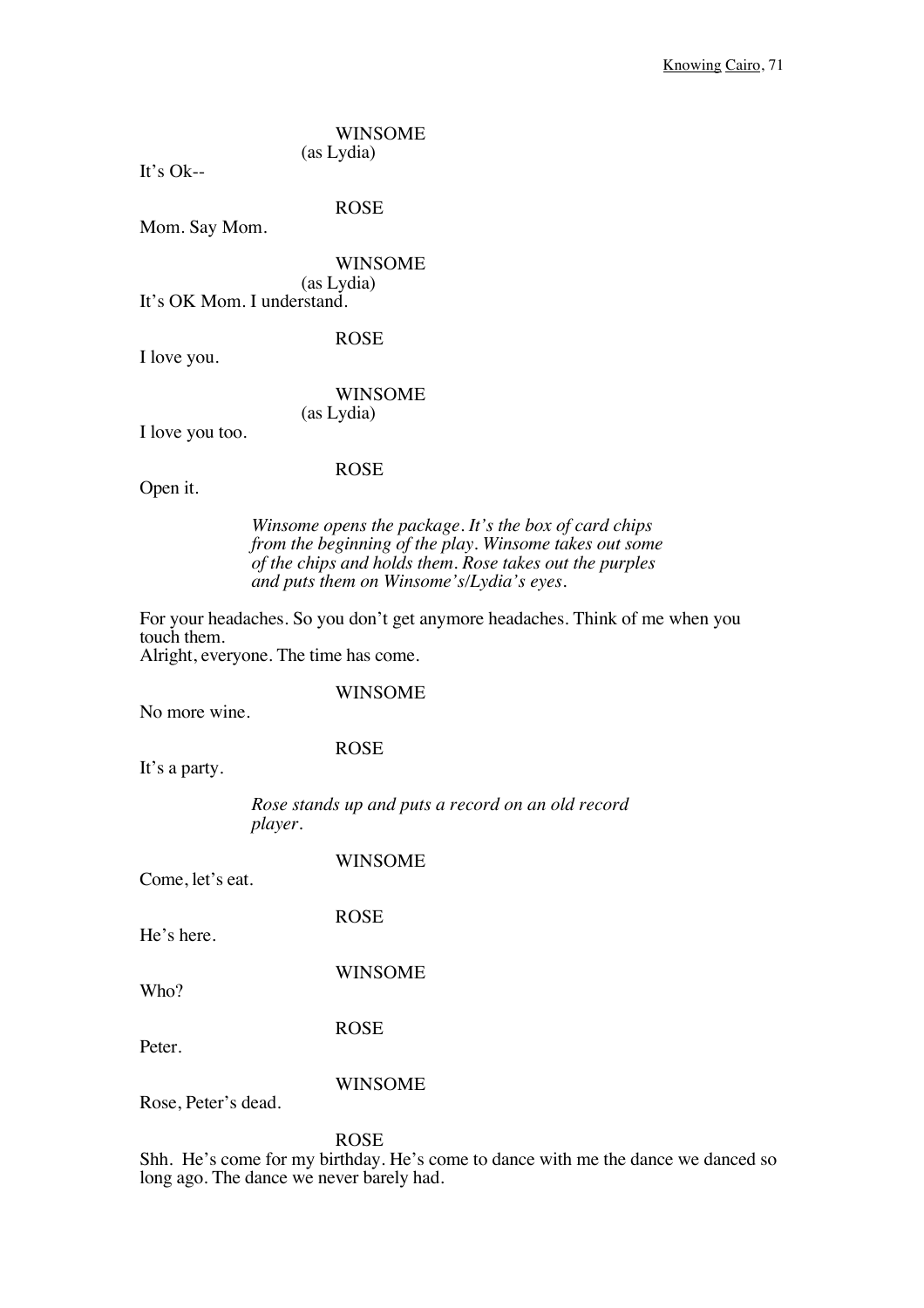*Rose stands. She holds out her hand to Winsome. Winsome takes it. They dance around the room. Rose lays her head on Winsome's shoulder.*

ROSE (CONT'D) Don't leave me anymore Peter. I am so relieved you are back. Don't leave again.

### WINSOME

(as Peter)

You don't leave either.

ROSE

I couldn't.

*They dance*

I have something for you.

WINSOME

For Peter?

ROSE

No. For you.

*Rose picks up a large bulky envelope.*

WINSOME

What is this?

*Rose holds the envelope.*

ROSE

Mail it for me. Promise.

WINSOME

What is it?

# ROSE

It doesn't matter. Do you promise to mail it for me? That's all you have to do. Drop it in a mail box. OK? Put it in your purse now.

*Winsome does. Rose leans on the chair for support.* 

Tired?

WINSOME

ROSE

Is Peter putting me to bed?

WINSOME

Rose-

ROSE

Come on--For my birthday.

WINSOME

OK. Let's go.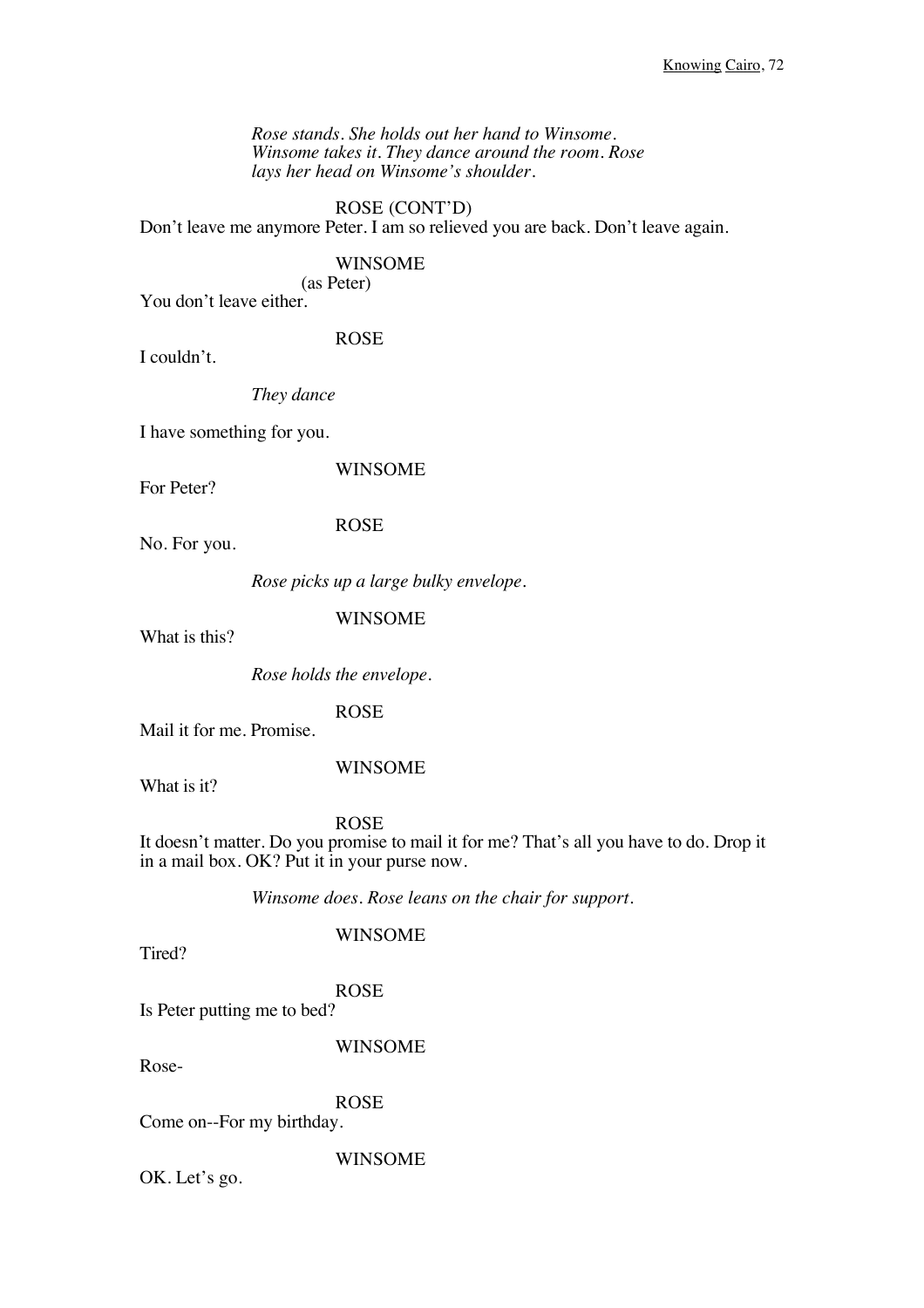*Winsome walks towards the bedroom.*

# ROSE

After one last dance.

#### WINSOME

Rose-

#### ROSE

Peter would never refuse to dance with a pretty girl on her birthday. Especially not when he's about to go off to die in Stalingrad. Please. We'll dance with our wine glasses, like the grown-ups. Swinging around in beautiful gowns holding delicate crystal glasses.

> *Winsome grabs the glasses and they dance. Lydia enters the apartment. She's holding a fluorescent happy birthday helium balloon and brightly wrapped present. She watches her mother and Winsome dance. Lydia stops the music, It is silent. They all stare. Rose drops her wine glass. It shatters.*

### Mother-

#### LYDIA

ROSE No. No. Peter. Come back. Please come back.

## LYDIA

Mother?

#### ROSE

You scared him away.

### WINSOME

Come on Rose. It's time for bed.

#### LYDIA

Ma?

#### *Rose sits in the floor.*

### LYDIA (CONT'D)

What's wrong with her?

ROSE Peter--Please come back Peter. Please come back.

# LYDIA

Is she drunk? Did you let her drink?

## WINSOME

Rose-

LYDIA She's not supposed to drink. She takes medicine that-

*Lydia bends down to her mother.*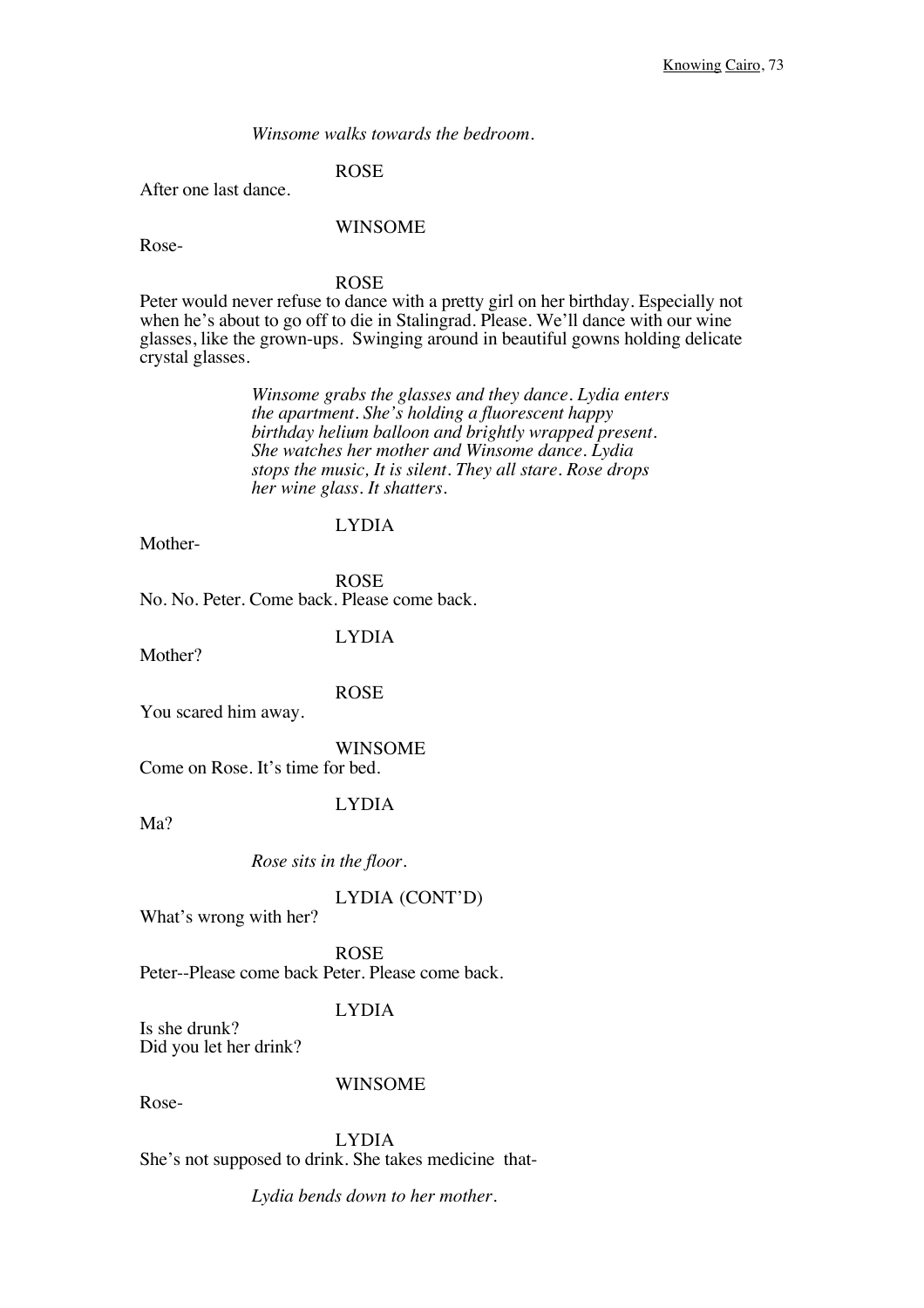Ma--Are you OK?

ROSE

Winsome--Is that you?

LYDIA

No Ma. It's me. It's Lydia. We're sorry. Tommy got sick in the car and then we all had to go back and then I didn't realize how late it was.

> *Rose slumps on the floor. Winsome goes to pull her up. Lydia helps.*

### ROSE

Peter, you are so strong.

### WINSOME

Come on Rose stand up.

*Rose stands.* 

## LYDIA

Ma-

*Rose looks at Lydia and spits in her face. Lydia stares.*

#### ROSE

Winsome. Please. Take me to my room.

*Winsome takes Rose away. Lydia stands there. We hear the faint cries of Rose from the other room and then the screams. She screams and screams.* 

*Scene 21. One week later. Rose's apartment. There are boxes stacked neatly by the bookcase. An old flowered suitcase is packed and waiting by the sofa. We hear sounds of someone offstage, banging away in the kitchen. The front door opens and Winsome enters. She looks around the apartment and sits at the table. A pot drops in the kitchen.*

### LYDIA (offstage)

Damn it.

*She walks out of the kitchen and calls to her mother. She doesn't see Winsome.*

Ma--Don't take all day in there. I want to get up there before traffic hits. OK?

*No answer from Rose. Lydia calls again.*

OK Ma?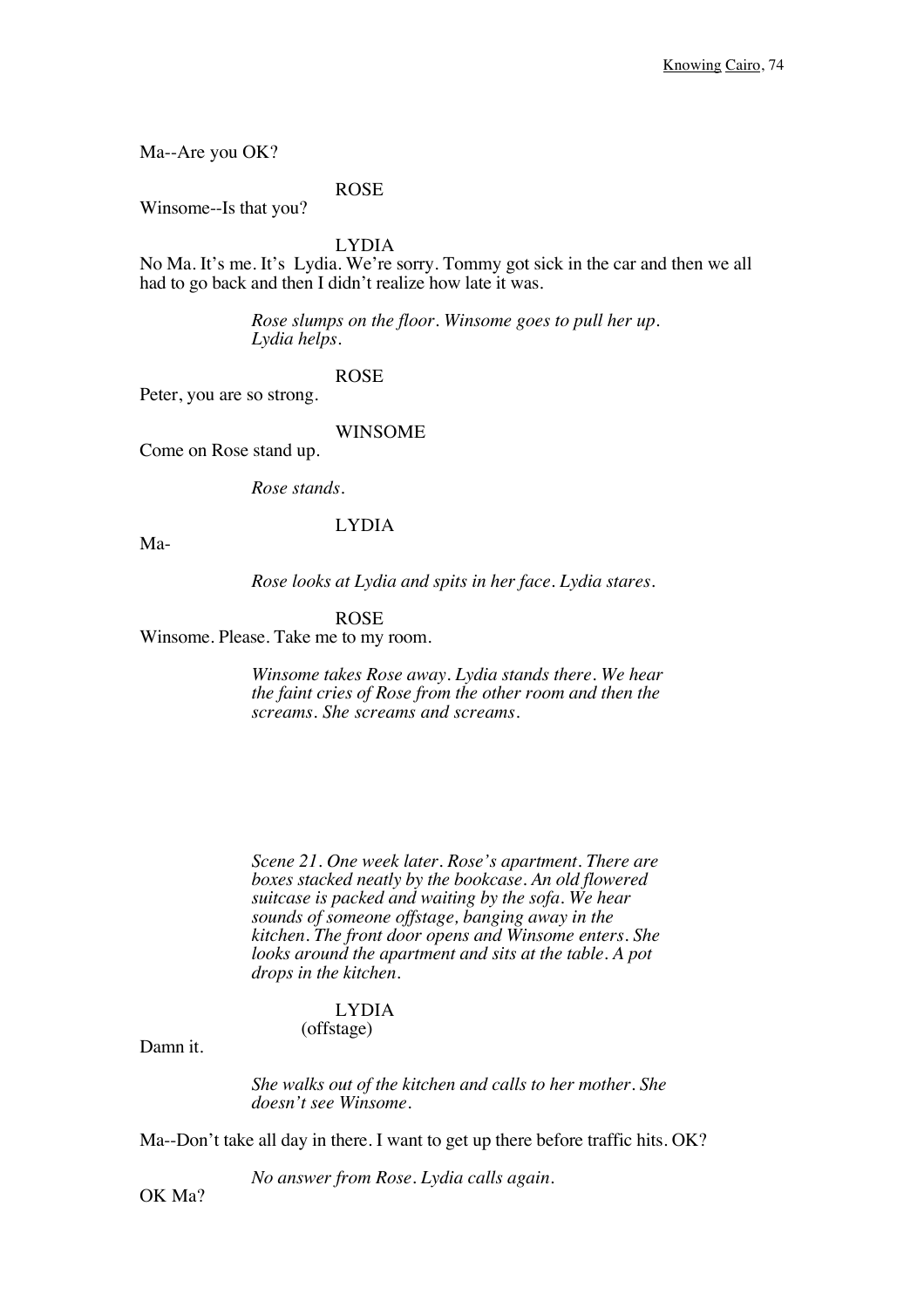*She sighs and waits.*

### WINSOME

She can't hear you in there.

#### *Lydia flips around and stares.*

The bathroom fan is real loud.

# LYDIA

What are you doing here?

#### WINSOME

I wanted to say goodbye to Rose. And return your key.

#### *She hands the key to Lydia.*

The agency told me you were moving her.

#### LYDIA

It took me the entire last week to calm my mother down. I don't want you getting her all upset again.

#### WINSOME

Me? You're the one who didn't come to her party.

#### LYDIA

You let an 80 year old woman who takes heart medication get drunk.

### WINSOME

I once promised Rose I would visit her, even if I didn't work for her anymore. I promised.

LYDIA

You knew what it was, didn't you? That envelope she gave you the night of the party?

### WINSOME

How could I have known what it was?

### LYDIA

It's been voided you know.

*Silence*

I know why you left your last position.

### WINSOME

That was different.

### LYDIA

It seems the same to me. First you befriend them and then when they grow attached to you, you alienate their families and then suddenly they all seem to want to give you presents and money and then finally write you into their wills. Do you usually hit them, or was it just my mother?

#### *Winsome stares at Lydia.*

The other lady gave you \$25,000. That's a pretty big holiday bonus.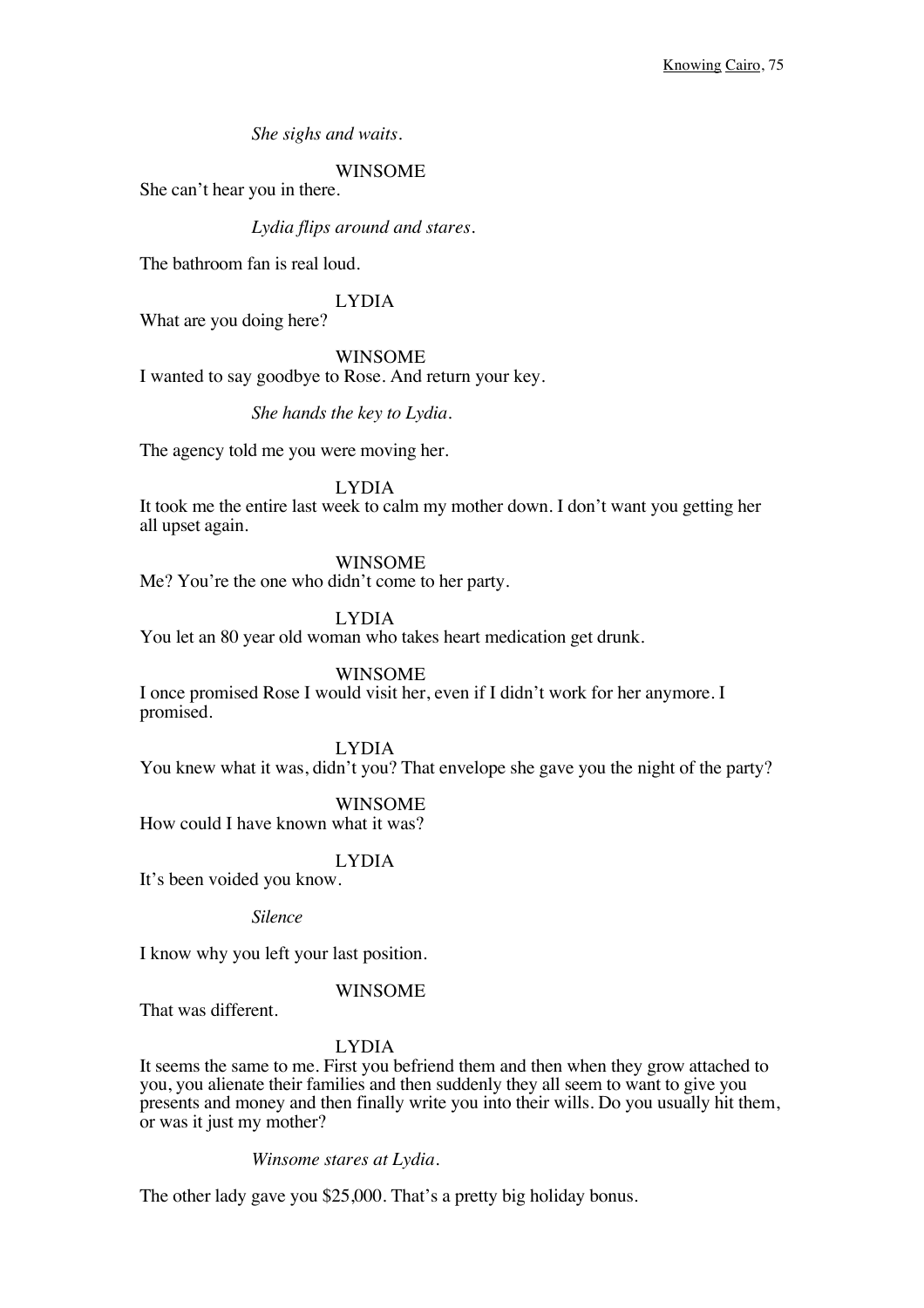#### WINSOME

I never asked for that money.

LYDIA

But you didn't refuse it or give it back either.

#### WINSOME

It was Edith. She wanted me to buy a house one day, for me and my kids and my mother. She said we should move upstate and have a garden with corn and tomatoes. I promised her there would always be a room in the house for her.

LYDIA

I reported you to the agency.

WINSOME

I know. They took away my license.

LYDIA Don't try to contact my mother again.

Please.

*Beat.*

### WINSOME

Good-bye Ms. Lydia. You take good care of your mother now.

*Winsome walks out. Lydia stares after her. Rose enters slowly; Lydia rushes to help her.*

# LYDIA

Oh Ma--Sorry, I--

ROSE

The bathroom's not packed up yet.

LYDIA

Don't worry about it. The movers will do it. It's a good company. And if you need anything when you get there you can always call me and I'll take you to the store.

*Rose looks around the apartment.* 

### LYDIA (CONT'D)

It'll be fine Ma. You'll see.

You'll like it there. I know you will. Steve and I talked to other families, other people there. They have activities, book clubs, singing groups. It'll be good for you to meet people your own age. They even have theater trips.

*Rose looks depressed.*

And I know Steve and the boys will love having you so close.

*The buzzer rings from downstairs.*

LYDIA (CONT'D)

The car's here.